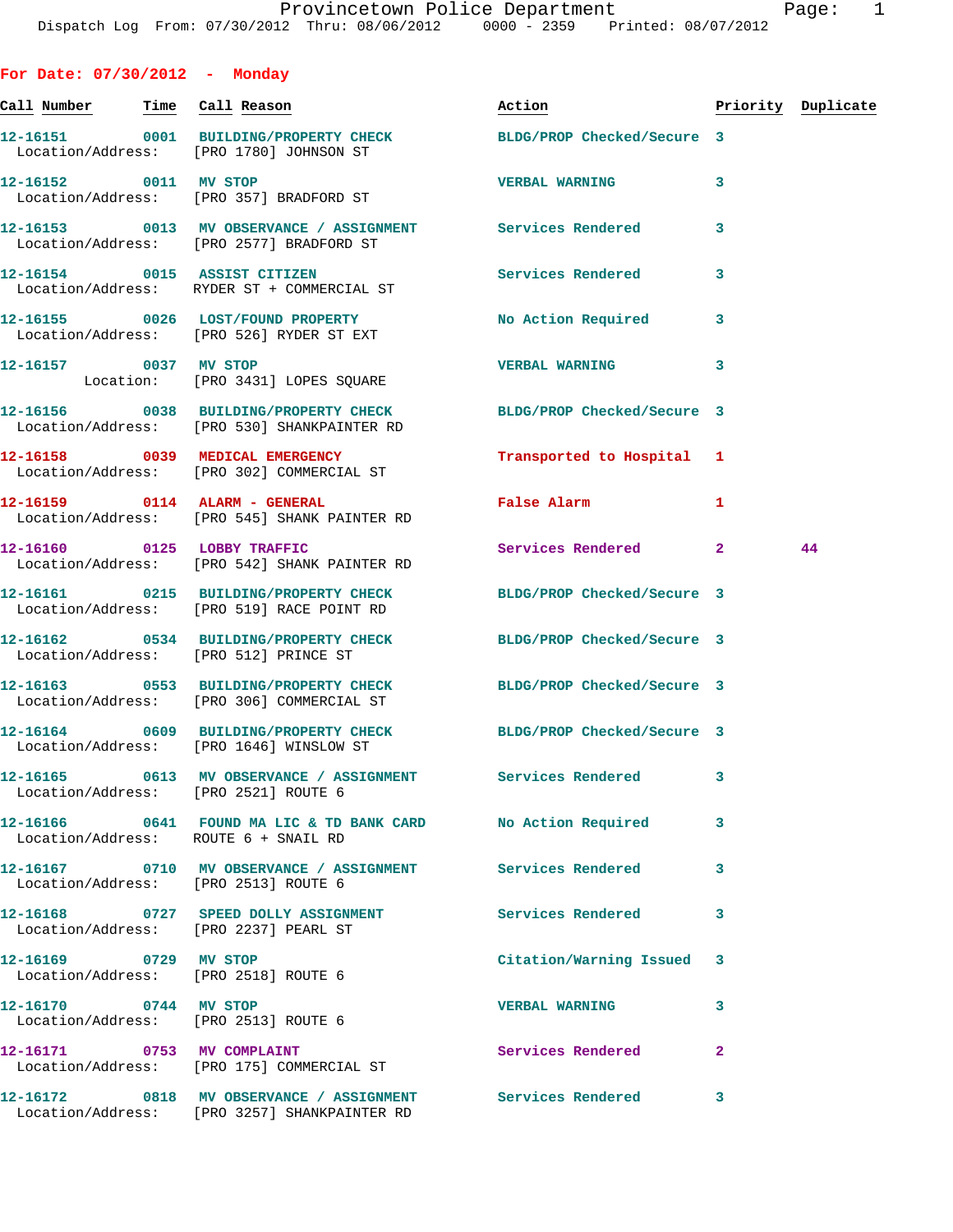|                                                                | Provincetown Police Department<br>Dispatch Log From: 07/30/2012 Thru: 08/06/2012 0000 - 2359 Printed: 08/07/2012    |                           |                         | Page: | $\overline{2}$ |
|----------------------------------------------------------------|---------------------------------------------------------------------------------------------------------------------|---------------------------|-------------------------|-------|----------------|
|                                                                | 12-16173 0824 MV STOP<br>Location/Address: [PRO 2479] ROUTE 6                                                       | Citation/Warning Issued 3 |                         |       |                |
|                                                                | 12-16174 0850 ROAD CLOSURE                                                                                          | No Action Required 3      |                         |       |                |
|                                                                | 12-16175 0900 MV OBSERVANCE / ASSIGNMENT Services Rendered 3<br>Location/Address: HOWLAND ST + HARRY KEMP WAY       |                           |                         |       |                |
| Location/Address: COMMERCIAL ST                                | 12-16176 0903 MV ACCIDENT/PAST No Action Required 1                                                                 |                           |                         |       |                |
|                                                                | 12-16177 0911 911/NON EMERGENCY No Action Required 1<br>Location/Address: [PRO 542] SHANK PAINTER RD                |                           |                         |       |                |
|                                                                | 12-16178 0917 MV COMPLAINT/CONSTRUCTION Services Rendered<br>Location/Address: WEST VINE ST + BAYBERRY AVE          |                           | $\mathbf{2}$            |       |                |
|                                                                | 12-16179      0929   PARKING COMPLAINT / GENERAL      GONE ON ARRIVAL<br>Location/Address:   [PRO 105]COMMERCIAL ST |                           | 3                       |       |                |
| 12-16180 0939 BIEK ACCIDENT<br>Location/Address: COMMERCIAL ST |                                                                                                                     | PATIENT REFUSAL           | $\mathbf{1}$            |       |                |
|                                                                | 12-16182 0951 ASSIST CITIZEN<br>Location/Address: [PRO 542] SHANK PAINTER RD                                        | <b>SPOKEN TO</b>          | $\mathbf{3}$            |       |                |
|                                                                | 12-16183 1003 DEAD FOX<br>Location/Address: [PRO 72] PROVINCELANDS RD                                               | Services Rendered 2       |                         |       |                |
|                                                                | 12-16184 1009 STREET SWEEP TOW<br>Location/Address: [PRO 542] SHANK PAINTER RD                                      | <b>Vehicle Towed</b>      | $\mathbf{2}$            |       |                |
|                                                                | 12-16185    1045    MV STOP<br>Location/Address: [PRO 2818] CONWELL ST                                              | <b>VERBAL WARNING</b>     | $\mathbf{3}$            |       |                |
| 12-16186 1053 MV STOP                                          | Location/Address: RACE POINT RD + ROUTE 6                                                                           | <b>VERBAL WARNING</b>     | 3                       |       |                |
| 12-16188 1053 MV STOP                                          | Location/Address: RACE POINT RD + ROUTE 6                                                                           | <b>VERBAL WARNING</b>     | $\overline{\mathbf{3}}$ |       |                |
|                                                                | Location/Address: [PRO 662] COMMERCIAL ST                                                                           | <b>Services Rendered</b>  | 3.                      |       |                |
| Location/Address:                                              | [PRO 1992] COMMERCIAL ST                                                                                            | Services Rendered         | $\mathbf{2}$            |       |                |
| 12-16190<br>1147                                               | <b>COMPLAINT</b>                                                                                                    | Services Rendered         | 3                       |       |                |

 Location/Address: BLUEBERRY AVE + WEST VINE ST **12-16191 1159 MV OBSERVANCE / ASSIGNMENT Services Rendered 3**  Location: MOORS RD NEAR BRADFORD ST **12-16192 1209 ALARM - GENERAL False Alarm 1**  Location/Address: [PRO 506] PEARL ST **12-16193 1215 MEDICAL EMERGENCY PATIENT REFUSAL 1**  Location/Address: [PRO 3296] SHANK PAINTER RD **12-16194 1242 DEAD SEAL Services Rendered 2**  Location/Address: [PRO 1184] COMMERCIAL ST **12-16195 1251 MEDICAL EMERGENCY Transported to Hospital 1**  Location: RACE POINT RD

12-16196 1300 VERBAL DISPUTE Services Rendered 1 Location/Address: [PRO 182] COMMERCIAL ST **12-16197 1309 ASSIST CITIZEN SPOKEN TO 3**  Location/Address: [PRO 2818] CONWELL ST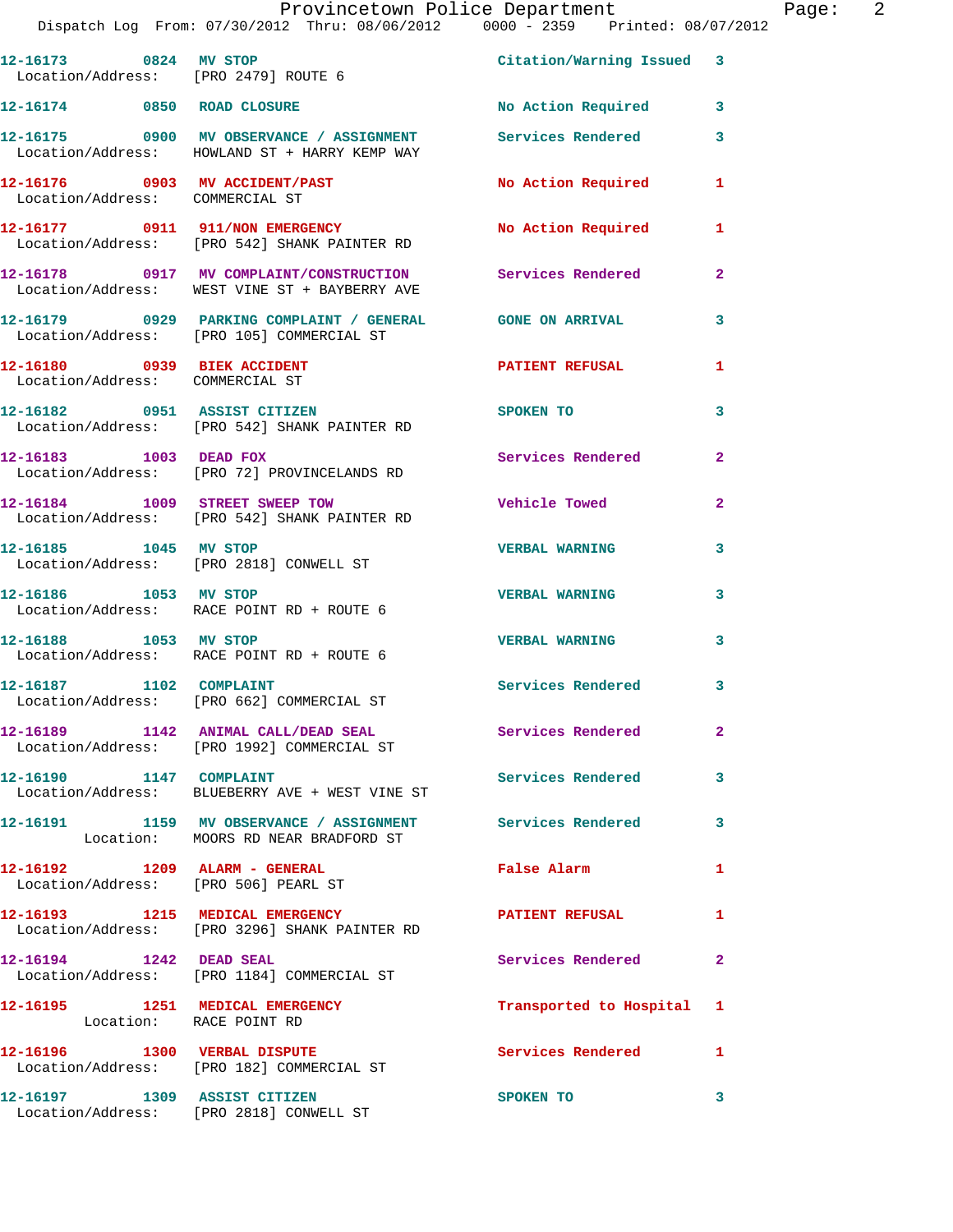|                                                                    | Provincetown Police Department<br>Dispatch Log From: 07/30/2012 Thru: 08/06/2012 0000 - 2359 Printed: 08/07/2012 |                            |                |
|--------------------------------------------------------------------|------------------------------------------------------------------------------------------------------------------|----------------------------|----------------|
|                                                                    | 12-16198 1319 FOLLOW UP<br>Location/Address: [PRO 208] COMMERCIAL ST                                             | SPOKEN TO                  | $\overline{a}$ |
| 12-16199 1332 FOLLOW UP                                            | Location/Address: [PRO 794] COMMERCIAL ST                                                                        | Services Rendered          | $\overline{a}$ |
|                                                                    | 12-16200 1337 MEDICAL EMERGENCY<br>Location/Address: [PRO 1089] PROVINCE RD                                      | Transported to Hospital    | 1              |
|                                                                    | 12-16202 1351 FOUND PURSE/RETURNED<br>Location/Address: [PRO 542] SHANK PAINTER RD                               | No Action Required         | 3              |
|                                                                    | 12-16203 1406 MV STOP<br>Location/Address: BRADFORD ST + GOSNOLD ST                                              | <b>VERBAL WARNING</b>      | 3              |
| 12-16204 1414 MEDICAL EMERGENCY<br>Location/Address: COMMERCIAL ST |                                                                                                                  | Services Rendered          | 1              |
|                                                                    | 12-16205 1425 LOST BROWN WALLET<br>Location/Address: [PRO 542] SHANK PAINTER RD                                  | No Action Required         | 3              |
|                                                                    | 12-16206 1443 BOAT/HARBORMASTER<br>Location/Address: [PRO 3259] MACMILLAN WHARF                                  | Services Rendered          | 2              |
|                                                                    | 12-16207 1515 LARCENY / FORGERY / FRAUD<br>Location/Address: [PRO 804] COMMERCIAL ST                             | Services Rendered          | 2              |
|                                                                    | 12-16209 1542 LOST VISA CARD<br>Location/Address: [PRO 542] SHANK PAINTER RD                                     | <b>Services Rendered</b>   | 3              |
|                                                                    | 12-16211 1618 BOAT/HARBORMASTER<br>Location/Address: [PRO 3259] MACMILLAN WHARF                                  | <b>VERBAL WARNING</b>      | $\overline{a}$ |
|                                                                    | 12-16212 1634 COMPLAINT - STREET PERFORMERS Services Rendered<br>Location/Address: [PRO 3304] COMMERCIAL ST      |                            | 3              |
| 12-16213 1643 FOLLOW UP                                            | Location/Address: [PRO 1662] PEARL ST                                                                            | Services Rendered          | $\overline{2}$ |
|                                                                    | 12-16214 1648 ASSIST AGENCY / MUTUAL AID Services Rendered<br>Location/Address: HARBOUR DR + COMMERCIAL ST       |                            | 3              |
|                                                                    | 12-16215 1656 BUILDING/PROPERTY CHECK<br>Location/Address: [PRO 2898] JEROME SMITH RD                            | BLDG/PROP Checked/Secure 3 |                |
| 12-16216 1708 AIRCRAFT<br>Location/Address: RACE POINT RD          |                                                                                                                  | <b>Services Rendered</b>   | $\overline{2}$ |
| 12-16218 1738 SERVICE CALL                                         | Location/Address: [PRO 1892] SHANK PAINTER RD                                                                    | Services Rendered          | 3              |
|                                                                    | 12-16217 1739 MEDICAL EMERGENCY<br>Location/Address: [PRO 3430] COMMERCIAL ST                                    | Services Rendered          | 1              |
| Location/Address: [PRO 569] WINSLOW ST                             | 12-16219 1800 PARKING COMPLAINT / GENERAL Services Rendered                                                      |                            | 3              |
|                                                                    | 12-16220 1915 COMPLAINT - STREET PERFORMERS<br>Location/Address: [PRO 3094] COMMERCIAL ST                        | Unfounded                  | 3              |
| 12-16221 1932 MV DISABLED                                          | Location/Address: RYDER ST + COMMERCIAL ST                                                                       | Services Rendered          | $\mathbf{2}$   |
|                                                                    | 12-16232 1950 BUILDING/PROPERTY CHECK<br>Location/Address: [PRO 306] COMMERCIAL ST                               | BLDG/PROP Checked/Secure 3 |                |
| 12-16222 1952 MV STOP                                              | Location: [PRO 3431] LOPES SQUARE                                                                                | <b>VERBAL WARNING</b>      | 3              |
|                                                                    | 12-16223 1955 BUILDING/PROPERTY CHECK BLDG/PROP Checked/Secure 3<br>Location/Address: [PRO 2483] COMMERCIAL ST   |                            |                |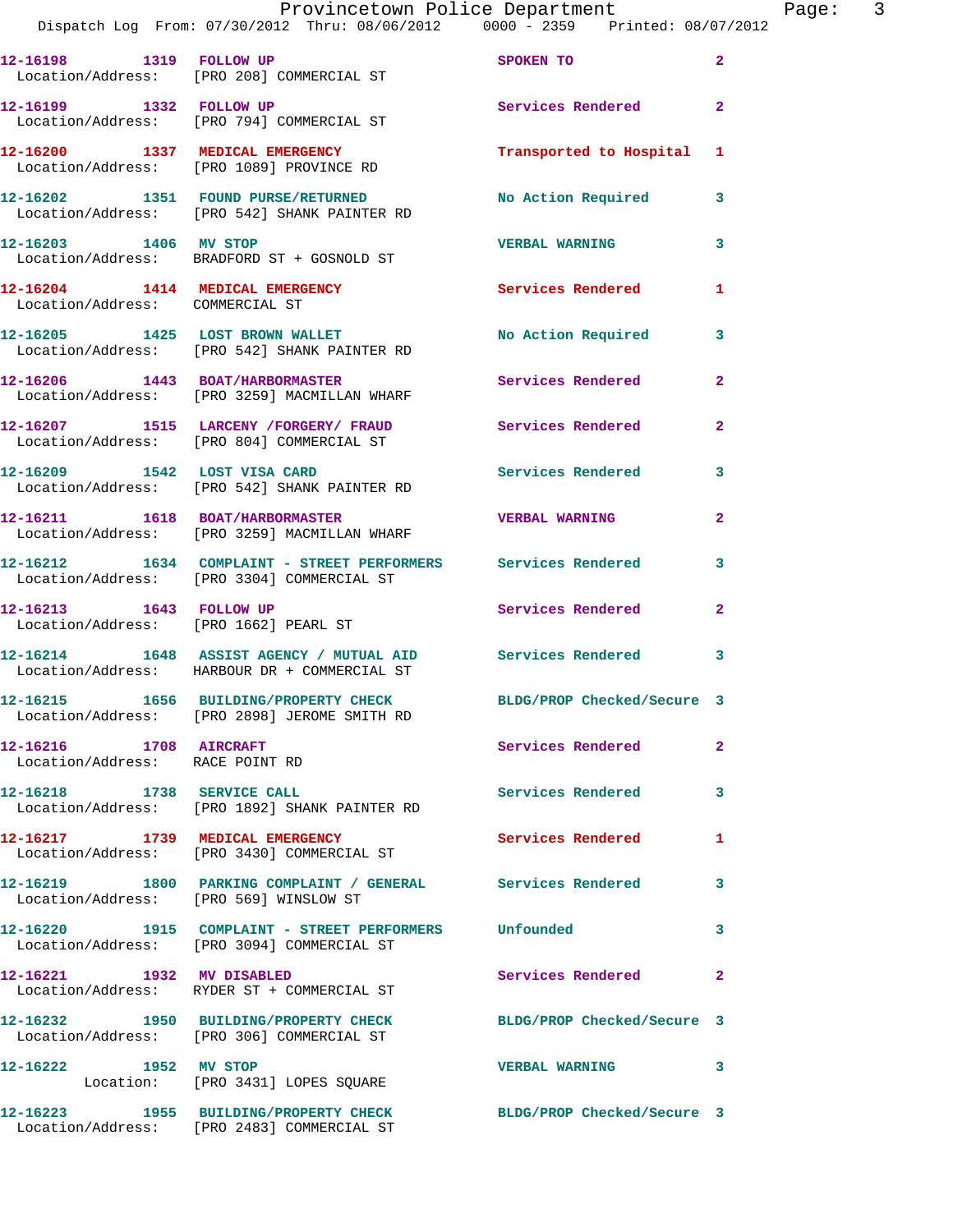|                                                               | 12-16224 2004 BUILDING/PROPERTY CHECK BLDG/PROP Checked/Secure 3<br>Location/Address: [PRO 2206] COMMERCIAL ST |                            |                         |
|---------------------------------------------------------------|----------------------------------------------------------------------------------------------------------------|----------------------------|-------------------------|
| Location/Address: ROUTE 6                                     | 12-16225 2007 MV OBSERVANCE / ASSIGNMENT Services Rendered                                                     |                            | 3                       |
| 12-16226 2013 MV STOP<br>Location/Address: [PRO 521] ROUTE 6  |                                                                                                                | <b>VERBAL WARNING</b>      | 3                       |
|                                                               | 12-16227 2019 LOST HELLO KITTY PURSE/FOUND Services Rendered<br>Location/Address: [PRO 105] COMMERCIAL ST      |                            | $\overline{\mathbf{3}}$ |
| 12-16228 2021 MV STOP                                         | Location: [PRO 3431] LOPES SQUARE                                                                              | <b>VERBAL WARNING</b>      | 3                       |
| 12-16229 2027 MV STOP                                         | Location/Address: [PRO 2479] ROUTE 6                                                                           | <b>VERBAL WARNING</b>      | 3                       |
| Location/Address: [PRO 595] BRADFORD ST                       | 12-16230 2046 MV OBSERVANCE / ASSIGNMENT                                                                       | No Action Required         | 3                       |
| 12-16231 2050 ANIMAL CALL                                     | Location/Address: [PRO 2519] ROUTE 6                                                                           | Services Rendered 2        |                         |
|                                                               | 12-16233 2102 BUILDING/PROPERTY CHECK BLDG/PROP Checked/Secure 3<br>Location/Address: [PRO 512] PRINCE ST      |                            |                         |
| Location/Address: [PRO 2520] PRINCE ST                        | 12-16234 2118 PARKING COMPLAINT / GENERAL Services Rendered 3                                                  |                            |                         |
| 12-16235 2129 MV STOP<br>Location/Address: [PRO 2513] ROUTE 6 |                                                                                                                | <b>VERBAL WARNING</b>      | $\overline{\mathbf{3}}$ |
|                                                               | 12-16237 2142 BUILDING/PROPERTY CHECK<br>Location/Address: [PRO 3292] COMMERCIAL ST                            | BLDG/PROP Checked/Secure 3 |                         |
| 12-16238 2143 MV STOP                                         | Location/Address: [PRO 2479] ROUTE 6                                                                           | <b>VERBAL WARNING</b>      | $\overline{\mathbf{3}}$ |
| Location/Address: [PRO 444] HIGH POLE                         | 12-16239 2151 BUILDING/PROPERTY CHECK BLDG/PROP Checked/Secure 3                                               |                            |                         |
| 12-16240 2231 MV STOP                                         | Location: [PRO 3431] LOPES SQUARE                                                                              | <b>VERBAL WARNING</b>      | 3                       |
| 12-16241 2239 LOST WALLET                                     |                                                                                                                | Services Rendered          | $\mathbf{3}$            |
| 12-16242 2248 MV STOP                                         | Location/Address: [PRO 3296] SHANK PAINTER RD                                                                  | <b>VERBAL WARNING</b>      | 3                       |
| 12-16243 2259 BY-LAW VIOLATION                                | Location/Address: GOSNOLD ST + COMMERCIAL ST                                                                   | <b>VERBAL WARNING</b>      | $\mathbf{2}$            |
| 12-16245 2328 BAR CHECK                                       | Location/Address: [PRO 182] COMMERCIAL ST                                                                      | No Action Required         | $\mathbf{2}$            |
|                                                               | Location/Address: [PRO 3276] COMMERCIAL ST<br>12-16246 2346 BUILDING/PROPERTY CHECK                            | BLDG/PROP Checked/Secure 3 |                         |
|                                                               | Location/Address: [PRO 3256] COMMERCIAL ST<br>12-16247 2347 BUILDING/PROPERTY CHECK                            | BLDG/PROP Checked/Secure 3 |                         |
|                                                               | Location/Address: [PRO 1638] COMMERCIAL ST<br>12-16248 2348 BUILDING/PROPERTY CHECK                            | BLDG/PROP Checked/Secure 3 |                         |
| Location/Address: [PRO 2539] RYDER ST                         |                                                                                                                |                            |                         |
|                                                               | 12-16249 2352 BUILDING/PROPERTY CHECK<br>Location/Address: [PRO 530] SHANKPAINTER RD                           | BLDG/PROP Checked/Secure 3 |                         |
| 12-16250 2355 MV STOP                                         |                                                                                                                | Arrest(s) Made             | $\overline{\mathbf{3}}$ |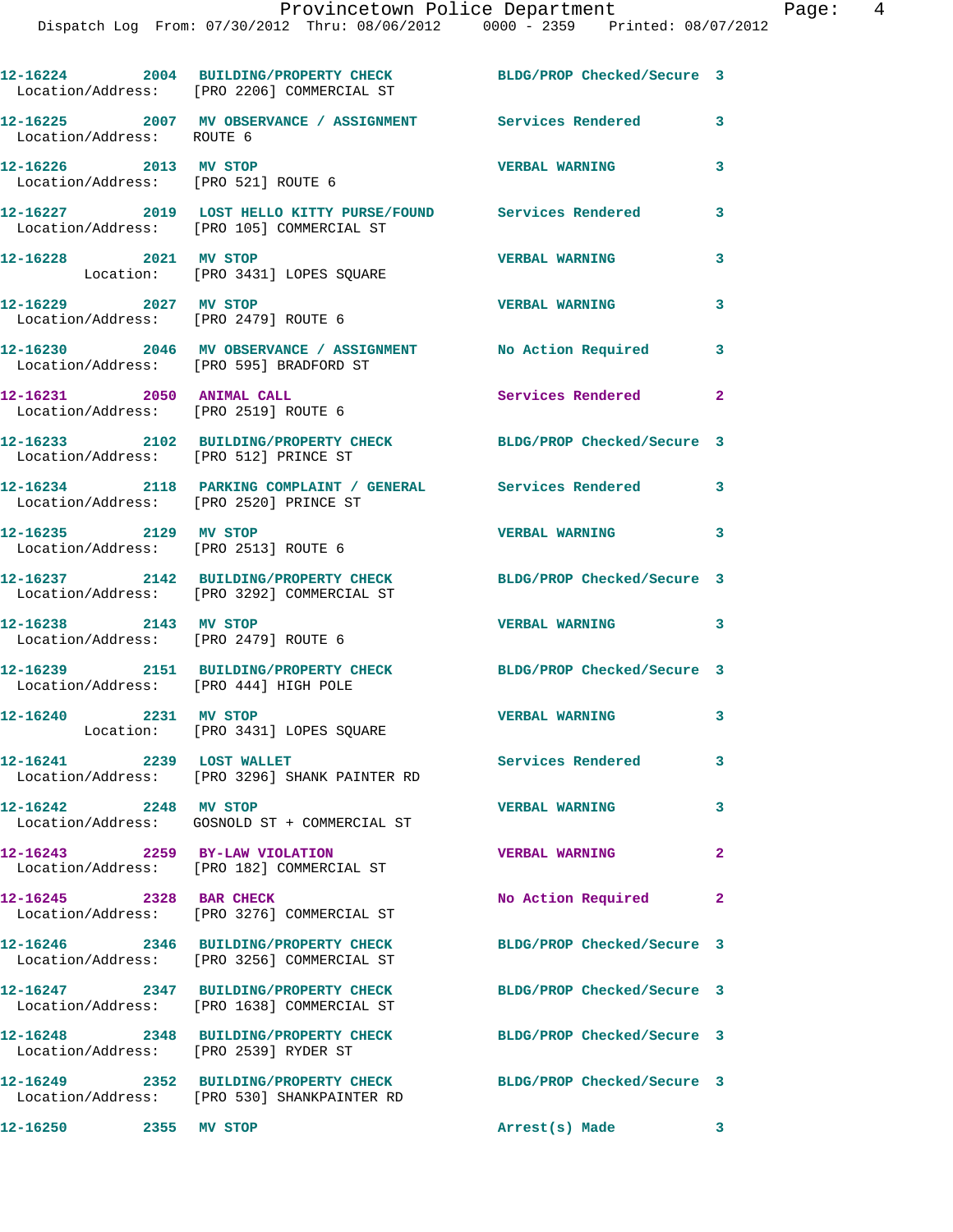|                                                                    | Provincetown Police Department<br>Dispatch Log From: 07/30/2012 Thru: 08/06/2012   0000 - 2359   Printed: 08/07/2012 |                            |                         | Page: | 5 |
|--------------------------------------------------------------------|----------------------------------------------------------------------------------------------------------------------|----------------------------|-------------------------|-------|---|
|                                                                    | Location: [PRO 3431] LOPES SQUARE<br>Refer To Arrest: 12-222-AR                                                      |                            |                         |       |   |
| 12-16251 2355 MV STOP                                              | Location/Address: [PRO 496] SNOWS LN                                                                                 | VERBAL WARNING 3           |                         |       |   |
| For Date: $07/31/2012$ - Tuesday                                   |                                                                                                                      |                            |                         |       |   |
|                                                                    | 12-16252 0002 MV OBSERVANCE / ASSIGNMENT BLDG/PROP Checked/Secure 3<br>Location/Address: [PRO 2577] BRADFORD ST      |                            |                         |       |   |
|                                                                    | 12-16254 0108 MV OBSERVANCE / ASSIGNMENT Services Rendered 3<br>Location/Address: BRADFORD ST + STANDISH ST          |                            |                         |       |   |
|                                                                    |                                                                                                                      | Services Rendered          | $\overline{\mathbf{3}}$ |       |   |
|                                                                    | 12-16256 0123 MV STOP<br>Location/Address: CONWELL ST + ROUTE 6                                                      | <b>VERBAL WARNING</b>      | 3                       |       |   |
|                                                                    | 12-16257 0204 LOBBY TRAFFIC<br>Location/Address: [PRO 542] SHANK PAINTER RD                                          | Services Rendered 2        |                         | 30    |   |
|                                                                    | 12-16258 0208 NOISE COMPLAINT<br>Location/Address: [PRO 2837] CONANT ST                                              | Services Rendered          | 3                       |       |   |
|                                                                    | 12-16259 0228 SPEED DOLLY ASSIGNMENT Services Rendered 3<br>Location/Address: RYDER ST + BRADFORD ST                 |                            |                         |       |   |
|                                                                    | 12-16260 0240 NOISE COMPLAINT<br>Location/Address: [PRO 1626] COMMERCIAL ST                                          | Services Rendered 3        |                         |       |   |
| Location/Address: [PRO 3259] MACMILLAN                             | 12-16261 0256 BUILDING/PROPERTY CHECK BLDG/PROP Checked/Secure 3                                                     |                            |                         |       |   |
|                                                                    | 12-16262 0510 BUILDING/PROPERTY CHECK BLDG/PROP Checked/Secure 3<br>Location/Address: [PRO 545] SHANK PAINTER RD     |                            |                         |       |   |
| Location/Address: ROUTE 6 + HOWLAND ST                             | 12-16263 6559 MV OBSERVANCE / ASSIGNMENT Services Rendered 3                                                         |                            |                         |       |   |
|                                                                    | 12-16264 0618 BUILDING/PROPERTY CHECK<br>Location/Address: [PRO 1646] WINSLOW ST                                     | BLDG/PROP Checked/Secure 3 |                         |       |   |
|                                                                    | 12-16265 0619 MV OBSERVANCE / ASSIGNMENT Services Rendered<br>Location/Address: [PRO 530] SHANKPAINTER RD            |                            | $\mathbf{3}$            |       |   |
|                                                                    | 12-16266 0656 FIRE, STRUCTURE<br>Location/Address: [PRO 3094] COMMERCIAL ST                                          | Services Rendered          | 1                       |       |   |
|                                                                    | 12-16267 0707 LOST IPHONE/RED CASE<br>Location/Address: [PRO 542] SHANK PAINTER RD                                   | Services Rendered          | 3                       |       |   |
| Location/Address: [PRO 3287] ROUTE 6                               | 12-16268 0750 BUILDING/PROPERTY CHECK BLDG/PROP Checked/Secure 3                                                     |                            |                         |       |   |
| Location/Address: [PRO 571] ALDEN ST                               | 12-16269 0811 BUILDING/PROPERTY CHECK BLDG/PROP Checked/Secure 3                                                     |                            |                         |       |   |
| 12-16270 0827 ALARM - GENERAL<br>Location/Address: SHANKPAINTER RD |                                                                                                                      | False Alarm                | 1                       |       |   |
| 12-16271 0831 FOLLOW UP                                            | Location/Address: [PRO 519] RACE POINT RD                                                                            | Services Rendered          | $\mathbf{2}$            |       |   |
| 12-16272 0845 GENERAL INFO                                         |                                                                                                                      | Services Rendered          | 3                       |       |   |
| 12-16273 0847 MV STOP                                              | Location/Address: [PRO 16] BRADFORD ST                                                                               | <b>VERBAL WARNING</b>      | 3                       |       |   |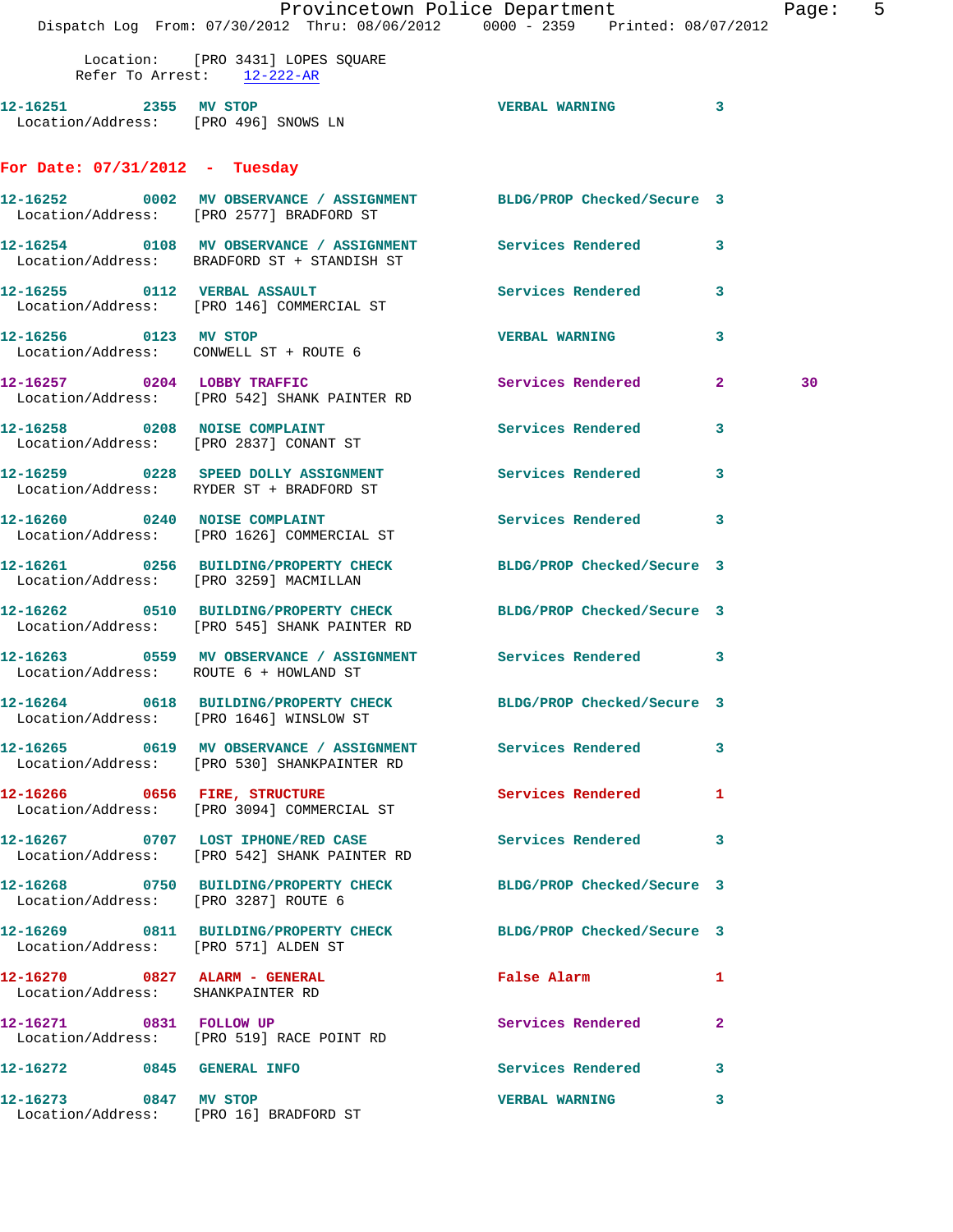|                                                               | Provincetown Police Department                                                                               |                           |                         | Page: 6 |  |
|---------------------------------------------------------------|--------------------------------------------------------------------------------------------------------------|---------------------------|-------------------------|---------|--|
|                                                               | Dispatch Log From: 07/30/2012 Thru: 08/06/2012   0000 - 2359   Printed: 08/07/2012                           |                           |                         |         |  |
|                                                               | 12-16274 0923 STREET SWEEP TOW Vehicle Towed 3<br>Location/Address: [PRO 346] COMMERCIAL ST                  |                           |                         |         |  |
|                                                               | 12-16275 0929 MV VANDALISM CONE ON ARRIVAL<br>Location/Address: [PRO 542] RACE POINT RD + NELSON AVE         |                           |                         |         |  |
|                                                               |                                                                                                              | Services Rendered 2       |                         |         |  |
|                                                               | 12-16277 1010 MV COMPLAINT Services Rendered 2<br>Location/Address: COMMERCIAL ST + WHORFS CT                |                           |                         |         |  |
|                                                               | 12-16278 1036 MV OBSERVANCE / ASSIGNMENT Services Rendered 3<br>Location/Address: [PRO 3257] SHANKPAINTER RD |                           |                         |         |  |
| Location/Address: COMMERCIAL ST                               | 12-16279 1048 ANIMAL CALL Services Rendered 2                                                                |                           |                         |         |  |
|                                                               | 12-16280 1052 ANIMAL CALL 2 Services Rendered 2<br>Location/Address: [PRO 1202] COMMERCIAL ST                |                           |                         |         |  |
|                                                               | 12-16281 1058 MV STOP<br>Location/Address: [PRO 2513] ROUTE 6                                                | <b>VERBAL WARNING</b>     | $\mathbf{3}$            |         |  |
|                                                               | 12-16282 1118 LARCENY OF AN IPHONE Services Rendered 2<br>Location/Address: [PRO 542] SHANK PAINTER RD       |                           |                         |         |  |
|                                                               | 12-16283 1132 MV ACCIDENT<br>Location/Address: [PRO 525] COMMERCIAL ST                                       | Services Rendered 1       |                         |         |  |
| Location/Address: STANDISH ST                                 | 12-16284 1139 MEDICAL EMERGENCY Services Rendered 1                                                          |                           |                         |         |  |
|                                                               | 12-16285 1204 FOLLOW UP Services Rendered 2<br>Location/Address: [PRO 1202] COMMERCIAL ST                    |                           |                         |         |  |
| Location/Address: WINSLOW ST                                  | 12-16286 1213 PARKING COMPLAINT / GENERAL SPOKEN TO                                                          |                           | $\overline{\mathbf{3}}$ |         |  |
|                                                               | 12-16287 1214 BUILDING/PROPERTY CHECK BLDG/PROP Checked/Secure 3<br>Location/Address: [PRO 3317] CEMETERY RD |                           |                         |         |  |
|                                                               | 12-16288 1214 BUILDING/PROPERTY CHECK BLDG/PROP Checked/Secure 3<br>Location/Address: [PRO 3318] CEMETERY RD |                           |                         |         |  |
|                                                               | 12-16289 1219 PARK, WALK & TALK 1999 Services Rendered<br>Location/Address: [PRO 3456] RYDER ST EXT          |                           | $\mathbf{2}$            |         |  |
|                                                               | 12-16290 1221 PARK, WALK & TALK<br>Location/Address: [PRO 3442] COMMERCIAL ST                                | Services Rendered 2       |                         |         |  |
|                                                               | 12-16291 1224 MV COMPLAINT<br>Location/Address: [PRO 3598] WINSTON AVE                                       | SPOKEN TO                 | $\mathbf{2}$            |         |  |
|                                                               | 12-16292 1302 MEDICAL EMERGENCY<br>Location/Address: [PRO 500] OAK DR                                        | Transported to Hospital 1 |                         |         |  |
| 12-16293 1320 HAZARDS<br>Location/Address: [PRO 2519] ROUTE 6 |                                                                                                              | SPOKEN TO                 | $\mathbf{2}$            |         |  |
| Location/Address: [PRO 2521] ROUTE 6                          | 12-16294 1330 MV OBSERVANCE / ASSIGNMENT Services Rendered 3                                                 |                           |                         |         |  |
| 12-16295 1355 MV STOP<br>Location/Address: [PRO 2519] ROUTE 6 |                                                                                                              | Citation/Warning Issued 3 |                         |         |  |
| 12-16296 1358 LOST CHILD                                      | Location/Address: [PRO 230] COMMERCIAL ST                                                                    | No Action Required 1      |                         |         |  |
|                                                               | 12-16297 1409 COMPLAINT - STREET PERFORMERS Services Rendered 3<br>Location/Address: [PRO 182] COMMERCIAL ST |                           |                         |         |  |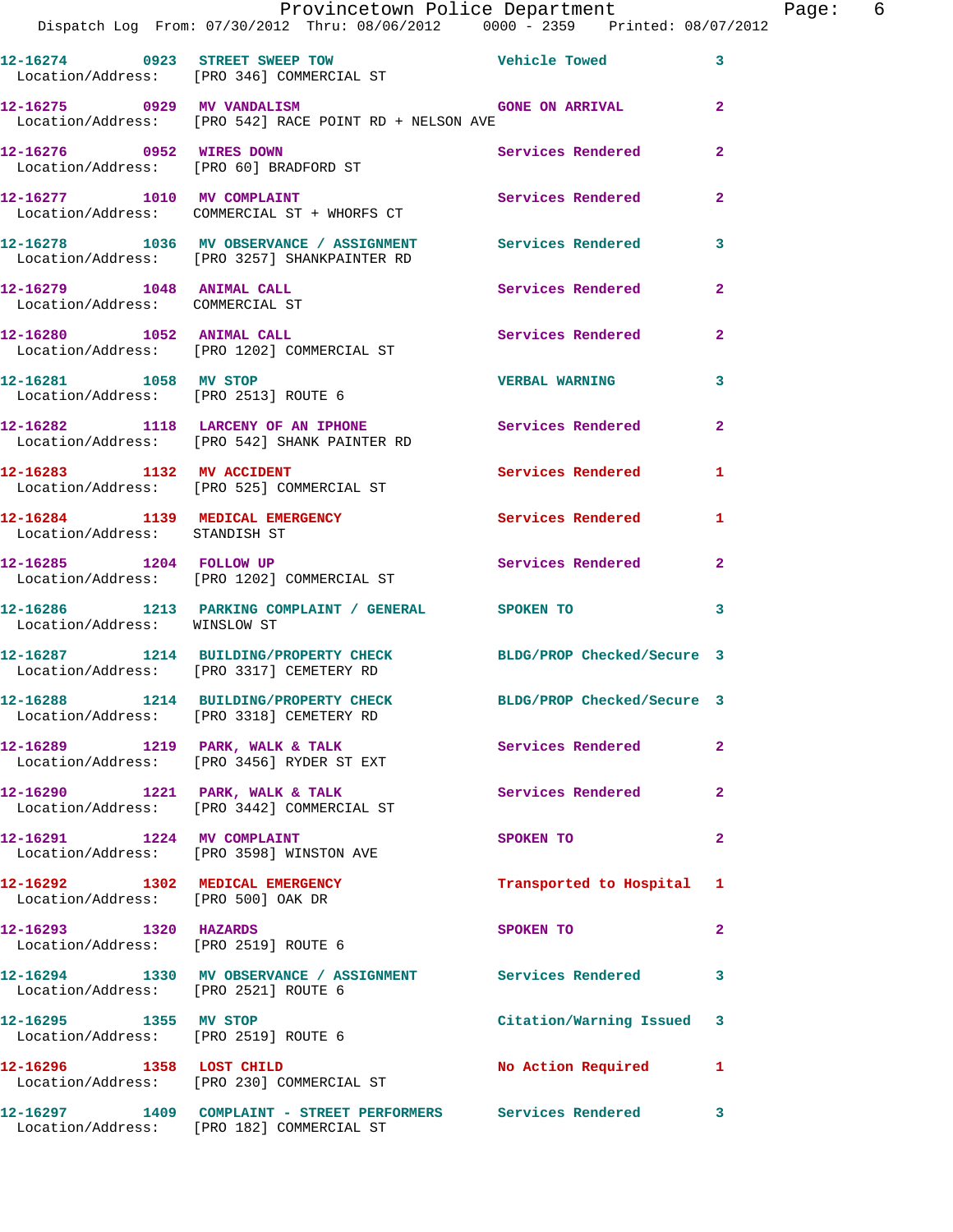**12-16298 1434 SHOPLIFTING No Action Required 3**  Location/Address: [PRO 274] COMMERCIAL ST **12-16299 1442 LOST CELL PHONE Services Rendered 3**  Location/Address: [PRO 542] SHANK PAINTER RD **12-16300 1443 MV ACCIDENT Services Rendered 1**  Location/Address: [PRO 433] RYDER ST EXT **12-16301 1501 ANIMAL CALL No Action Required 2**  Location/Address: [PRO 2977] COMMERCIAL ST **12-16303 1505 BIKE GENERAL-CHAINED TO FENCE Services Rendered 2**  Location/Address: [PRO 306] COMMERCIAL ST **12-16306 1508 911 GENERAL-MISDIAL Services Rendered 1**  Location/Address: [PRO 442] HARRY KEMP WAY **12-16302 1518 ANIMAL CALL-FOXES No Action Required 2**  Location/Address: BAYBERRY AVE 12-16304 1525 COMPLAINT **12-16304** 1525 Services Rendered 3 Location/Address: [PRO 542] SHANK PAINTER RD **12-16305 1558 BUILDING/PROPERTY CHECK BLDG/PROP Checked/Secure 3**  Location/Address: [PRO 2483] COMMERCIAL ST **12-16308 1604 TRAFFIC CONTROL Services Rendered 3**  Location/Address: CONWELL ST + BRADFORD ST 12-16309 1606 GENERAL INFO **160 Required** 3 and 3 No Action Required **12-16307 1611 BUILDING/PROPERTY CHECK BLDG/PROP Checked/Secure 3**  Location/Address: [PRO 571] ALDEN ST **12-16310 1630 MV OBSERVANCE / ASSIGNMENT Services Rendered 3**  Location/Address: ROUTE 6 **12-16311 1633 LOST SET OF KEYS No Action Required 3**  Location/Address: [PRO 542] SHANK PAINTER RD **12-16312 1638 MV VANDALISM Services Rendered 2**  Location/Address: [PRO 149] COMMERCIAL ST **12-16313 1641 MV STOP VERBAL WARNING 3**  Location/Address: [PRO 2818] CONWELL ST **12-16315 1646 COMPLAINT SPOKEN TO 3**  Location/Address: [PRO 542] SHANK PAINTER RD **12-16314 1648 SUSPICIOUS ACTIVITY No Action Required 2**  Location/Address: [PRO 1318] COMMERCIAL ST **12-16316 1803 MV DISABLED-LOCKOUT Services Rendered 2**  Location/Address: [PRO 144] COMMERCIAL ST **12-16317 1818 MV VANDALISM SPOKEN TO 2**  Location/Address: [PRO 1194] COMMERCIAL ST **12-16318 1851 MEDICAL EMERGENCY Transported to Hospital 1**  Location/Address: WASHINGTON AVE **12-16319 1859 ALARM - GENERAL No Action Required 1**  Location/Address: [PRO 285] COMMERCIAL ST **12-16320 1908 SPEED DOLLY ASSIGNMENT-07 No Action Required 3**  Location/Address: [PRO 542] SHANK PAINTER RD **12-16321 1918 FOLLOW UP Could Not Locate 2**  Location/Address: [PRO 1938] BRADFORD ST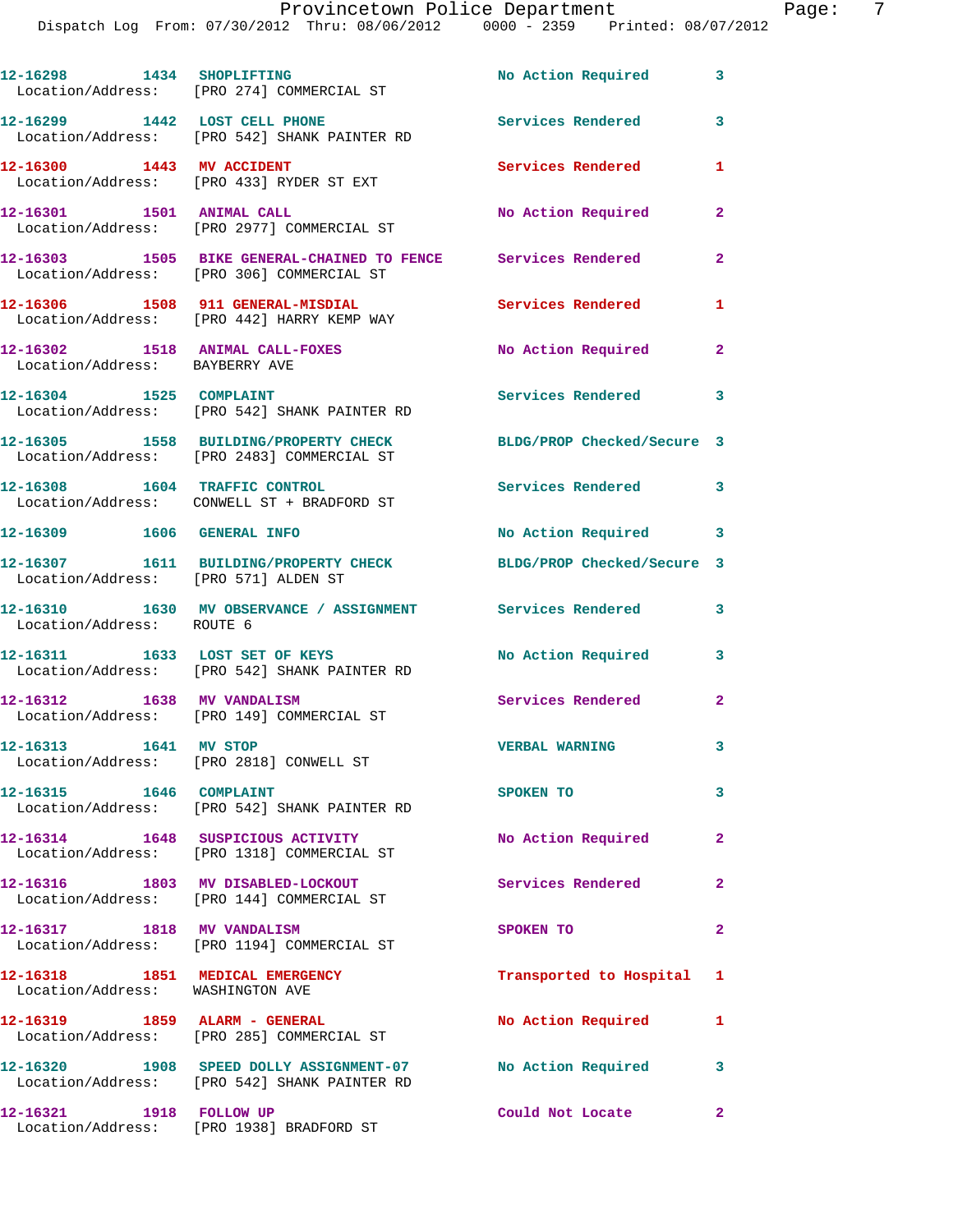|                                                       | Provincetown Police Department The State Page: 8<br>Dispatch Log From: 07/30/2012 Thru: 08/06/2012 0000 - 2359 Printed: 08/07/2012 |                            |                |    |  |
|-------------------------------------------------------|------------------------------------------------------------------------------------------------------------------------------------|----------------------------|----------------|----|--|
| Refer To Arrest: 12-124-AR                            |                                                                                                                                    |                            |                |    |  |
|                                                       | 12-16322 1933 PARKING COMPLAINT / GENERAL GONE ON ARRIVAL 3<br>Location/Address: LOVETTS CT + COMMERCIAL ST                        |                            |                |    |  |
|                                                       | 12-16323 1943 MV HIT & RUN Services Rendered 2<br>Location/Address: [PRO 3296] SHANK PAINTER RD                                    |                            |                |    |  |
|                                                       | 12-16324 2101 GENERAL INFO                                                                                                         | No Action Required 3       |                |    |  |
| 12-16325 2110 FOLLOW UP<br>Refer To Arrest: 12-124-AR | Location/Address: [PRO 1938] BRADFORD ST                                                                                           | SPOKEN TO                  | $\overline{2}$ |    |  |
|                                                       | 12-16326 2232 LOST MAROON BAG No Action Required 3<br>Location/Address: [PRO 269] COMMERCIAL ST                                    |                            |                |    |  |
|                                                       | 12-16327 2315 BUILDING/PROPERTY CHECK BLDG/PROP Checked/Secure 3<br>Location/Address: [PRO 444] HIGH POLE                          |                            |                |    |  |
|                                                       | 12-16328 2316 BUILDING/PROPERTY CHECK BLDG/PROP Checked/Secure 3<br>Location/Address: [PRO 2543] MACMILLAN WHARF                   |                            |                |    |  |
|                                                       | 12-16329 2326 MV OBSERVANCE / ASSIGNMENT Services Rendered 3<br>Location/Address: HOWLAND ST + BRADFORD ST                         |                            |                |    |  |
|                                                       | 12-16330 2341 MV STOP<br>Location/Address: [PRO 1796] BRADFORD ST                                                                  | No Action Required 3       |                |    |  |
|                                                       | 12-16331 2344 ASSIST AGENCY / MUTUAL AID Services Rendered 3<br>Location/Address: [PRO 3607] BRADFORD ST                           |                            |                |    |  |
| For Date: $08/01/2012$ - Wednesday                    |                                                                                                                                    |                            |                |    |  |
|                                                       | 12-16332 0016 MV OBSERVANCE / ASSIGNMENT Services Rendered 3<br>Location/Address: BRADFORD ST + RYDER ST                           |                            |                |    |  |
|                                                       | 12-16333 0022 BUILDING/PROPERTY CHECK BLDG/PROP Checked/Secure 3<br>Location/Address: [PRO 3317] CEMETERY RD                       |                            |                |    |  |
| 12-16334 0030 MV STOP                                 | Location/Address: [PRO 16] BRADFORD ST                                                                                             | <b>VERBAL WARNING</b>      |                |    |  |
|                                                       | 12-16336 0129 IN BAR AFTER HOURS                                                                                                   | Services Rendered 3        |                |    |  |
|                                                       | 12-16337 0148 BUILDING/PROPERTY CHECK BLDG/PROP Checked/Secure 3<br>Location/Address: [PRO 3259] MACMILLAN                         |                            |                |    |  |
|                                                       | 12-16338 0148 BUILDING/PROPERTY CHECK BLDG/PROP Checked/Secure 3<br>Location/Address: [PRO 2483] COMMERCIAL ST                     |                            |                |    |  |
|                                                       | 12-16339 0205 MV OBSERVANCE / ASSIGNMENT Services Rendered 3<br>Location/Address: HOWLAND ST + BRADFORD ST                         |                            |                |    |  |
|                                                       | 12-16340 0211 BUILDING/PROPERTY CHECK<br>Location/Address: [PRO 545] SHANK PAINTER RD                                              | BLDG/PROP Checked/Secure 3 |                |    |  |
|                                                       | 12-16341 0221 BUILDING/PROPERTY CHECK BLDG/PROP Checked/Secure 3<br>Location/Address: [PRO 488] MAYFLOWER AVE                      |                            |                |    |  |
|                                                       | 12-16342 0222 BUILDING/PROPERTY CHECK BLDG/PROP Checked/Secure 3<br>Location/Address: [PRO 440] HARRY KEMP WAY                     |                            |                |    |  |
| 12-16343 0238 LOBBY TRAFFIC                           | Location/Address: [PRO 542] SHANK PAINTER RD                                                                                       | Services Rendered 2        |                | 43 |  |
|                                                       | 12-16344 0239 BUILDING/PROPERTY CHECK BLDG/PROP Checked/Secure 3<br>Location/Address: [PRO 519] RACE POINT RD                      |                            |                |    |  |
|                                                       | 12-16345 0241 BUILDING/PROPERTY CHECK BLDG/PROP Checked/Secure 3                                                                   |                            |                |    |  |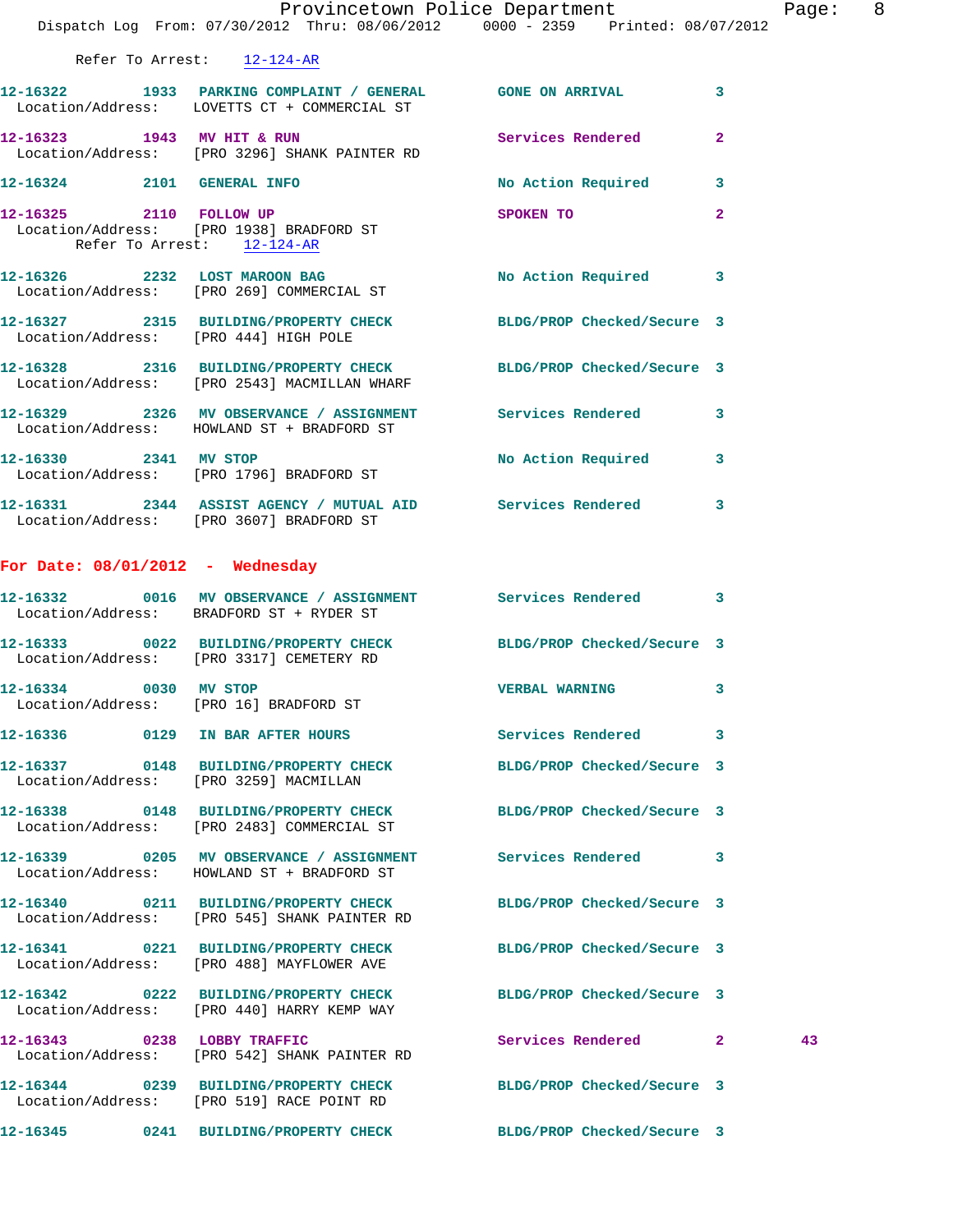|                                                               | Dispatch Log From: 07/30/2012 Thru: 08/06/2012 0000 - 2359 Printed: 08/07/2012                                    | Provincetown Police Department                      |                         | Page: | - 9 |
|---------------------------------------------------------------|-------------------------------------------------------------------------------------------------------------------|-----------------------------------------------------|-------------------------|-------|-----|
|                                                               | Location/Address: [PRO 516] RACE POINT RD                                                                         |                                                     |                         |       |     |
|                                                               | 12-16346 0249 BUILDING/PROPERTY CHECK BLDG/PROP Checked/Secure 3<br>Location/Address: [PRO 1646] WINSLOW ST       |                                                     |                         |       |     |
|                                                               | 12-16347 0352 BUILDING/PROPERTY CHECK BLDG/PROP Checked/Secure 3<br>Location/Address: [PRO 3030] TIN PAN ALLEY RD |                                                     |                         |       |     |
|                                                               | 12-16348 0445 BUILDING/PROPERTY CHECK BLDG/PROP Checked/Secure 3<br>Location/Address: [PRO 571] ALDEN ST          |                                                     |                         |       |     |
|                                                               | 12-16349 0514 BUILDING/PROPERTY CHECK BLDG/PROP Checked/Secure 3<br>Location/Address: [PRO 3317] CEMETERY RD      |                                                     |                         |       |     |
|                                                               | 12-16350 0515 BUILDING/PROPERTY CHECK BLDG/PROP Checked/Secure 3<br>Location/Address: [PRO 2898] JEROME SMITH RD  |                                                     |                         |       |     |
|                                                               | 12-16352 0613 BUILDING/PROPERTY CHECK BLDG/PROP Checked/Secure 3<br>Location/Address: [PRO 3163] WINTHROP ST      |                                                     |                         |       |     |
|                                                               | 12-16353 0615 MV OBSERVANCE / ASSIGNMENT Services Rendered 3<br>Location/Address: SHANK PAINTER RD + COURT ST     |                                                     |                         |       |     |
|                                                               | 12-16354 0618 ALARM - FIRE<br>Location/Address: [PRO 129] COMMERCIAL ST                                           | False Alarm <b>Exercise Service Service Service</b> | $\mathbf{1}$            |       |     |
| Location/Address: [PRO 564] BAYBERRY                          | 12-16355 0705 BUILDING/PROPERTY CHECK Services Rendered                                                           |                                                     | $\overline{\mathbf{3}}$ |       |     |
|                                                               | 12-16356 0732 MV OBSERVANCE / ASSIGNMENT Services Rendered<br>Location/Address: [PRO 2521] ROUTE 6                |                                                     | $\mathbf{3}$            |       |     |
| 12-16357 0737 MV STOP                                         | Location/Address: [PRO 2513] ROUTE 6                                                                              | <b>VERBAL WARNING</b>                               | $\mathbf{3}$            |       |     |
| Location/Address: [PRO 571] ALDEN ST                          | 12-16358 0746 BUILDING/PROPERTY CHECK BLDG/PROP Checked/Secure 3                                                  |                                                     |                         |       |     |
| 12-16359 0750 MV STOP<br>Location/Address: [PRO 2513] ROUTE 6 |                                                                                                                   | <b>VERBAL WARNING</b>                               | 3                       |       |     |
|                                                               | 12-16360 0803 LOST LICENSE<br>Location/Address: [PRO 542] SHANK PAINTER RD                                        | Services Rendered 3                                 |                         |       |     |
| 12-16361 0807 MV STOP                                         | Location/Address: [PRO 2513] ROUTE 6                                                                              | <b>VERBAL WARNING</b>                               | 3                       |       |     |
|                                                               | 12-16362 0815 COMPLAINT - STREET PERFORMERS SPOKEN TO<br>Location/Address: [PRO 542] SHANK PAINTER RD             |                                                     | 3                       |       |     |
|                                                               | 12-16363 0817 ABANDONED BIKE<br>Location/Address: [PRO 2489] BRADFORD ST                                          | Services Rendered                                   | $\mathbf{2}$            |       |     |
|                                                               | 12-16364 0818 MV STOP<br>Location/Address: [PRO 2577] BRADFORD ST                                                 | VERBAL WARNING 3                                    |                         | 1     |     |
|                                                               | 12-16365 0829 MV OBSERVANCE / ASSIGNMENT Services Rendered 3<br>Location/Address: [PRO 2577] BRADFORD ST          |                                                     |                         |       |     |
|                                                               | 12-16366 0830 MEDICAL EMERGENCY/DOT<br>Location/Address: [PRO 440] HARRY KEMP WAY                                 | Transported to Hospital 1                           |                         |       |     |
| 12-16367 0835 MV DISABLED                                     | Location/Address: [PRO 3600] COMMERCIAL ST                                                                        | Services Rendered                                   | $\overline{2}$          |       |     |
| Location/Address: [PRO 3222] ALDEN ST                         | 12-16368 0902 MEDICAL EMERGENCY/DOT                                                                               | Transported to Hospital 1                           |                         |       |     |
| 12-16369 0946 MV STOP                                         | Location/Address: BRADFORD ST + FRANKLIN ST                                                                       | <b>VERBAL WARNING</b>                               | 3                       |       |     |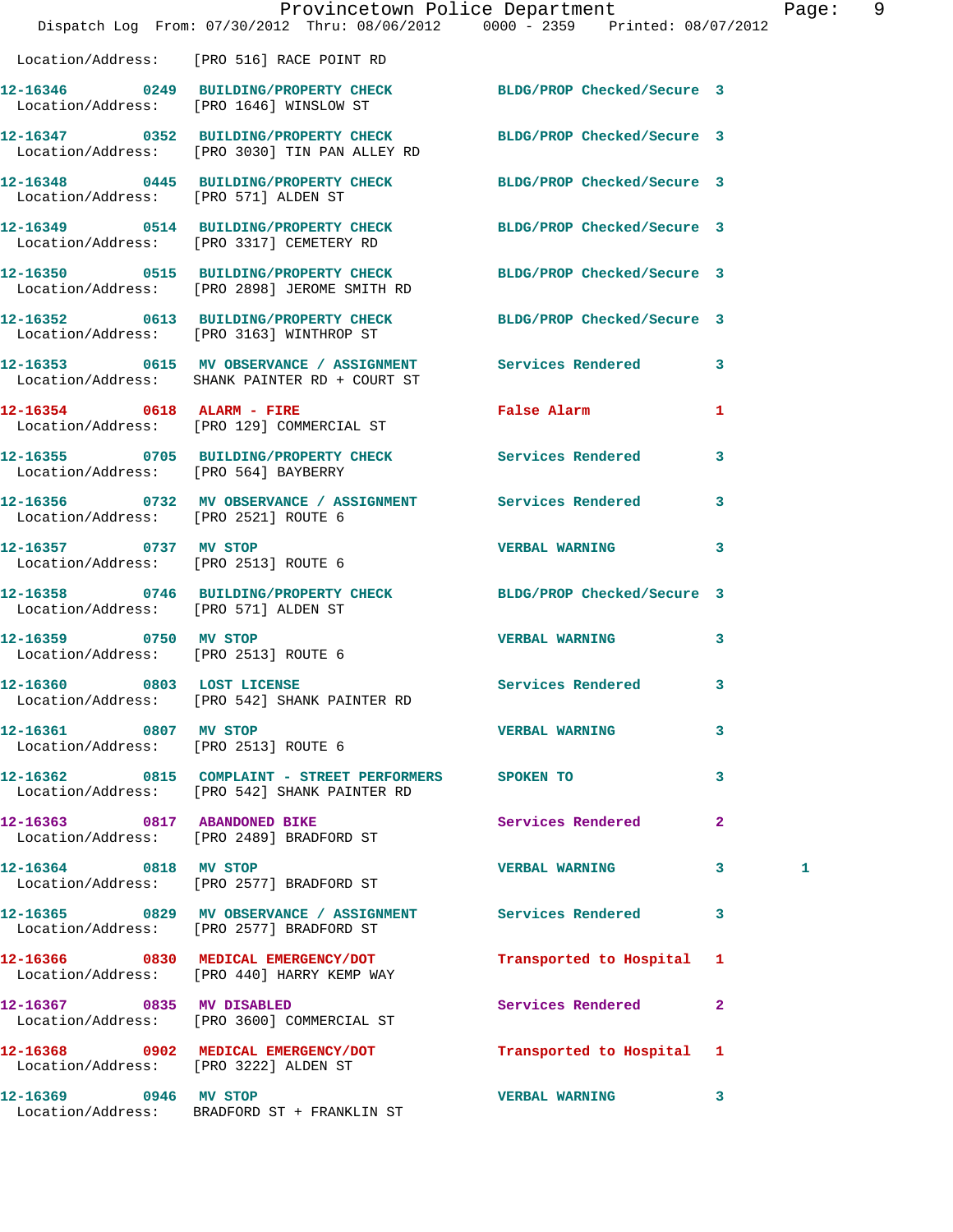|                                                           | Provincetown Police Department<br>Dispatch Log From: 07/30/2012 Thru: 08/06/2012 0000 - 2359 Printed: 08/07/2012 |                          |                         |
|-----------------------------------------------------------|------------------------------------------------------------------------------------------------------------------|--------------------------|-------------------------|
|                                                           | 12-16370 0951 STREET SWEEP TOW<br>Location/Address: [PRO 3024] COMMERCIAL ST                                     | Vehicle Towed            | 3                       |
|                                                           | 12-16371 0953 STREET SWEEP TOW<br>Location/Address: [PRO 608] COMMERCIAL ST                                      | Vehicle Towed            | 3                       |
|                                                           | 12-16372 1010 ASSIST CITIZEN<br>Location/Address: [PRO 542] SHANK PAINTER RD                                     | <b>Services Rendered</b> | 3                       |
| Location/Address: [PRO 3287] ROUTE 6                      | 12-16373 1016 BUILDING/PROPERTY CHECK BLDG/PROP Checked/Secure 3                                                 |                          |                         |
|                                                           | 12-16374 1028 BUILDING/PROPERTY CHECK BLDG/PROP Checked/Secure 3<br>Location/Address: [PRO 3318] CEMETERY RD     |                          |                         |
| 12-16375 1043 MV STOP                                     | Location/Address: [PRO 3440] ROUTE 6                                                                             | <b>VERBAL WARNING</b>    | 3                       |
|                                                           | 12-16376 1051 ASSIST CITIZEN<br>Location/Address: [PRO 3219] COMMERCIAL ST                                       | <b>Services Rendered</b> | 3                       |
| 12-16377 1054 ANIMAL CALL                                 | Location/Address: [PRO 408] CONWELL ST                                                                           | Services Rendered        | $\mathbf{2}$            |
| 12-16378 1058 ABANDONED BIKE<br>Location/Address: ARCH ST |                                                                                                                  | Services Rendered        | $\overline{\mathbf{2}}$ |
|                                                           | 12-16379 1101 PARK, WALK & TALK<br>Location/Address: [PRO 196] COMMERCIAL ST                                     | Services Rendered        | $\mathbf{2}$            |
|                                                           | 12-16380 1111 ABANDONED BIKE/RETURNED Services Rendered<br>Location/Address: [PRO 542] SHANK PAINTER RD          |                          | $\overline{2}$          |
|                                                           | 12-16381 1115 LOST SEAMENS BANK BAG Services Rendered<br>Location/Address: [PRO 542] SHANK PAINTER RD            |                          | 3                       |
|                                                           | 12-16382 1141 STOLEN SHOPPING BAG<br>Location/Address: [PRO 3296] SHANK PAINTER RD                               | SPOKEN TO                | $\overline{a}$          |
|                                                           | 12-16383 1150 PRIVATE TOW<br>Location/Address: [PRO 94] BRADFORD ST                                              | <b>Vehicle Towed</b>     | 3                       |
|                                                           | 12-16384 1158 LOST YELLOW KEY<br>Location/Address: [PRO 542] SHANK PAINTER RD                                    | Services Rendered        | 3                       |
| $12-16385$ 1201 PARK, WALK & TALK                         | Location/Address: [PRO 537] SHANK PAINTER RD                                                                     | Services Rendered        | $\overline{2}$          |
|                                                           | 12-16386 1201 PARK, WALK & TALK<br>Location/Address: [PRO 175] COMMERCIAL ST                                     | <b>Services Rendered</b> | $\mathbf{2}$            |
| Location/Address: [PRO 3475] SMALLS CT                    | 12-16387 1210 PRIVATE PARKING COMPLAINT Services Rendered                                                        |                          | 3                       |
|                                                           | 12-16388 1215 TRUCK PARKED ON THE BEACH Citation/Warning Issued<br>Location/Address: [PRO 285] COMMERCIAL ST     |                          | $\mathbf{2}$            |
|                                                           | 12-16390 1223 MEDICAL EMERGENCY<br>Location/Address: COMMERCIAL ST + WINTHROP ST                                 | <b>PATIENT REFUSAL</b>   | 1                       |
| 12-16391 1306 MEDICAL EMERGENCY                           | Location/Address: [PRO 1156] WINSLOW ST                                                                          | <b>PATIENT REFUSAL</b>   | 1                       |
|                                                           | 12-16392 1342 PRIVATE TOW<br>Location/Address: [PRO 3296] SHANK PAINTER RD                                       | <b>Vehicle Towed</b>     | 3                       |
|                                                           | 12-16393 1347 SUSPICIOUS ACTIVITY<br>Location/Address: [PRO 2704] COMMERCIAL ST                                  | <b>SPOKEN TO</b>         | $\overline{a}$          |
|                                                           |                                                                                                                  | Services Rendered        | $\mathbf{2}$            |

Location/Address: [PRO 1148] WILLOW DR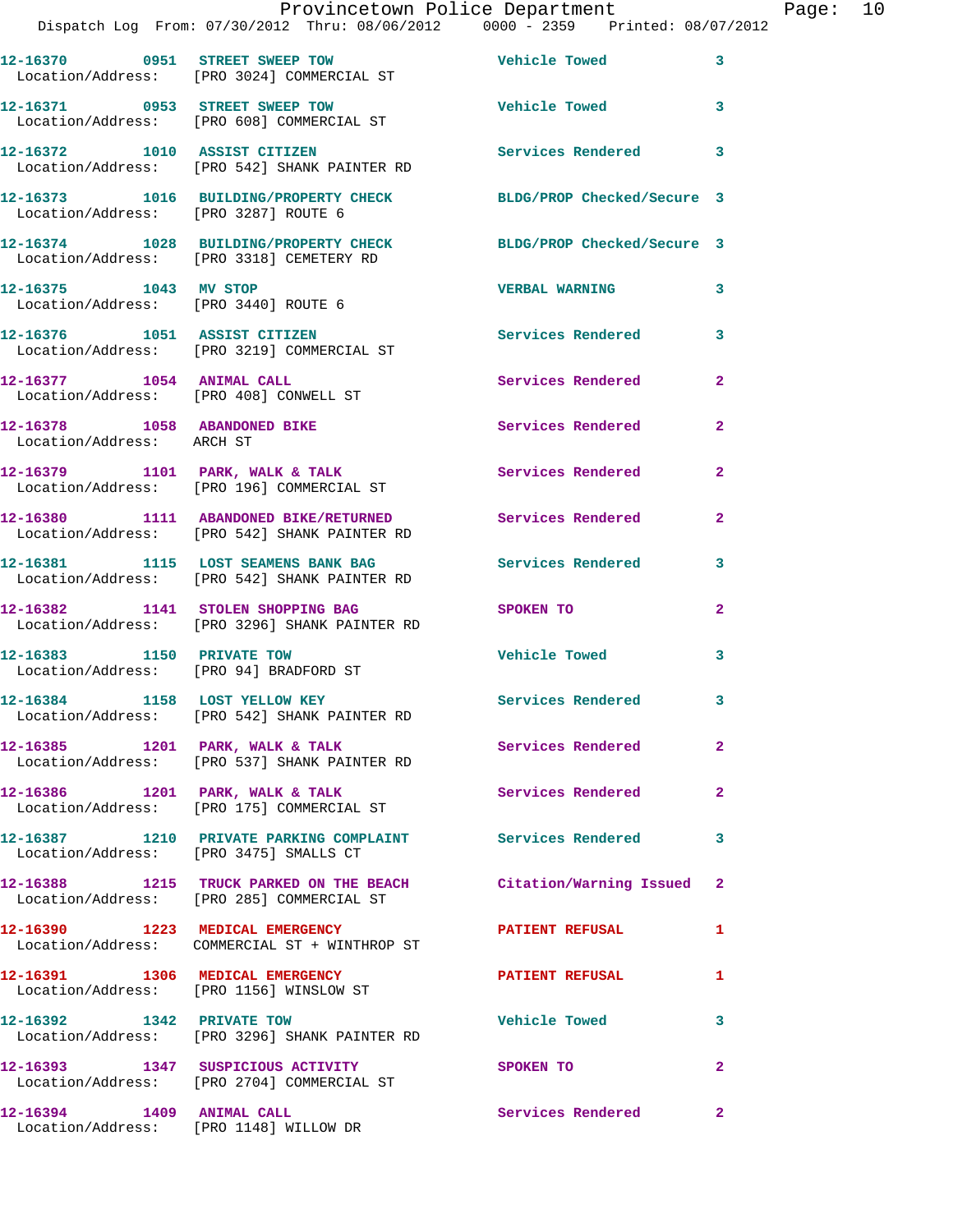| 12-16395 1457 MEDICAL EMERGENCY<br>Location/Address: RACE POINT RD       |                                                                                                     | Transported to Hospital 1  |                |
|--------------------------------------------------------------------------|-----------------------------------------------------------------------------------------------------|----------------------------|----------------|
| 12-16396 1516 MEDICAL EMERGENCY<br>Location/Address: [PRO 3222] ALDEN ST |                                                                                                     | Transported to Hospital 1  |                |
|                                                                          | 12-16398 1537 LOST BLK TOT BAG<br>Location/Address: [PRO 542] SHANK PAINTER RD                      | No Action Required         | 3              |
|                                                                          | 12-16397 1538 BUILDING/PROPERTY CHECK<br>Location/Address: [PRO 2898] JEROME SMITH RD               | BLDG/PROP Checked/Secure 3 |                |
| 12-16400 1630 ASSIST CITIZEN                                             | Location/Address: [PRO 542] SHANK PAINTER RD                                                        | SPOKEN TO                  | 3              |
|                                                                          | 12-16399 1637 BUILDING/PROPERTY CHECK<br>Location/Address: [PRO 3317] CEMETERY RD                   | BLDG/PROP Checked/Secure 3 |                |
|                                                                          | 12-16401 1705 MV OBSERVANCE / ASSIGNMENT No Action Required<br>Location/Address: [PRO 2521] ROUTE 6 |                            | 3              |
|                                                                          | 12-16402 1725 LOST BLUE DROID PHONE<br>Location/Address: [PRO 542] SHANK PAINTER RD                 | No Action Required         | 3              |
|                                                                          | 12-16403 1744 LETTER DELIVERY<br>Location/Address: [PRO 105] COMMERCIAL ST                          | Services Rendered          | 3              |
| 12-16404 1753 LOOSE BLK POODLE                                           | Location/Address: [PRO 3430] COMMERCIAL ST                                                          | No Action Required         | $\overline{2}$ |
| Location/Address: RACE POINT RD                                          | 12-16405 1846 ASSIST AGENCY / MUTUAL AID Services Rendered                                          |                            | 3              |
| 12-16406 1920 MEDICAL EMERGENCY                                          | Location/Address: [PRO 1892] SHANK PAINTER RD                                                       | Services Rendered          | 1              |
| 12-16408 1937 MV STOP                                                    | Location/Address: COMMERCIAL ST + STANDISH ST                                                       | <b>VERBAL WARNING</b>      | 3              |
|                                                                          | 12-16409 1945 BUILDING/PROPERTY CHECK<br>Location/Address: [PRO 519] RACE POINT RD                  | BLDG/PROP Checked/Secure 3 |                |
|                                                                          | 12-16410 2000 BUILDING/PROPERTY CHECK<br>Location/Address: [PRO 3442] COMMERCIAL ST                 | BLDG/PROP Checked/Secure 3 |                |
| 12-16411                                                                 | 2002 ASSIST CITIZEN<br>Location/Address: [PRO 542] SHANK PAINTER RD                                 | SPOKEN TO                  | 3              |
|                                                                          | 12-16412 2012 BUILDING/PROPERTY CHECK<br>Location/Address: [PRO 526] RYDER ST EXT                   | BLDG/PROP Checked/Secure 3 |                |
|                                                                          | 12-16413 2013 BUILDING/PROPERTY CHECK<br>Location/Address: [PRO 1638] COMMERCIAL ST                 | BLDG/PROP Checked/Secure 3 |                |
|                                                                          | Location/Address: [PRO 2500] COMMERCIAL ST                                                          | BLDG/PROP Checked/Secure 3 |                |
| Location/Address: COMMERCIAL ST                                          | 12-16415 2024 ASSIST CITIZEN/DISPUTE                                                                | SPOKEN TO                  | 3              |
|                                                                          | 12-16416 2029 BUILDING/PROPERTY CHECK<br>Location/Address: [PRO 204] COMMERCIAL ST                  | BLDG/PROP Checked/Secure 3 |                |
| Location/Address: [PRO 94] BRADFORD ST                                   | 12-16418 2038 LEFT WITHOUT PAYING                                                                   | <b>GONE ON ARRIVAL</b>     | 3              |
| 12-16419 2041 MV STOP<br>Location/Address: STANDISH ST                   |                                                                                                     | <b>VERBAL WARNING</b>      | 3              |
|                                                                          |                                                                                                     | No Action Required 2       |                |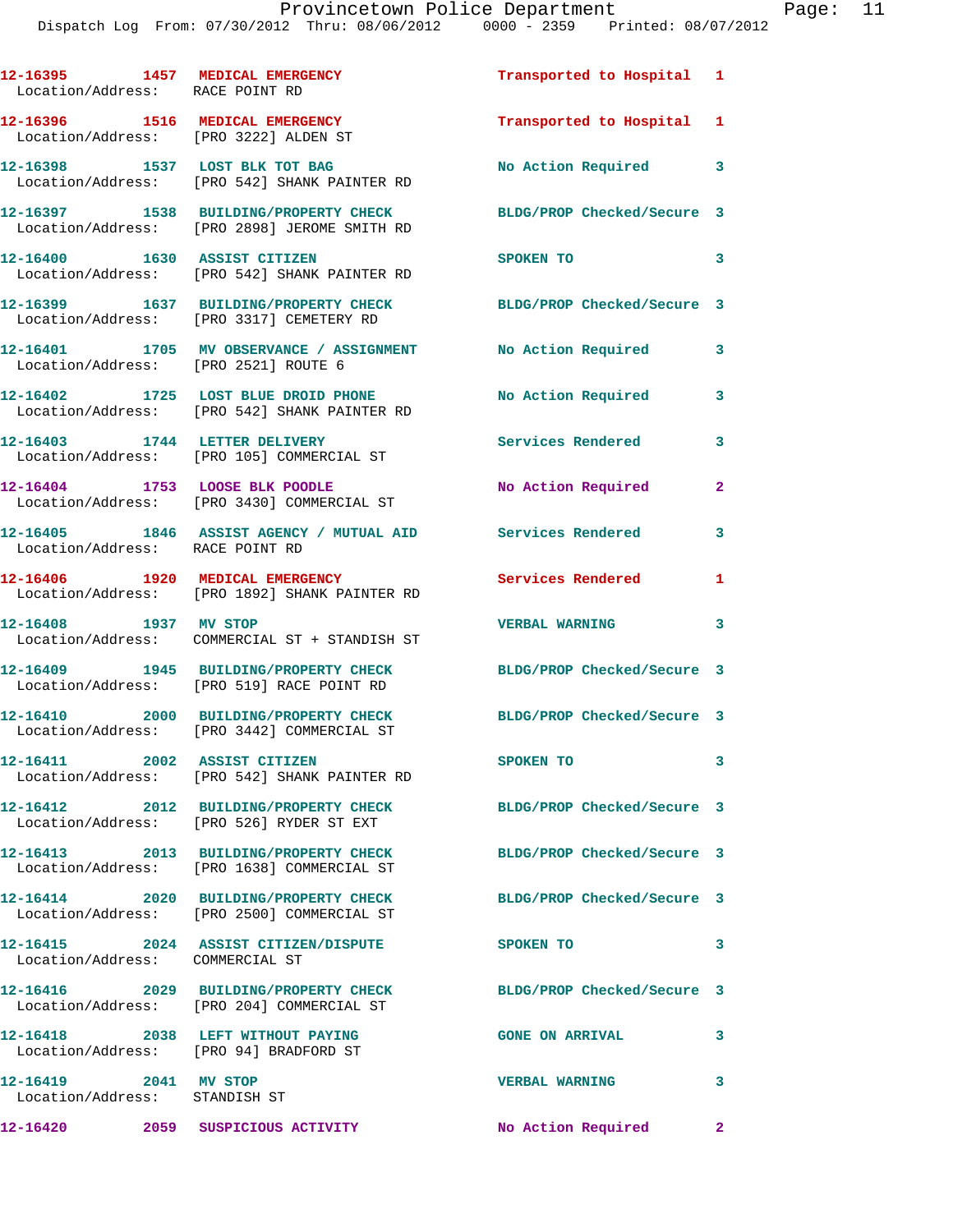|                                                        | Provincetown Police Department<br>Dispatch Log From: 07/30/2012 Thru: 08/06/2012 0000 - 2359 Printed: 08/07/2012 |                            |                |
|--------------------------------------------------------|------------------------------------------------------------------------------------------------------------------|----------------------------|----------------|
|                                                        | Location/Address: [PRO 564] BAYBERRY AVE                                                                         |                            |                |
|                                                        | 12-16421 2104 BUILDING/PROPERTY CHECK BLDG/PROP Checked/Secure 3<br>Location/Address: [PRO 3259] MACMILLAN WHARF |                            |                |
| 12-16422 2106 MV STOP                                  | Location/Address: [PRO 399] COMMERCIAL ST                                                                        | <b>VERBAL WARNING</b>      | 3              |
| 12-16423 2116 MV STOP                                  | Location/Address: [PRO 165] COMMERCIAL ST                                                                        | <b>VERBAL WARNING</b>      | 3              |
| 12-16424 2117 MV STOP                                  | Location: [PRO 3431] LOPES SQUARE                                                                                | <b>VERBAL WARNING</b>      | 3              |
|                                                        | 12-16425 2122 BUILDING/PROPERTY CHECK<br>Location/Address: [PRO 175] COMMERCIAL ST                               | BLDG/PROP Checked/Secure 3 |                |
|                                                        | 12-16426 2123 BUILDING/PROPERTY CHECK BLDG/PROP Checked/Secure 3<br>Location/Address: [PRO 182] COMMERCIAL ST    |                            |                |
|                                                        | 12-16427 2135 MEDICAL EMERGENCY<br>Location/Address: [PRO 662] COMMERCIAL ST                                     | <b>PATIENT REFUSAL</b>     | 1              |
|                                                        | 12-16428 2141 BUILDING/PROPERTY CHECK<br>Location/Address: [PRO 1780] JOHNSON ST                                 | BLDG/PROP Checked/Secure 3 |                |
|                                                        | 12-16429 2144 BUILDING/PROPERTY CHECK<br>Location/Address: [PRO 2206] COMMERCIAL ST                              | BLDG/PROP Checked/Secure 3 |                |
|                                                        | 12-16430 2158 BUILDING/PROPERTY CHECK<br>Location/Address: [PRO 105] COMMERCIAL ST                               | BLDG/PROP Checked/Secure 3 |                |
|                                                        | 12-16431 2217 MV OBSERVANCE / ASSIGNMENT Services Rendered<br>Location/Address: [PRO 3338] SHANKPAINTER RD       |                            | 3              |
|                                                        | 12-16432 2229 PARK, WALK & TALK<br>Location/Address: [PRO 3296] SHANK PAINTER RD                                 | Services Rendered          | $\overline{a}$ |
| 12-16433 2230 911 GENERAL                              | Location/Address: [PRO 662] COMMERCIAL ST                                                                        | No Action Required         | 1              |
|                                                        | 12-16434 2235 SUSPICIOUS ACTIVITY SPOKEN TO<br>Location/Address: [PRO 208] COMMERCIAL ST                         |                            | $\overline{a}$ |
| 12-16435 2251 ANIMAL CALL                              | Location/Address: [PRO 1207] COMMERCIAL ST                                                                       | Services Rendered          | $\overline{2}$ |
| Location/Address: [PRO 1] BAYBERRY                     | 12-16436 2313 BUILDING/PROPERTY CHECK                                                                            | BLDG/PROP Checked/Secure 3 |                |
| Location/Address: [PRO 444] HIGH POLE                  | 12-16437 2318 BUILDING/PROPERTY CHECK BLDG/PROP Checked/Secure 3                                                 |                            |                |
|                                                        | 12-16438 2328 BUILDING/PROPERTY CHECK BLDG/PROP Checked/Secure 3<br>Location/Address: [PRO 545] SHANKPAINTER RD  |                            |                |
|                                                        | 12-16440 2358 MV OBSERVANCE / ASSIGNMENT Services Rendered<br>Location/Address: BRADFORD ST + STANDISH ST        |                            | 3              |
| For Date: $08/02/2012$ - Thursday                      |                                                                                                                  |                            |                |
|                                                        | 12-16441 0021 MV OBSERVANCE / ASSIGNMENT BLDG/PROP Checked/Secure 3<br>Location/Address: BRADFORD ST + RYDER ST  |                            |                |
| 12-16442 0028 MV STOP<br>Location/Address: STANDISH ST |                                                                                                                  | <b>VERBAL WARNING</b>      | 3              |
|                                                        | 12-16443 0036 BUILDING/PROPERTY CHECK<br>Location/Address: [PRO 2543] MACMILLAN WHARF                            | BLDG/PROP Checked/Secure 3 |                |

Page:  $12$ <br>012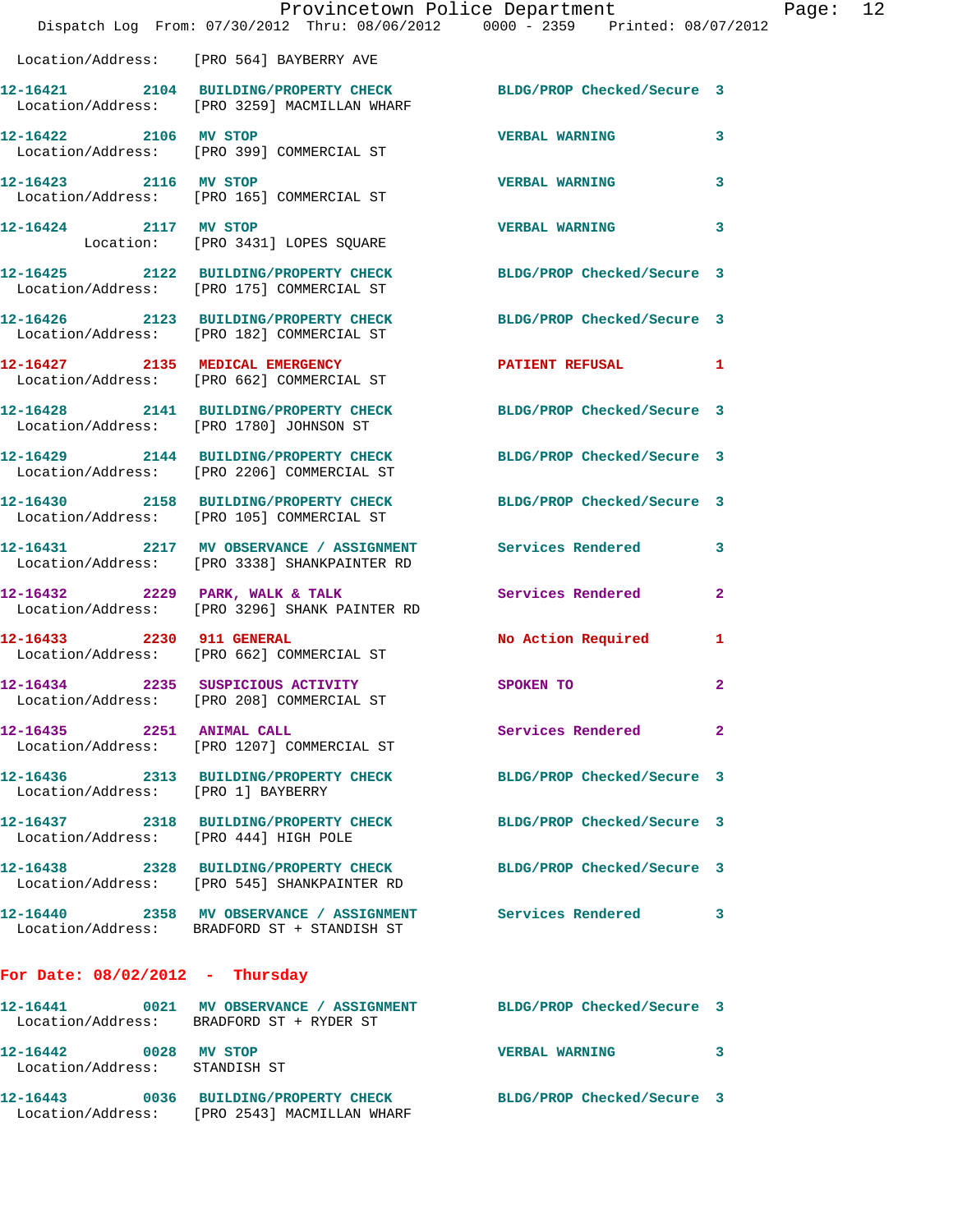|                                                        | Provincetown Police Department The Rage: 13                                                                                    |                                                                                                               |              |    |  |
|--------------------------------------------------------|--------------------------------------------------------------------------------------------------------------------------------|---------------------------------------------------------------------------------------------------------------|--------------|----|--|
|                                                        | 12-16445 0044 BUILDING/PROPERTY CHECK BLDG/PROP Checked/Secure 3<br>Location/Address: [PRO 564] BAYBERRY                       |                                                                                                               |              |    |  |
|                                                        | 12-16444 0045 LOBBY TRAFFIC No Action Required 2<br>Location/Address: [PRO 542] SHANK PAINTER RD                               |                                                                                                               |              | 39 |  |
|                                                        |                                                                                                                                |                                                                                                               |              |    |  |
|                                                        |                                                                                                                                |                                                                                                               | $\mathbf{2}$ |    |  |
|                                                        | 12-16448 0057 PARK, WALK & TALK Services Rendered Location: [PRO 3431] LOPES SQUARE                                            |                                                                                                               | $\mathbf{2}$ |    |  |
|                                                        | 12-16449 0122 BY-LAW VIOLATION Services Rendered<br>Location/Address: [PRO 3276] COMMERCIAL ST                                 |                                                                                                               | $\mathbf{2}$ |    |  |
| Location: CENTER ROAM                                  | 12-16450 0128 PARK, WALK & TALK Services Rendered 2                                                                            |                                                                                                               |              |    |  |
|                                                        | 12-16451 0135 MV STOP VERBAL WARNING<br>Location/Address: BRADFORD ST + CONANT ST                                              |                                                                                                               | $\mathbf{3}$ |    |  |
|                                                        | 12-16452 0139 MV OBSERVANCE / ASSIGNMENT Services Rendered 3<br>Location/Address: BRADFORD ST + RYDER ST                       |                                                                                                               |              |    |  |
|                                                        | 12-16453 0139 NOISE COMPLAINT<br>Location/Address: [PRO 1753] BRADFORD ST                                                      | SPOKEN TO AND TO A STATE OF THE STATE OF THE STATE OF THE STATE OF THE STATE OF THE STATE OF THE STATE OF THE | $\mathbf{3}$ |    |  |
| 12-16454 0144 MV STOP<br>Location/Address: BRADFORD ST |                                                                                                                                | Citation/Warning Issued 3                                                                                     |              |    |  |
| Refer To Arrest: 12-225-AR                             |                                                                                                                                |                                                                                                               |              |    |  |
| Location/Address: HARRY KEMP WAY                       | 12-16456 0224 SPEED DOLLY ASSIGNMENT Services Rendered 3                                                                       |                                                                                                               |              |    |  |
| Location/Address: [PRO 569] WINSLOW ST                 | 12-16457 0226 BUILDING/PROPERTY CHECK BLDG/PROP Checked/Secure 3                                                               |                                                                                                               |              |    |  |
|                                                        | 12-16458 0231 BUILDING/PROPERTY CHECK BLDG/PROP Checked/Secure 3<br>Location/Address: [PRO 516] RACE POINT RD                  |                                                                                                               |              |    |  |
|                                                        | 12-16459 0236 BUILDING/PROPERTY CHECK BLDG/PROP Checked/Secure 3<br>Location/Address: [PRO 488] MAYFLOWER AVE                  |                                                                                                               |              |    |  |
|                                                        | 12-16460 0256 MEDICAL EMERGENCY CONTROL PATIENT REFUSAL 1<br>Location/Address: [PRO 542] SHANK PAINTER RD                      |                                                                                                               |              |    |  |
| Location/Address: [PRO 3287] ROUTE 6                   | 12-16461 0332 BUILDING/PROPERTY CHECK BLDG/PROP Checked/Secure 3                                                               |                                                                                                               |              |    |  |
|                                                        | 12-16462 0335 NOISE COMPLAINT<br>Location/Address: [PRO 1554] COMMERCIAL ST                                                    | SPOKEN TO THE STATE OF THE SPOKEN TO                                                                          | $\mathbf{3}$ |    |  |
|                                                        | 12-16463  0412  BUILDING/PROPERTY CHECK BLDG/PROP Checked/Secure 3<br>Location/Address: [PRO 3030] TIN PAN ALLEY RD            |                                                                                                               |              |    |  |
|                                                        | 12-16464 0442 DOMESTIC ASSAULT/ARREST Arrest(s) Made<br>Location/Address: [PRO 564] BAYBERRY AVE<br>Refer To Arrest: 12-226-AR |                                                                                                               | 1            |    |  |
|                                                        | 12-16465 0510 LOST COOLER TOP/LOCATED Services Rendered 3<br>Location/Address: [PRO 542] SHANK PAINTER RD                      |                                                                                                               |              |    |  |
|                                                        | 12-16466 0519 MEDICAL EMERGENCY<br>Location/Address: [PRO 2174] COMMERCIAL ST                                                  | Transported to Hospital 1                                                                                     |              |    |  |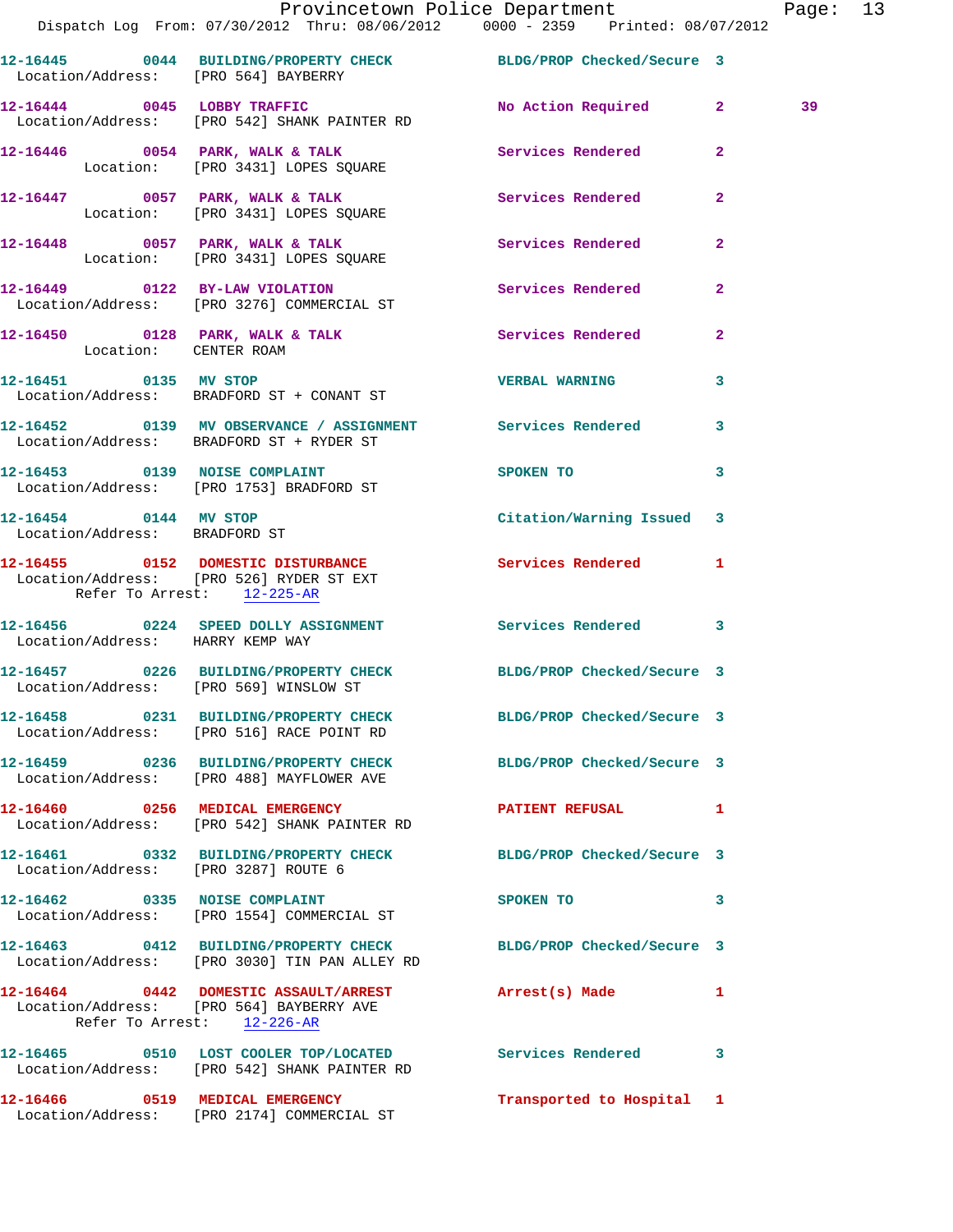|                                                                  | Provincetown Police Department<br>Dispatch Log From: 07/30/2012 Thru: 08/06/2012 0000 - 2359 Printed: 08/07/2012 |                          |                |
|------------------------------------------------------------------|------------------------------------------------------------------------------------------------------------------|--------------------------|----------------|
|                                                                  | 12-16467 0608 SUSPICIOUS ACTIVITY Services Rendered<br>Location/Address: [PRO 363] COMMERCIAL ST                 |                          | $\overline{a}$ |
|                                                                  | 12-16468 0656 MEDICAL EMERGENCY/ASSIT Services Rendered<br>Location/Address: [PRO 662] COMMERCIAL ST             |                          | 1              |
|                                                                  | 12-16469 0749 BUILDING/PROPERTY CHECK Services Rendered<br>Location/Address: [PRO 2483] COMMERCIAL ST            |                          | 3              |
|                                                                  | 12-16470 0827 ASSIST AGENCY / MUTUAL AID Services Rendered<br>Location/Address: [PRO 3195] COMMERCIAL ST         |                          | 3              |
|                                                                  | 12-16471 0855 BUILDING/PROPERTY CHECK BLDG/PROP Checked/Secure 3<br>Location/Address: [PRO 3287] ROUTE 6         |                          |                |
|                                                                  | 12-16472 0856 LOST IPHONE/LIME GREEN CASE Services Rendered<br>Location/Address: [PRO 542] SHANK PAINTER RD      |                          | 3              |
|                                                                  |                                                                                                                  |                          | 3              |
| 12-16474 0902 ANIMAL CALL<br>Location/Address: ALDEN ST          |                                                                                                                  | SPOKEN TO                | $\mathbf{2}$   |
| 12-16475 0908 MV STOP                                            | Location/Address: [PRO 2513] ROUTE 6                                                                             | Citation/Warning Issued  | 3              |
|                                                                  | $12-16476$ 0916 PARK, WALK & TALK<br>Location/Address: [PRO 433] RYDER ST EXT                                    | Services Rendered        | $\mathbf{2}$   |
|                                                                  | 12-16477 0919 STREET SWEEP TOW<br>Location/Address: [PRO 144] COMMERCIAL ST                                      | <b>Vehicle Towed</b>     | 3              |
|                                                                  | 12-16478 0941 FOUND BIKE<br>Location/Address: [PRO 2483] COMMERCIAL ST                                           | Services Rendered        | $\mathbf{2}$   |
| 12-16479 0948 TRESPASS                                           | Location/Address: [PRO 204] COMMERCIAL ST                                                                        | SPOKEN TO                | $\overline{a}$ |
| 12-16480 0952 WIRES DOWN<br>Location/Address: [PRO 704] BANGS ST |                                                                                                                  | <b>Services Rendered</b> | $\overline{2}$ |
| Location/Address: [PRO 1156] WINSLOW ST                          | 12-16481 1008 LOOSE DOG/RETURNED                                                                                 | Services Rendered        | 2              |
|                                                                  | 12-16482 1048 PARKING COMPLAINT / GENERAL SPOKEN TO<br>Location/Address: [PRO 662] COMMERCIAL ST                 |                          | 3              |
|                                                                  | 12-16483 1051 LOST BLUE SPORT UMBRELLA Services Rendered<br>Location/Address: [PRO 542] SHANK PAINTER RD         |                          | 3              |
| 12-16484 1059 DISORDERLY                                         | Location/Address: [PRO 545] SHANK PAINTER RD                                                                     | SPOKEN TO                | 2              |
|                                                                  | 12-16485 1120 BUILDING/PROPERTY CHECK<br>Location/Address: [PRO 391] COMMERCIAL ST                               | Services Rendered        | 3              |
| Location/Address: [PRO 569] WINSLOW ST                           | 12-16486 1135 PARKING COMPLAINT / GENERAL Citation/Warning Issued                                                |                          | 3              |
| 12-16487 1136 MV STOP                                            | Location/Address: [PRO 2518] ROUTE 6                                                                             | <b>VERBAL WARNING</b>    | 3              |
| Location/Address: [PRO 2521] ROUTE 6                             | 12-16488 1218 MV OBSERVANCE / ASSIGNMENT Services Rendered                                                       |                          | 3              |
| 12-16489 1224 MV STOP<br>Location/Address: [PRO 2513] ROUTE 6    |                                                                                                                  | <b>VERBAL WARNING</b>    | 3              |
|                                                                  | 12-16490 1226 PARK, WALK & TALK                                                                                  | Services Rendered        | $\overline{2}$ |

Location/Address: [PRO 105] COMMERCIAL ST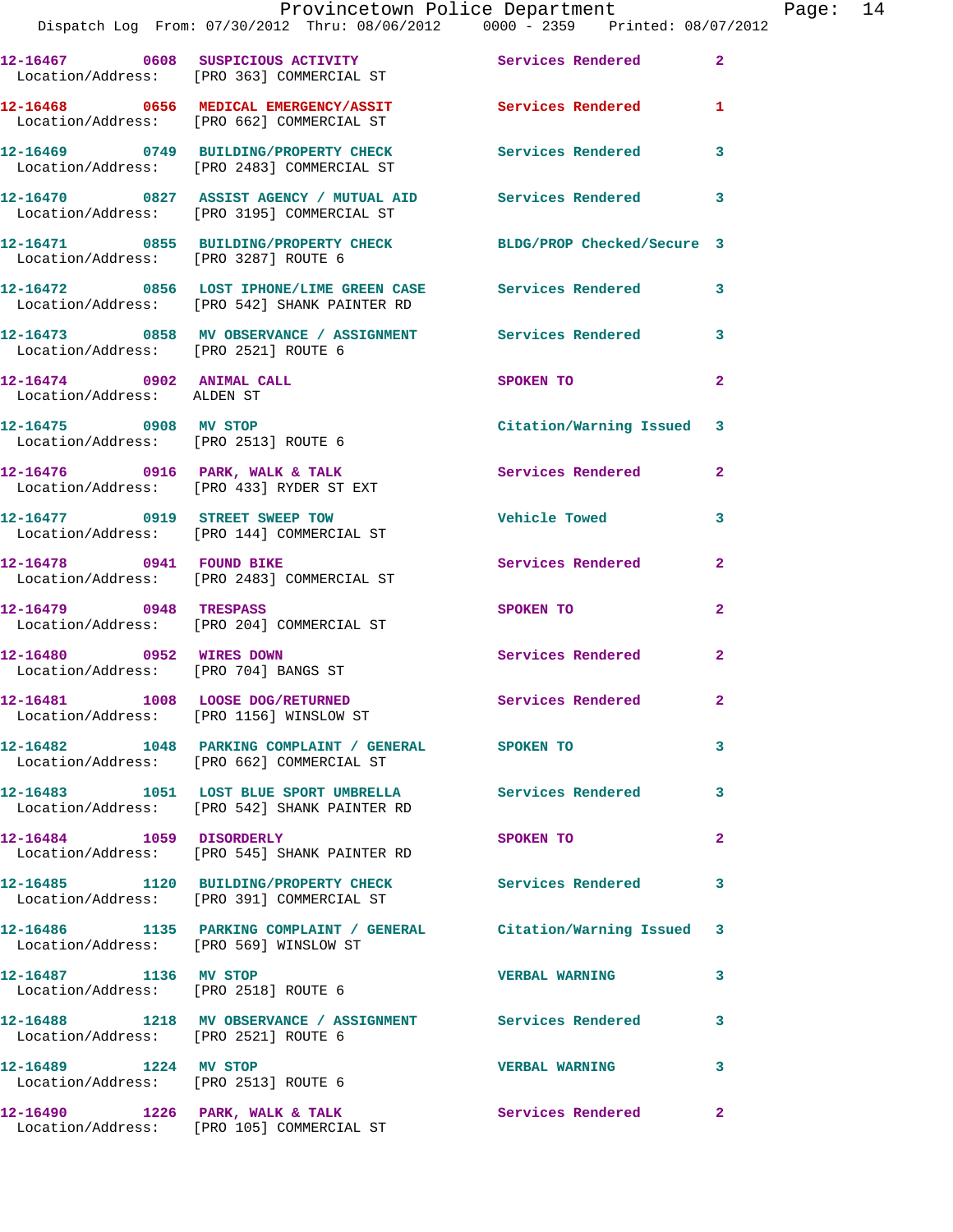|                                                                           | 12-16491 1237 MEDICAL EMERGENCY<br>Location/Address: [PRO 3231] BRADFORD ST                                  | <b>PATIENT REFUSAL</b>     | $\blacksquare$ |
|---------------------------------------------------------------------------|--------------------------------------------------------------------------------------------------------------|----------------------------|----------------|
| 12-16492 1247 MV STOP                                                     | Location/Address: STANDISH AVE + BRADFORD ST                                                                 | <b>VERBAL WARNING</b>      | 3              |
| Location/Address: ROUTE 6 + SNAIL RD                                      | 12-16493 1303 MV OBSERVANCE / ASSIGNMENT Services Rendered                                                   |                            | 3              |
| 12-16494 1305 MV STOP<br>Location/Address: ROUTE 6 + SNAIL RD             |                                                                                                              | <b>VERBAL WARNING</b>      | 3              |
|                                                                           | 12-16495 1319 LARCENY/DUFFLE BAG<br>Location/Address: [PRO 2483] COMMERCIAL ST                               | SPOKEN TO                  | $\overline{2}$ |
| 12-16496 1325 MV STOP<br>Location/Address: [PRO 521] ROUTE 6              |                                                                                                              | Citation/Warning Issued 3  |                |
| 12-16497 1340 GENERAL INFO                                                |                                                                                                              | SPOKEN TO                  | 3              |
|                                                                           | 12-16498 1352 PROPERTY DAMAGE/SIDEWALK<br>Location/Address: [PRO 396] COMMERCIAL ST                          | Services Rendered          | 3              |
| 12-16499 1355 FLIGHT COVERAGE                                             | Location/Address: [PRO 516] RACE POINT RD                                                                    | Services Rendered          | $\overline{2}$ |
|                                                                           | 12-16500 1355 FOUND MICHAEL KORS WATCH<br>Location/Address: [PRO 106] COMMERCIAL ST                          | <b>Services Rendered</b>   | 3              |
| 12-16501 1412 FLIGHT COVERAGE                                             | Location/Address: [PRO 516] RACE POINT RD                                                                    | SPOKEN TO                  | $\overline{2}$ |
|                                                                           | 12-16502 1414 MEDICAL EMERGENCY/DOT<br>Location/Address: [PRO 3579] RACE POINT RD                            | Transported to Hospital 1  |                |
| 12-16503 1457 ANIMAL CALL                                                 | Location/Address: [PRO 121] COMMERCIAL ST                                                                    | Services Rendered          | $\mathbf{2}$   |
|                                                                           | 12-16504 1506 LOST KEYS SEAMENS KEYCHAIN Services Rendered 3<br>Location/Address: [PRO 542] SHANK PAINTER RD |                            |                |
| 12-16505 1526 SHOPLIFTING                                                 | Location/Address: [PRO 3167] COMMERCIAL ST<br>Refer To Arrest: 12-227-AR                                     | Arrest(s) Made             | 3              |
| 12-16506 1540 MEDICAL EMERGENCY<br>Location/Address: [PRO 60] BRADFORD ST |                                                                                                              | <b>PATIENT REFUSAL</b>     | $\mathbf{1}$   |
|                                                                           | 12-16507 1638 LOST TOYOTA KEY SINGLE<br>Location: [PRO 3431] LOPES SQUARE                                    | <b>SPOKEN TO</b>           | 3              |
|                                                                           | 12-16508 1647 BUILDING/PROPERTY CHECK<br>Location/Address: [PRO 2898] JEROME SMITH RD                        | BLDG/PROP Checked/Secure 3 |                |
| 12-16510 1710 ASSIST CITIZEN                                              | Location/Address: [PRO 3259] MACMILLAN WHARF                                                                 | Services Rendered          | 3              |
| 12-16509 1713 ASSIST CITIZEN                                              | Location/Address: [PRO 655] CONANT ST                                                                        | <b>Services Rendered</b>   | 3              |
|                                                                           | 12-16511 1718 FOUND DOG/CLAIMED<br>Location/Address: [PRO 2395] BRADFORD ST                                  | Services Rendered          | $\mathbf{2}$   |
| 12-16512 1844 911 GENERAL                                                 | Location/Address: [PRO 3287] ROUTE 6                                                                         | <b>Services Rendered</b>   | 1              |
|                                                                           | 12-16513 1848 LOST VERIZON CELL PHONE Services Rendered<br>Location/Address: [PRO 1329] COMMERCIAL ST        |                            | 3              |
| 12-16514 1940 911 GENERAL                                                 |                                                                                                              | Services Rendered          | $\mathbf{1}$   |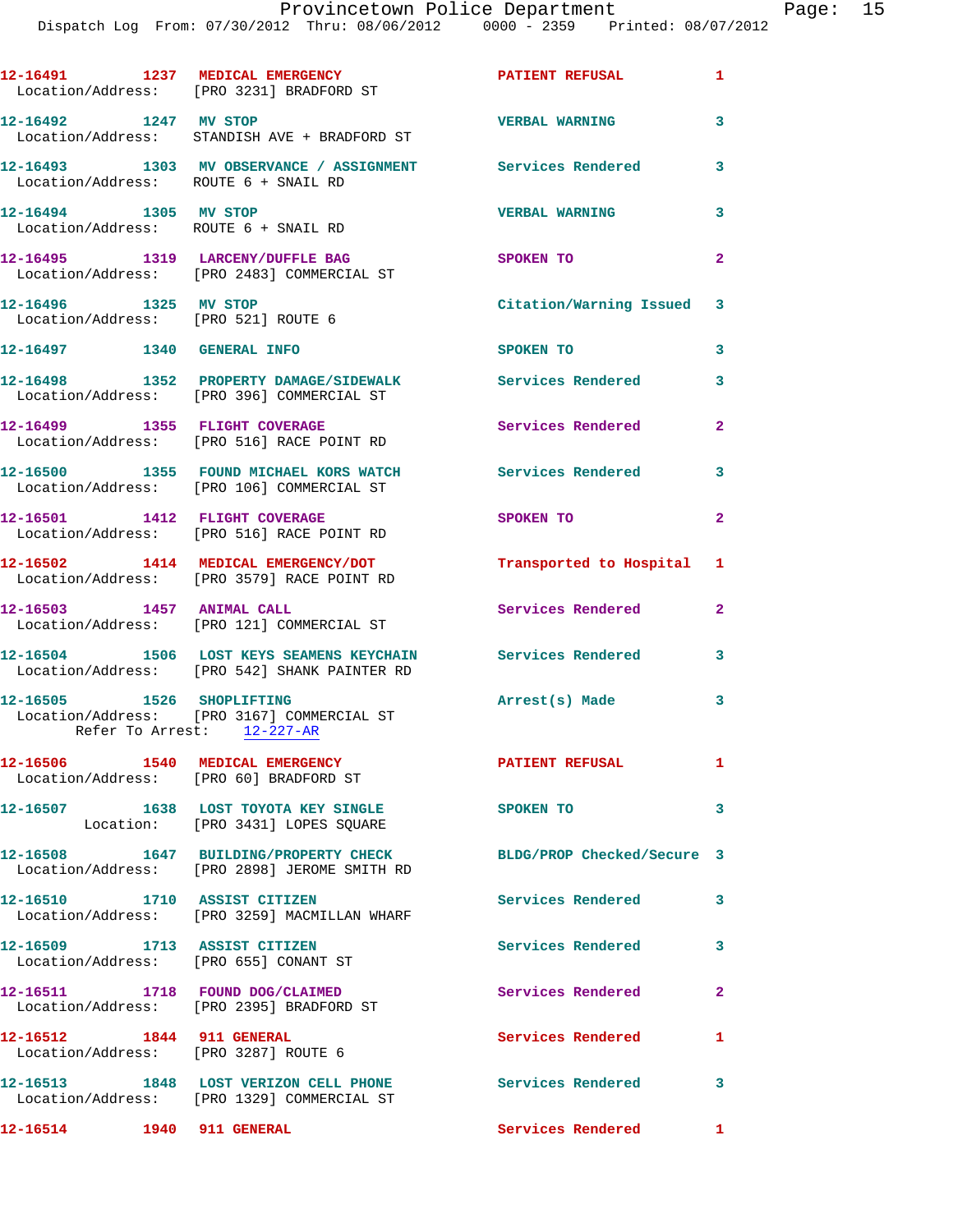|                                                             | Provincetown Police Department The Rage: 16<br>Dispatch Log From: 07/30/2012 Thru: 08/06/2012   0000 - 2359   Printed: 08/07/2012 |                       |                |  |
|-------------------------------------------------------------|-----------------------------------------------------------------------------------------------------------------------------------|-----------------------|----------------|--|
|                                                             | Location/Address: [PRO 2120] COMMERCIAL ST                                                                                        |                       |                |  |
|                                                             | 12-16515 1943 MV STOP<br>Location: [PRO 3431] LOPES SQUARE                                                                        | <b>VERBAL WARNING</b> | 3              |  |
| 12-16516 1951 MV STOP                                       | Location: [PRO 3431] LOPES SQUARE                                                                                                 | <b>VERBAL WARNING</b> | 3              |  |
|                                                             | 12-16517 2025 BUILDING/PROPERTY CHECK BLDG/PROP Checked/Secure 3<br>Location/Address: [PRO 1638] COMMERCIAL ST                    |                       |                |  |
| Location/Address: [PRO 512] PRINCE ST                       | 12-16518 2033 BUILDING/PROPERTY CHECK BLDG/PROP Checked/Secure 3                                                                  |                       |                |  |
|                                                             | 12-16520 2104 BUILDING/PROPERTY CHECK BLDG/PROP Checked/Secure 3<br>Location/Address: [PRO 526] RYDER ST EXT                      |                       |                |  |
|                                                             | 12-16521 2105 BUILDING/PROPERTY CHECK BLDG/PROP Checked/Secure 3<br>Location/Address: [PRO 175] COMMERCIAL ST                     |                       |                |  |
|                                                             | 12-16522 2106 BUILDING/PROPERTY CHECK BLDG/PROP Checked/Secure 3<br>Location/Address: [PRO 182] COMMERCIAL ST                     |                       |                |  |
|                                                             | 12-16523 2115 BUILDING/PROPERTY CHECK BLDG/PROP Checked/Secure 3<br>Location/Address: [PRO 2206] COMMERCIAL ST                    |                       |                |  |
|                                                             | 12-16524  2124  COMPLAINT - STREET PERFORMERS  SPOKEN TO<br>Location/Address: [PRO 175] COMMERCIAL ST                             |                       | 3              |  |
|                                                             | 12-16525 2133 FOUND YELLOW LAB<br>Location/Address: [PRO 3455] BRADFORD ST                                                        | Services Rendered     | $\overline{a}$ |  |
|                                                             | 12-16527 2146 BAR CHECK<br>Location/Address: [PRO 2737] COMMERCIAL ST                                                             | Services Rendered     | $\overline{2}$ |  |
|                                                             | 12-16528 2153 PARKING COMPLAINT / GENERAL Services Rendered<br>Location/Address: [PRO 542] SHANK PAINTER RD                       |                       | 3              |  |
|                                                             | 12-16529 2223 BAR CHECK<br>Location/Address: [PRO 3443] COMMERCIAL ST                                                             | Services Rendered 2   |                |  |
| 12-16530 2249 MV STOP                                       | Location: [PRO 3431] LOPES SQUARE                                                                                                 | <b>VERBAL WARNING</b> | 3              |  |
|                                                             | 12-16531 2250 MEDICAL EMERGENCY<br>Location/Address: [PRO 542] SHANK PAINTER RD                                                   | Services Rendered     | 1              |  |
| 12-16532 2314 MV STOP<br>Location/Address: SHANK PAINTER RD |                                                                                                                                   | <b>VERBAL WARNING</b> | 3              |  |
| 12-16533 2333 MV STOP                                       | Location: [PRO 3431] LOPES SQUARE                                                                                                 | <b>VERBAL WARNING</b> | 3              |  |
|                                                             | 12-16534 2348 BY-LAW VIOLATION<br>Location/Address: [PRO 105] COMMERCIAL ST<br>Refer To Arrest: 12-228-AR                         | Arrest(s) Made        | 2              |  |

## **For Date: 08/03/2012 - Friday**

| 12-16535 | 0011             | <b>NOISE COMPLAINT</b>                     | BY LAW VIOLATION  |   |    |
|----------|------------------|--------------------------------------------|-------------------|---|----|
|          |                  | Location/Address: [PRO 3276] COMMERCIAL ST |                   |   |    |
| 12-16536 | 0017             | DOMESTIC DISTURBANCE/ASSAULT               | Arrest(s) Made    |   |    |
|          |                  | Location/Address: [PRO 1550] COMMERCIAL ST |                   |   |    |
|          | Refer To Arrest: | 12-229-AR                                  |                   |   |    |
| 12-16537 | 0104             | COMPLAINT                                  | Services Rendered | 3 |    |
|          |                  | Location/Address: [PRO 399] COMMERCIAL ST  |                   |   |    |
| 12-16538 | 0108             | LOBBY TRAFFIC                              | Services Rendered | 2 | 41 |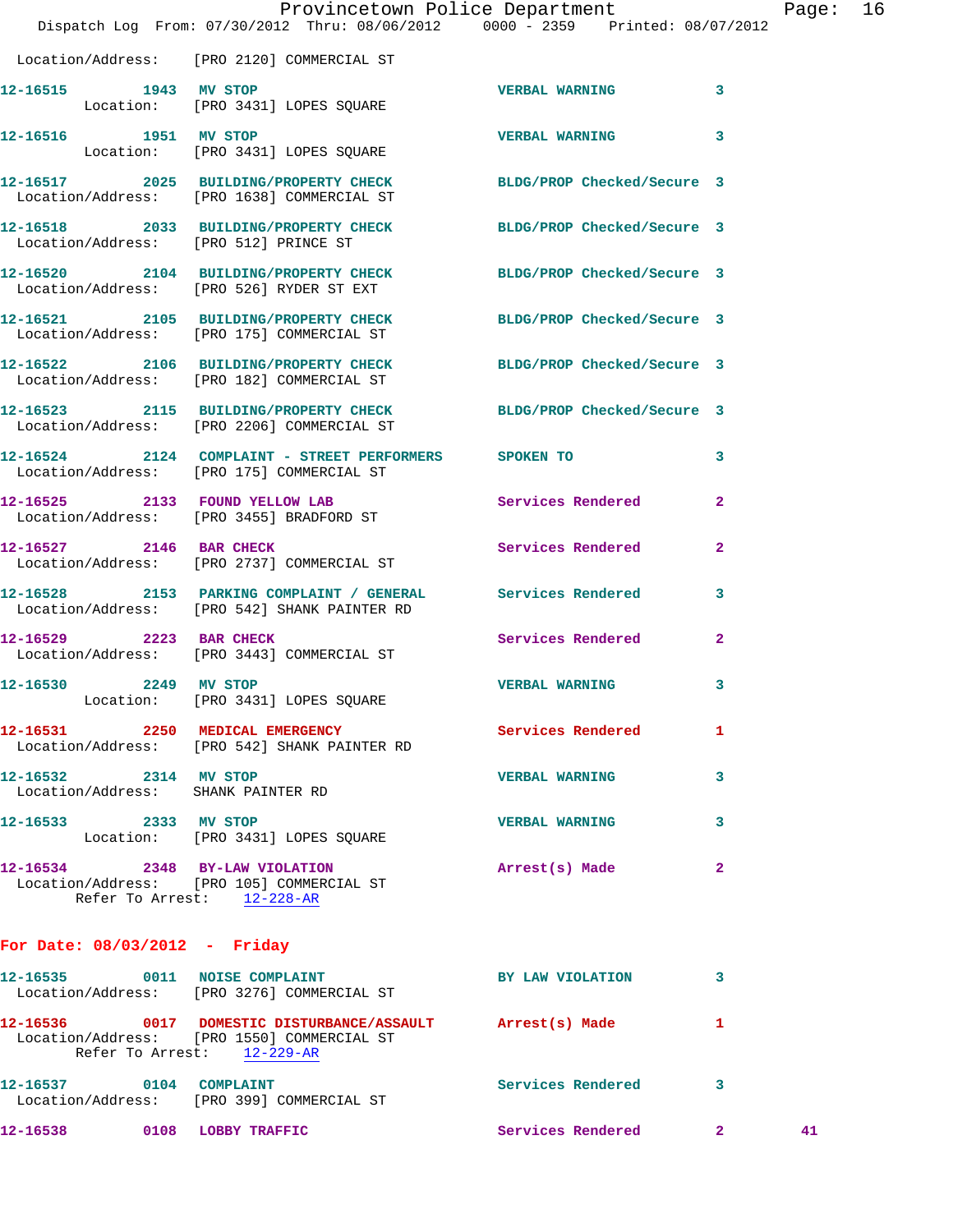|                                                                       | Provincetown Police Department<br>Dispatch Log From: 07/30/2012 Thru: 08/06/2012 0000 - 2359 Printed: 08/07/2012 |                          |                         |
|-----------------------------------------------------------------------|------------------------------------------------------------------------------------------------------------------|--------------------------|-------------------------|
|                                                                       |                                                                                                                  |                          |                         |
|                                                                       | Location/Address: [PRO 542] SHANK PAINTER RD                                                                     |                          |                         |
|                                                                       | 12-16539 0219 NOISE COMPLAINT<br>Location/Address: RYDER ST + COMMERCIAL ST                                      | <b>SPOKEN TO</b>         | 3                       |
|                                                                       | 12-16540 0321 BUILDING/PROPERTY CHECK BLDG/PROP Checked/Secure 3<br>Location/Address: [PRO 3317] CEMETERY RD     |                          |                         |
|                                                                       | 12-16541 0343 BUILDING/PROPERTY CHECK BLDG/PROP Checked/Secure 3<br>Location/Address: [PRO 1638] COMMERCIAL ST   |                          |                         |
| Refer To Arrest: 12-230-AR                                            | 12-16542 0353 DOMESTIC ASSAULT/ARREST PATIENT REFUSAL<br>Location/Address: [PRO 1275] ANTHONY ST                 |                          | 1                       |
|                                                                       | 12-16543 0741 MV OBSERVANCE / ASSIGNMENT Services Rendered<br>Location/Address: [PRO 2521] ROUTE 6               |                          | 3                       |
| 12-16544 0750 CITATION 90/17<br>Location/Address: ROUTE 6             |                                                                                                                  | Citation/Warning Issued  | 3                       |
| Location/Address: ROUTE 6                                             | 12-16545 0811 VERBAL 90/17                                                                                       | <b>VERBAL WARNING</b>    | 3                       |
|                                                                       | 12-16547 0838 PARKING SIGN IN RD<br>Location/Address: [PRO 1216] COMMERCIAL ST                                   | Services Rendered        | $\overline{\mathbf{2}}$ |
|                                                                       | 12-16548 0838 PRISONERS TO COURT<br>Location/Address: [PRO 542] SHANK PAINTER RD                                 | Services Rendered        | 3                       |
|                                                                       | 12-16546 0851 LOST WHITE WALLET<br>Location/Address: [PRO 196] COMMERCIAL ST                                     | Services Rendered        | 3                       |
|                                                                       | 12-16550 0858 M/V LEAKING FLUID<br>Location/Address: [PRO 75] CAPTAIN BERTIE RD                                  | <b>Services Rendered</b> | 2                       |
| Location/Address: [PRO 564] BAYBERRY                                  | 12-16549 0906 BUILDING/PROPERTY CHECK Services Rendered                                                          |                          | 3                       |
|                                                                       | 12-16552 0907 USCG DOING FLARE DRILL<br>Location/Address: [PRO 396] COMMERCIAL ST                                | Services Rendered        | 3                       |
| 12-16551                                                              | 0911 COMPLAINT/LATE CUSTODY P/U<br>Location/Address: [PRO 542] SHANK PAINTER RD                                  | Services Rendered        | 3                       |
|                                                                       | 12-16553 0921 MV OBSERVANCE / ASSIGNMENT<br>Location/Address: [PRO 3257] SHANKPAINTER RD                         | Services Rendered        | 3                       |
|                                                                       | 12-16554 0939 VERBAL 90/17<br>Location/Address: SHANKPAINTER RD + ROUTE 6                                        | <b>VERBAL WARNING</b>    | 3                       |
|                                                                       | 12-16557 0958 SUSPICIOUS ACTIVITY<br>Location/Address: [PRO 99] COMMERCIAL ST                                    | <b>Services Rendered</b> | $\mathbf{2}$            |
|                                                                       | 12-16555 1001 MV OBSERVANCE / ASSIGNMENT Services Rendered<br>Location/Address: [PRO 1645] HARRY KEMP            |                          | 3                       |
| 12-16556 1006 MEDICAL EMERGENCY<br>Location/Address: OLD ANN PAGE WAY |                                                                                                                  | Services Rendered        | 1                       |
| 12-16558 1012 VERBAL 89/9<br>Location/Address: HARRY KEMP WAY         |                                                                                                                  | Services Rendered        | 3                       |
|                                                                       | 12-16564 1018 DOVE STUCK IN CHURCH<br>Location/Address: [PRO 537] SHANK PAINTER RD                               | Services Rendered        | $\mathbf{2}$            |
| Location/Address: [PRO 655] CONANT ST                                 | 12-16560 1035 REASSURANCE CHECK                                                                                  | Services Rendered        | 3                       |
|                                                                       | 12-16561 1043 911 ABANDONED FROM QUINCY MA Services Rendered<br>Location/Address: [PRO 542] SHANK PAINTER RD     |                          | 1                       |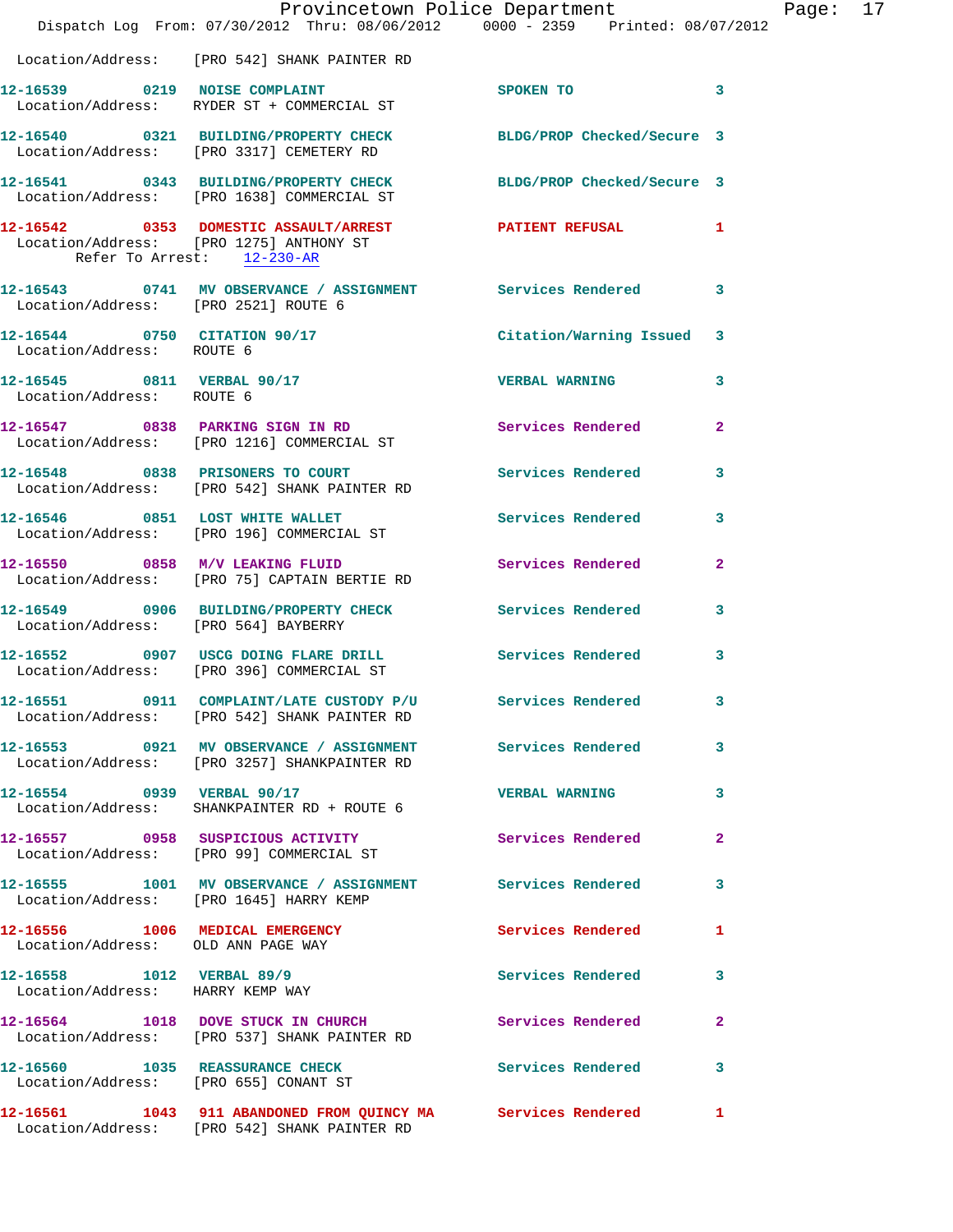|                                         | 12-16562 1123 FOLLOW UP<br>Location/Address: [PRO 3167] COMMERCIAL ST                                        | SPOKEN TO                     | $\mathbf{2}$            |
|-----------------------------------------|--------------------------------------------------------------------------------------------------------------|-------------------------------|-------------------------|
|                                         | 12-16563 1131 LOST CAT "SCRUBS"<br>Location/Address: [PRO 3461] COMMERCIAL ST                                | Services Rendered             | $\mathbf{2}$            |
| 12-16565 1156 ANIMAL CALL               | Location/Address: [PRO 3065] COMMERCIAL ST                                                                   | SPOKEN TO                     | $\overline{2}$          |
|                                         | 12-16566 1200 LOST FORD ETC KEYS<br>Location/Address: [PRO 208] COMMERCIAL ST                                | <b>Services Rendered</b>      | $\overline{\mathbf{3}}$ |
|                                         | 12-16567 1236 MV LOCK OUT<br>Location/Address: [PRO 106] COMMERCIAL ST                                       | Services Rendered             | $\mathbf{2}$            |
|                                         | 12-16568 1248 HUGHES SICK TONIGHT                                                                            | Services Rendered 3           |                         |
|                                         | 12-16569 1251 BUILDING/PROPERTY CHECK<br>Location/Address: [PRO 519] RACE POINT RD                           | BLDG/PROP Checked/Secure 3    |                         |
| Location/Address: [PRO 2] ALDEN ST      | 12-16570 1256 BUILDING/PROPERTY CHECK BLDG/PROP Checked/Secure 3                                             |                               |                         |
|                                         | 12-16572 1316 PARKING COMPLAINT / GENERAL Services Rendered<br>Location/Address: [PRO 1909] COMMERCIAL ST    |                               | $\overline{\mathbf{3}}$ |
| Location: DOWNTOWN                      | 12-16571 1317 PARK, WALK & TALK                                                                              | Services Rendered 2           |                         |
| Location/Address: [PRO 3287] ROUTE 6    | 12-16573 1326 PARK, WALK & TALK                                                                              | <b>Services Rendered</b>      | $\mathbf{2}$            |
| 12-16574 1336 MV STOP                   | Location/Address: ROUTE 6 + HOWLAND ST                                                                       | SPOKEN TO                     | $\mathbf{3}$            |
|                                         | 12-16575 1338 DISORDERLY JUVENILES<br>Location/Address: [PRO 3259] MACMILLAN WHARF                           | <b>Services Rendered</b>      | $\mathbf{2}$            |
| 12-16576 1346 HARASSMENT                | Location/Address: [PRO 2904] WEST VINE ST                                                                    | <b>Services Rendered</b>      | $\mathbf{2}$            |
|                                         | 12-16577 1354 MV STOP<br>Location/Address: [PRO 539] SHANK PAINTER RD                                        | No Action Required 3          |                         |
|                                         | 12-16578 1400 RESCUE REQUEST<br>Location/Address: [PRO 662] COMMERCIAL ST                                    | <b>PATIENT REFUSAL</b>        |                         |
| 12-16579 1406 WIRES ARCING              | Location/Address: [PRO 396] COMMERCIAL ST                                                                    | Services Rendered             | $\mathbf{2}$            |
| Location/Address: [PRO 571] ALDEN ST    | 12-16581 1407 BUILDING/PROPERTY CHECK                                                                        | BLDG/PROP Checked/Secure 3    |                         |
| Location/Address: [PRO 3268] GOSNOLD ST | 12-16580 1411 COMPLAINT PERFORMER TOO LOUD GONE ON ARRIVAL                                                   |                               | 3                       |
|                                         | 12-16582 1420 ILLEGALLY PARKED MV<br>Location/Address: [PRO 2418] JOHNSON ST                                 | Services Rendered<br>$\sim$ 3 |                         |
|                                         | 12-16583 1427 BIKE GENERAL<br>Location/Address: [PRO 208] COMMERCIAL ST                                      | Investigated                  | $\mathbf{2}$            |
| 12-16587 1451 COMPLAINT                 | Location/Address: [PRO 1235] BRADFORD ST                                                                     | Services Rendered 3           |                         |
|                                         | 12-16584 1454 BUILDING/PROPERTY CHECK BLDG/PROP Checked/Secure 3<br>Location/Address: [PRO 3318] CEMETERY RD |                               |                         |
| 12-16585 1458 TRAFFIC CONTROL           | Location/Address: CARVER ST + BRADFORD ST                                                                    | Services Rendered             | $\mathbf{3}$            |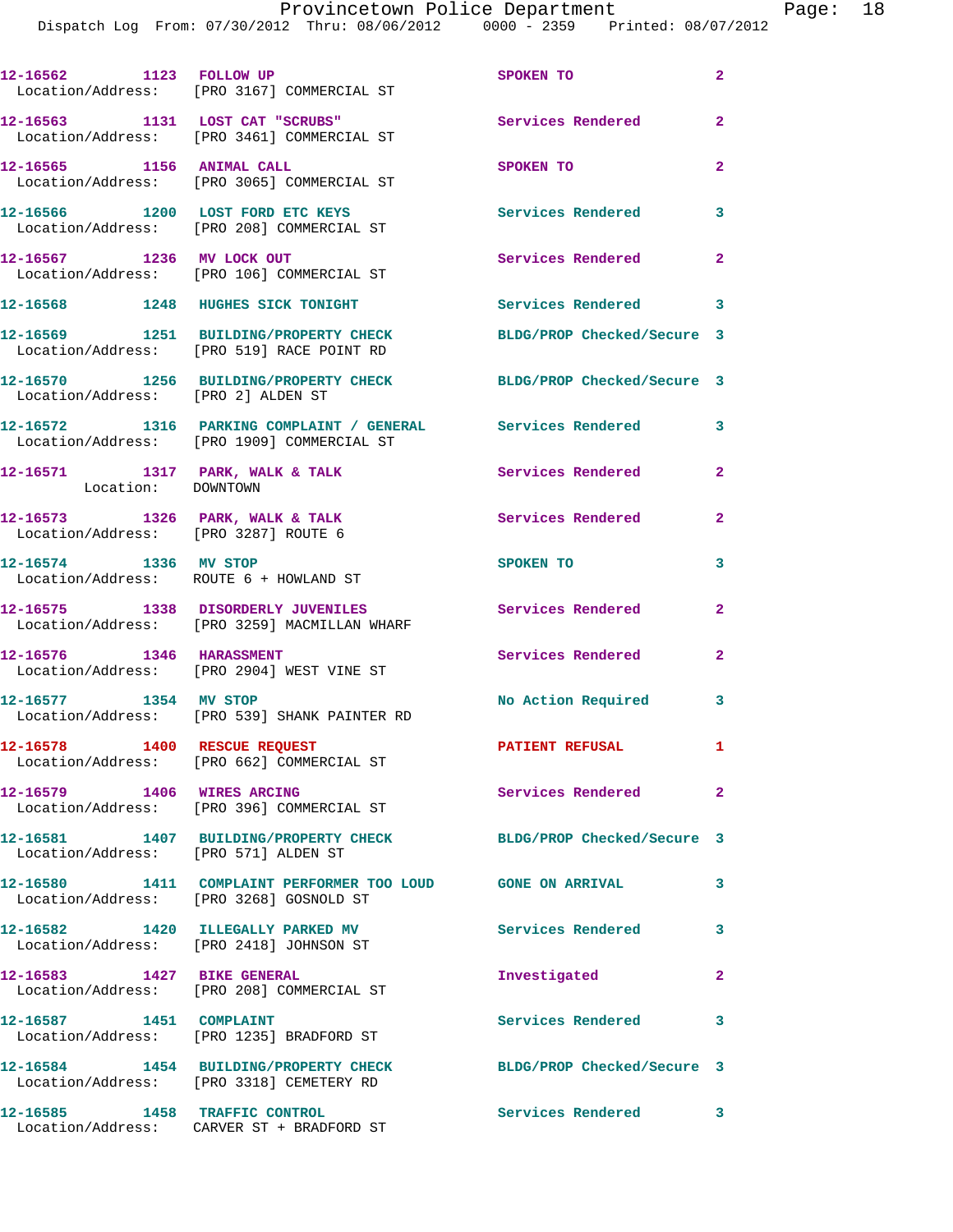|                                                                 | 12-16586 1517 MEDICAL EMERGENCY<br>Location/Address: [PRO 1627] COMMERCIAL ST                                 | Transported to Hospital 1  |                |
|-----------------------------------------------------------------|---------------------------------------------------------------------------------------------------------------|----------------------------|----------------|
| 12-16588 1530 DISTURBANCE                                       | Location/Address: [PRO 2144] CONWELL ST                                                                       | SPOKEN TO                  | $\mathbf{1}$   |
|                                                                 | 12-16591 1542 COMPLAINT - STREET PERFORMERS Services Rendered<br>Location/Address: GOSNOLD ST + COMMERCIAL ST |                            | 3              |
| 12-16589 1548 BIKE ACCIDENT                                     | Location/Address: BRADFORD ST + SHANK PAINTER RD                                                              | PATIENT REFUSAL            | $\overline{a}$ |
| Location/Address: [PRO 2539] RYDER ST                           | 12-16590 1559 PARKING COMPLAINT / GENERAL SPOKEN TO                                                           |                            | 3              |
|                                                                 | 12-16592 1604 COMPLAINT/TRESPASSING<br>Location/Address: [PRO 3069] BRADFORD ST                               | <b>Services Rendered</b>   | 3              |
|                                                                 | 12-16593 1625 BUILDING/PROPERTY CHECK<br>Location/Address: [PRO 2483] COMMERCIAL ST                           | BLDG/PROP Checked/Secure 3 |                |
| 12-16594 1650 MV STOP<br>Location/Address: HARRY KEMP WAY       |                                                                                                               | <b>VERBAL WARNING</b>      | 3              |
|                                                                 | 12-16595 1705 ASSAULT<br>Location/Address: [PRO 210] COMMERCIAL ST                                            | Investigated               | 1              |
| 12-16596 1719 911 GENERAL                                       | Location/Address: [PRO 515] RACE POINT RD                                                                     | Services Rendered          | 1.             |
|                                                                 | 12-16597 1809 FOUND PURSE/RETURNED<br>Location/Address: [PRO 3406] COMMERCIAL ST                              | <b>Services Rendered</b>   | 3              |
|                                                                 | 12-16598 1824 MEDICAL EMERGENCY<br>Location/Address: [PRO 662] COMMERCIAL ST                                  | <b>PATIENT REFUSAL</b>     | $\mathbf{1}$   |
| 12-16600 1827 LOST DOG/FOUND                                    | Location/Address: [PRO 542] SHANK PAINTER RD                                                                  | Services Rendered          | $\mathbf{2}$   |
| 12-16599 1832 COMPLAINT                                         | Location/Address: [PRO 105] COMMERCIAL ST                                                                     | Services Rendered          | 3              |
| 12-16612 1850 HAZARDS                                           | Location/Address: CENTER ST + BRADFORD ST                                                                     | Services Rendered          | $\overline{2}$ |
|                                                                 | 12-16602 1851 PARKING COMPLAINT / GENERAL Services Rendered<br>Location/Address: [PRO 1533] CENTRAL ST        |                            | 3              |
| 12-16601 1854 MV STOP<br>Location/Address: [PRO 43] BRADFORD ST |                                                                                                               | <b>VERBAL WARNING</b>      | 3              |
|                                                                 | 12-16603 1905 PARKING COMPLAINT / GENERAL<br>Location/Address: TREMONT ST + COMMERCIAL ST                     | Citation/Warning Issued 3  |                |
| 12-16604 1908 M/V VS BIKE<br>Refer To Accident: 12-54-AC        | Location/Address: CENTER ST + COMMERCIAL ST                                                                   | <b>Services Rendered</b>   | $\mathbf{1}$   |
|                                                                 | 12-16605 1911 PARK, WALK & TALK<br>Location/Address: [PRO 106] COMMERCIAL ST                                  | Services Rendered          | $\mathbf{2}$   |
| 12-16606 1916 HAZARDS<br>Location/Address: [PRO 2539] RYDER ST  |                                                                                                               | Services Rendered          | $\overline{2}$ |
| 12-16608 1940 NOISE COMPLAINT                                   | Location/Address: [PRO 2144] CONWELL ST                                                                       | Services Rendered          | 3              |
| 12-16609 1944 COMPLAINT                                         | Location/Address: [PRO 3461] COMMERCIAL ST                                                                    | Services Rendered          | 3              |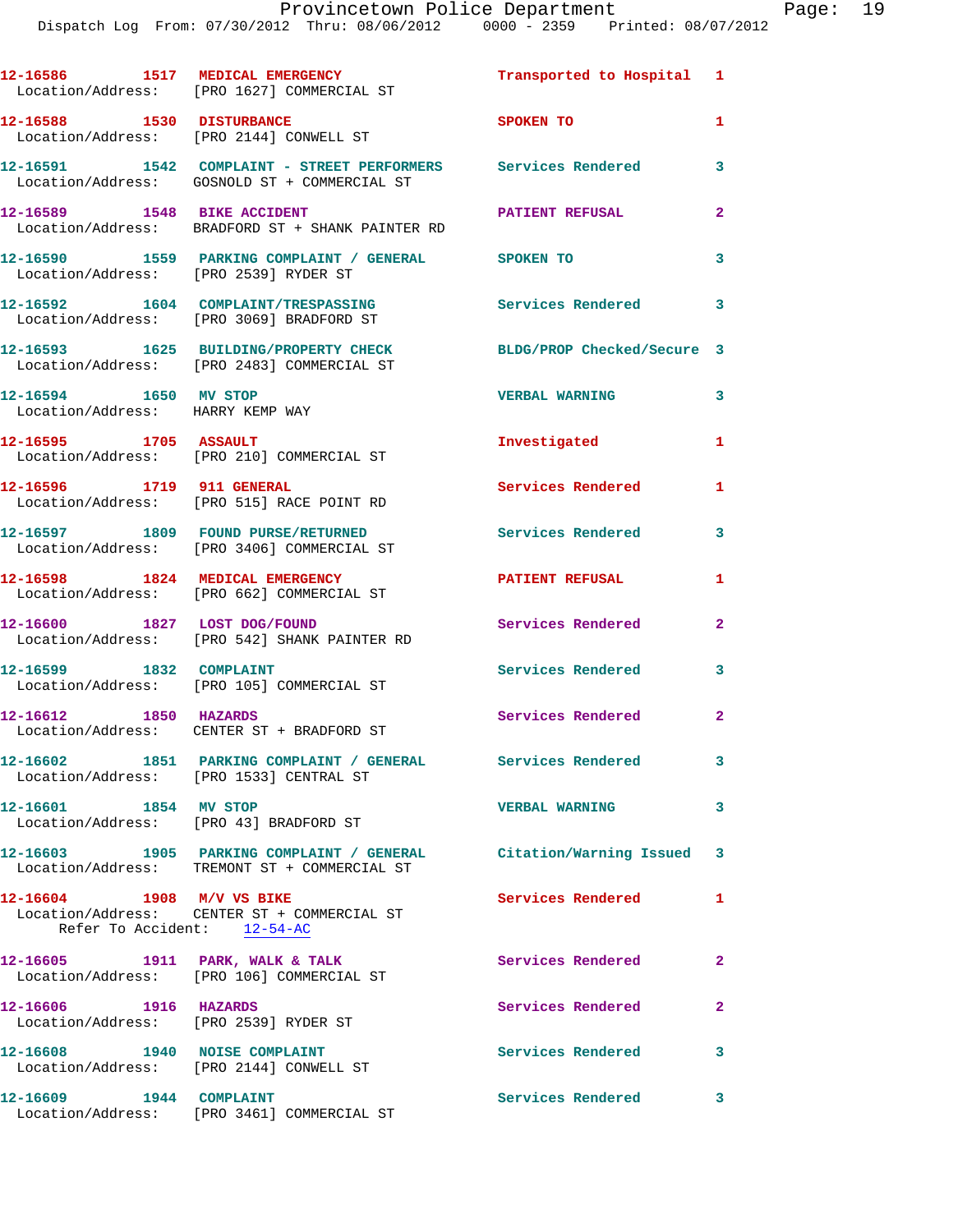|                                      | Provincetown Police Department Page: 20                                                                                 |                            |   |
|--------------------------------------|-------------------------------------------------------------------------------------------------------------------------|----------------------------|---|
|                                      | 12-16610 1947 BUILDING/PROPERTY CHECK BLDG/PROP Checked/Secure 3<br>Location/Address: [PRO 175] COMMERCIAL ST           |                            |   |
| 12-16611 1951 THREATS                | Location/Address: [PRO 1550] COMMERCIAL ST                                                                              | Services Rendered 2        |   |
|                                      | 12-16613 2006 TRAFFIC CONTROL<br>Location: [PRO 3431] LOPES SQUARE                                                      | Services Rendered 3        |   |
|                                      | 12-16614 2034 BUILDING/PROPERTY CHECK BLDG/PROP Checked/Secure 3<br>Location/Address: [PRO 306] COMMERCIAL ST           |                            |   |
| Location/Address: [PRO 3287] ROUTE 6 | 12-16615 2110 BUILDING/PROPERTY CHECK BLDG/PROP Checked/Secure 3                                                        |                            |   |
| Location/Address: RACE POINT RD      | 12-16616 2112 911 GENERAL                                                                                               | Services Rendered 1        |   |
|                                      | 12-16617 2115 SERVICE CALL<br>Location/Address: [PRO 3461] COMMERCIAL ST                                                | Services Rendered 3        |   |
|                                      | 12-16618 2118 BUILDING/PROPERTY CHECK BLDG/PROP Checked/Secure 3<br>Location/Address: [PRO 182] COMMERCIAL ST           |                            |   |
|                                      | 12-16619   2133   ASSIST AGENCY / MUTUAL AID   Services Rendered   3<br>Location/Address: [PRO 515] RACE POINT RD       |                            |   |
|                                      | $12 - 16620$ 2203 COMPLAINT<br>Location/Address: [PRO 208] COMMERCIAL ST                                                | Services Rendered 3        |   |
|                                      | 12-16621 2208 MV STOP<br>Location/Address: FREEMAN ST + COMMERCIAL ST                                                   | <b>VERBAL WARNING</b>      | 3 |
|                                      | 12-16622 2221 MEDICAL EMERGENCY<br>Location/Address: [PRO 3176] COMMERCIAL ST                                           | Transported to Hospital 1  |   |
| Location/Address: ANTHONY ST         | 12-16623 2225 NOISE COMPLAINT Services Rendered 3                                                                       |                            |   |
|                                      | 12-16624 2231 MV STOP 2008 2009 2231 MV STOP<br>Location/Address: BRADFORD ST EXT + ANTHONY ST                          |                            | 3 |
|                                      | 12-16625 2233 BUILDING/PROPERTY CHECK<br>Location/Address: [PRO 3256] COMMERCIAL ST                                     | BLDG/PROP Checked/Secure 3 |   |
| 12-16626 2243 MV STOP                | Location: [PRO 3431] LOPES SQUARE                                                                                       | <b>VERBAL WARNING 3</b>    |   |
|                                      | 12-16627 2259 COMPLAINT - STREET PERFORMERS No Action Required 3<br>Location/Address: [PRO 306] COMMERCIAL ST           |                            |   |
| Location/Address: [PRO 571] ALDEN ST | 12-16628 2321 BUILDING/PROPERTY CHECK BLDG/PROP Checked/Secure 3                                                        |                            |   |
|                                      | 12-16629 2322 MV STOP<br>Location/Address: RYDER ST + BRADFORD ST                                                       | <b>VERBAL WARNING</b>      | 3 |
|                                      | 12-16630 2328 MV OBSERVANCE / ASSIGNMENT No Action Required 3<br>Location/Address: CAPTAIN BERTIE RD + SHANK PAINTER RD |                            |   |
|                                      | 12-16631 2332 BUILDING/PROPERTY CHECK BLDG/PROP Checked/Secure 3<br>Location/Address: [PRO 306] COMMERCIAL ST           |                            |   |
| 12-16633 2358 MV STOP                | Location/Address: CENTER ST + BRADFORD ST                                                                               | <b>VERBAL WARNING</b>      | 3 |
|                                      |                                                                                                                         |                            |   |

## **For Date: 08/04/2012 - Saturday**

| 12-16634          | 0019 | <b>LOST BLUE WALLET-RETURNED</b> | No Action Required |  |
|-------------------|------|----------------------------------|--------------------|--|
| Location/Address: |      | [PRO 1992] COMMERCIAL ST         |                    |  |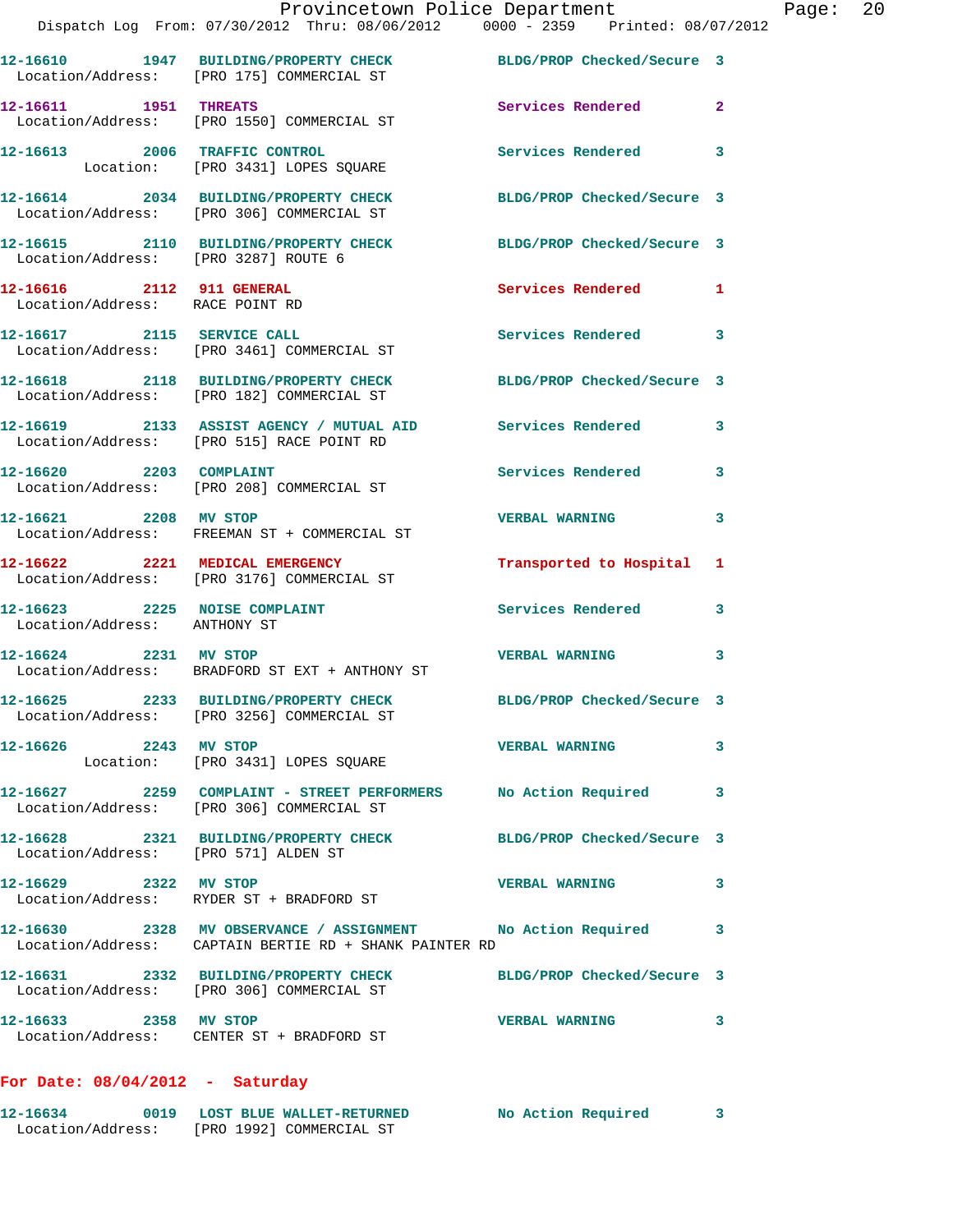|                                      | 12-16635 0026 POSSIBLE CHILD ABUSE<br>Location/Address: [PRO 221] COMMERCIAL ST                                     | Unfounded                  | $\mathbf{2}$   |    |
|--------------------------------------|---------------------------------------------------------------------------------------------------------------------|----------------------------|----------------|----|
|                                      | 12-16636 0032 LANDLORD/TENANT<br>Location/Address: [PRO 542] SHANK PAINTER RD                                       | <b>SPOKEN TO</b>           | $\overline{2}$ |    |
|                                      | 12-16637 0051 COMPLAINT<br>Location/Address: [PRO 43] BRADFORD ST                                                   | <b>GONE ON ARRIVAL</b>     | 3              |    |
| 12-16638 0051 COMPLAINT              |                                                                                                                     | No Action Required 3       |                |    |
|                                      | Location/Address: [PRO 2750] COMMERCIAL ST<br>12-16639 0109 BUILDING/PROPERTY CHECK BLDG/PROP Checked/Secure 3      |                            |                |    |
| 12-16640 0128 MV STOP                | Location/Address: [PRO 99] COMMERCIAL ST                                                                            | VERBAL WARNING 3           |                |    |
| Location/Address: RYDER ST           |                                                                                                                     |                            |                |    |
|                                      | 12-16641 0145 COMPLAINT<br>Location/Address: BANGS ST + BRADFORD ST                                                 | Could Not Locate 3         |                |    |
|                                      | 12-16642 0201 BUILDING CHECK; ALL SECURE BLDG/PROP Checked/Secure 3<br>Location/Address: [PRO 99] COMMERCIAL ST     |                            |                |    |
|                                      | 12-16643 0215 BUILDING CHECK; ALL IN ORDER BLDG/PROP Checked/Secure 3<br>Location/Address: [PRO 569] WINSLOW ST     |                            |                |    |
|                                      |                                                                                                                     |                            |                |    |
|                                      | 12-16644 0219 SPEED DOLLY ASSIGNMENT<br>Location/Address: [PRO 2493] BRADFORD ST                                    | No Action Required 3       |                |    |
|                                      | 12-16645 0222 BUILDING CHECK; ALL IN ORDER. BLDG/PROP Checked/Secure 3<br>Location/Address: [PRO 488] MAYFLOWER AVE |                            |                |    |
|                                      | 12-16646 0231 BUILDING CHECK; ALL IN ORDER. BLDG/PROP Checked/Secure 3<br>Location/Address: [PRO 16] BRADFORD ST    |                            |                |    |
|                                      | 12-16647 0234 BUILDING CHECK; ALL IN ORDER BLDG/PROP Checked/Secure 3<br>Location/Address: [PRO 516] RACE POINT RD  |                            |                |    |
| Location/Address: [TRU] LONG NOOK LN | 12-16648 0238 MUTUAL AID-TRURO PD Services Rendered 3                                                               |                            |                |    |
| Location/Address: [PRO 3287] ROUTE 6 | 12-16649 0307 BUILDING/PROPERTY CHECK BLDG/PROP Checked/Secure 3                                                    |                            |                |    |
|                                      | 12-16650 0343 BUILDING/PROPERTY CHECK<br>Location/Address: [PRO 3030] TIN PAN ALLEY RD                              | BLDG/PROP Checked/Secure 3 |                |    |
|                                      | 12-16651 0356 MEDICAL EMERGENCY<br>Location/Address: [PRO 357] COMMERCIAL ST                                        | Transported to Hospital 1  |                |    |
|                                      | 12-16652 0428 BUILDING/PROPERTY CHECK<br>Location/Address: [PRO 545] SHANKPAINTER RD                                | BLDG/PROP Checked/Secure 3 |                |    |
|                                      | 12-16653 0511 BUILDING/PROPERTY CHECK<br>Location/Address: [PRO 2898] JEROME SMITH RD                               | BLDG/PROP Checked/Secure 3 |                |    |
|                                      | 12-16654 0542 INFO SERVICES - LOBBY<br>Location/Address: [PRO 542] SHANK PAINTER RD                                 | Services Rendered          | $\mathbf{2}$   | 35 |
| Location/Address: [PRO 564] BAYBERRY | 12-16655 0557 BUILDING/PROPERTY CHECK                                                                               | BLDG/PROP Checked/Secure 3 |                |    |
|                                      | 12-16656 0600 AIRCRAFT-FLIGHT COVERAGE<br>Location/Address: [PRO 516] RACE POINT RD                                 | Services Rendered          | $\mathbf{2}$   |    |
|                                      | 12-16657 0616 BUILDING CHECK; NO DISC. BLDG/PROP Checked/Secure 3<br>Location/Address: [PRO 3163] WINTHROP ST       |                            |                |    |
| 12-16658 0730 AIRCRAFT               |                                                                                                                     | Services Rendered          | $\mathbf{2}$   |    |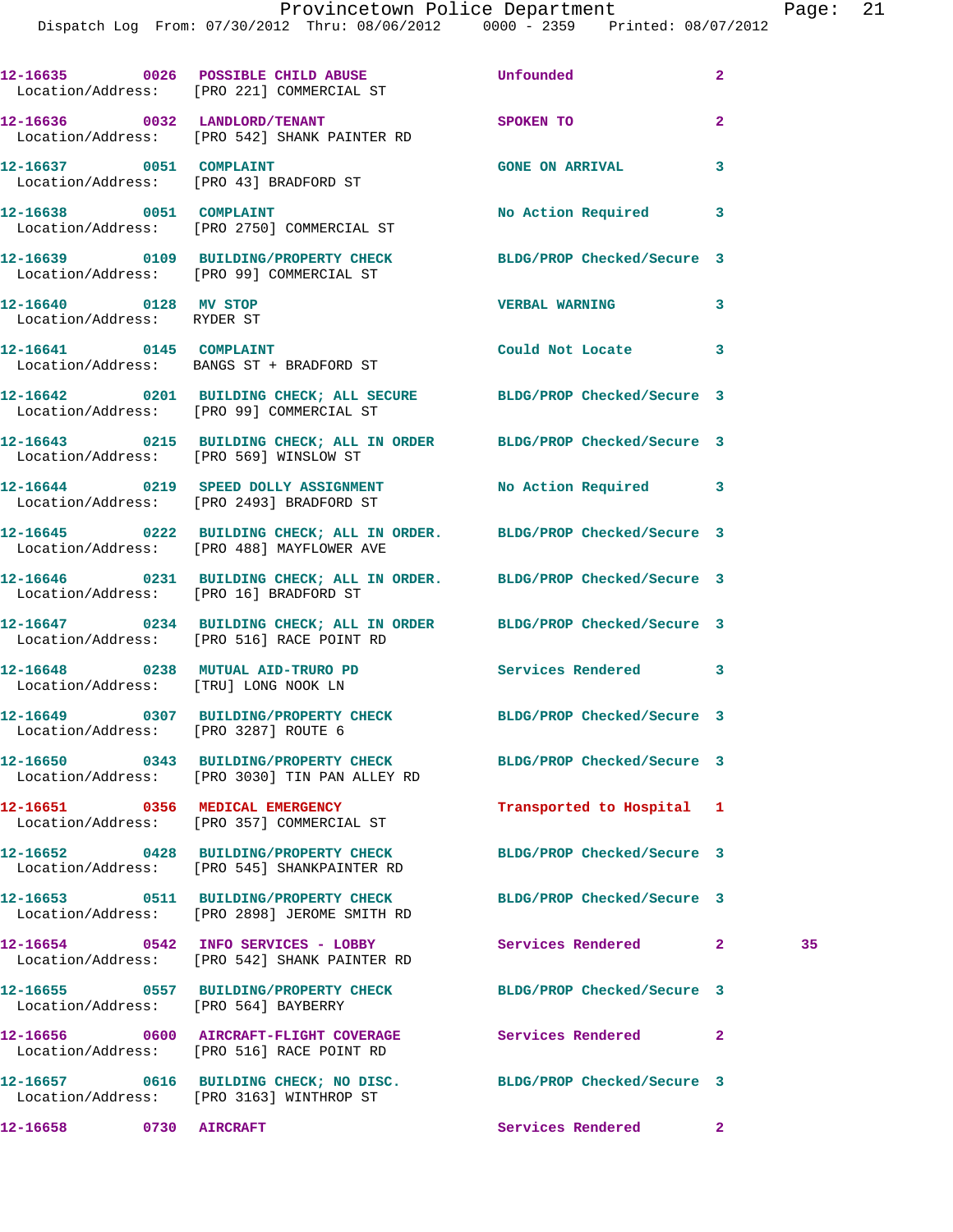|                                                                           | Provincetown Police Department<br>Dispatch Log From: 07/30/2012 Thru: 08/06/2012 0000 - 2359 Printed: 08/07/2012 |                          |              |
|---------------------------------------------------------------------------|------------------------------------------------------------------------------------------------------------------|--------------------------|--------------|
|                                                                           | Location/Address: [PRO 516] RACE POINT RD                                                                        |                          |              |
|                                                                           | 12-16659 0733 BUILDING/PROPERTY CHECK BLDG/PROP Checked/Secure 3<br>Location/Address: [PRO 488] MAYFLOWER ST     |                          |              |
| Location/Address: RACE POINT RD                                           | 12-16660 0800 MV OBSERVANCE / ASSIGNMENT Services Rendered                                                       |                          | 3            |
|                                                                           | 12-16661 0807 911 ABANDONED<br>Location/Address: [PRO 106] COMMERCIAL ST                                         | <b>SPOKEN TO</b>         | 1            |
|                                                                           | 12-16662 0821 BUILDING/PROPERTY CHECK Services Rendered<br>Location/Address: [PRO 391] COMMERCIAL ST             |                          | 3            |
|                                                                           | 12-16663 0848 DRIVING ON SIDEWALK Services Rendered<br>Location/Address: [PRO 2543] MACMILLAN WHARF              |                          | 3            |
|                                                                           | 12-16664 0900 AIRCRAFT<br>Location/Address: [PRO 516] RACE POINT RD                                              | Services Rendered        | $\mathbf{2}$ |
|                                                                           | 12-16665 0911 MEDICAL EMERGENCY<br>Location/Address: [PRO 1649] MONTELLO ST                                      | Transported to Hospital  | 1            |
|                                                                           | 12-16666 0923 911 HANG UP/MEDICAL EMERGENCY Services Rendered<br>Location/Address: [PRO 662] COMMERCIAL ST       |                          | 1            |
|                                                                           | 12-16667 0956 BUILDING/PROPERTY CHECK BLDG/PROP Checked/Secure 3<br>Location/Address: [PRO 519] RACE POINT RD    |                          |              |
|                                                                           | 12-16668 1004 PARKING COMPLAINT / GENERAL Services Rendered<br>Location/Address: [PRO 1892] SHANK PAINTER RD     |                          | 3            |
| 12-16669 1008 MV ACCIDENT<br>Refer To Accident: 12-55-AC                  | Location/Address: COURT ST + BRADFORD ST                                                                         | Investigated             | 1            |
|                                                                           | 12-16670 1042 MEDICAL EMERGENCY Transported to Hospital 1<br>Location: [PRO 3431] LOPES SQUARE                   |                          |              |
|                                                                           | 12-16671 1049 LOST WHITE I-PHONE<br>Location: [PRO 3431] LOPES SQUARE                                            | <b>Services Rendered</b> | 3            |
| 12-16672 1115 TRAFFIC CONTROL                                             | Location/Address: BRADFORD ST + CONWELL ST                                                                       | No Action Required       | 3            |
| 12-16673 1115 MV ACCIDENT/MINOR                                           | Location/Address: [PRO 606] CONWELL ST                                                                           | <b>Services Rendered</b> | 1            |
| 12-16674 1118 AIRCRAFT                                                    | Location/Address: [PRO 516] RACE POINT RD                                                                        | Services Rendered        | $\mathbf{2}$ |
| 12-16675 1129 MEDICAL EMERGENCY<br>Location/Address: HARBOR HILL RD       |                                                                                                                  | Transported to Hospital  | 1            |
|                                                                           | 12-16676 1201 MEDICAL EMERGENCY<br>Location/Address: [PRO 440] HARRY KEMP WAY                                    | Transported to Hospital  | 1            |
| 12-16677 1310 MEDICAL EMERGENCY<br>Location/Address: [PRO 3189] MEADOW RD |                                                                                                                  | Transported to Hospital  | 1            |
|                                                                           | Location/Address: [PRO 2032] COMMERCIAL ST                                                                       | Services Rendered        | 3            |
| 12-16679 1401 HARASSMENT                                                  | Location/Address: [PRO 711] BRADFORD ST                                                                          | SPOKEN TO                | 2            |
| 12-16680 1418 GENERAL INFO                                                |                                                                                                                  | FOLLOW UP                | 3            |
| 12-16681 1518 ANIMAL CALL                                                 | Location/Address: [PRO 402] COMMERCIAL ST                                                                        | Removed Hazard           | $\mathbf{2}$ |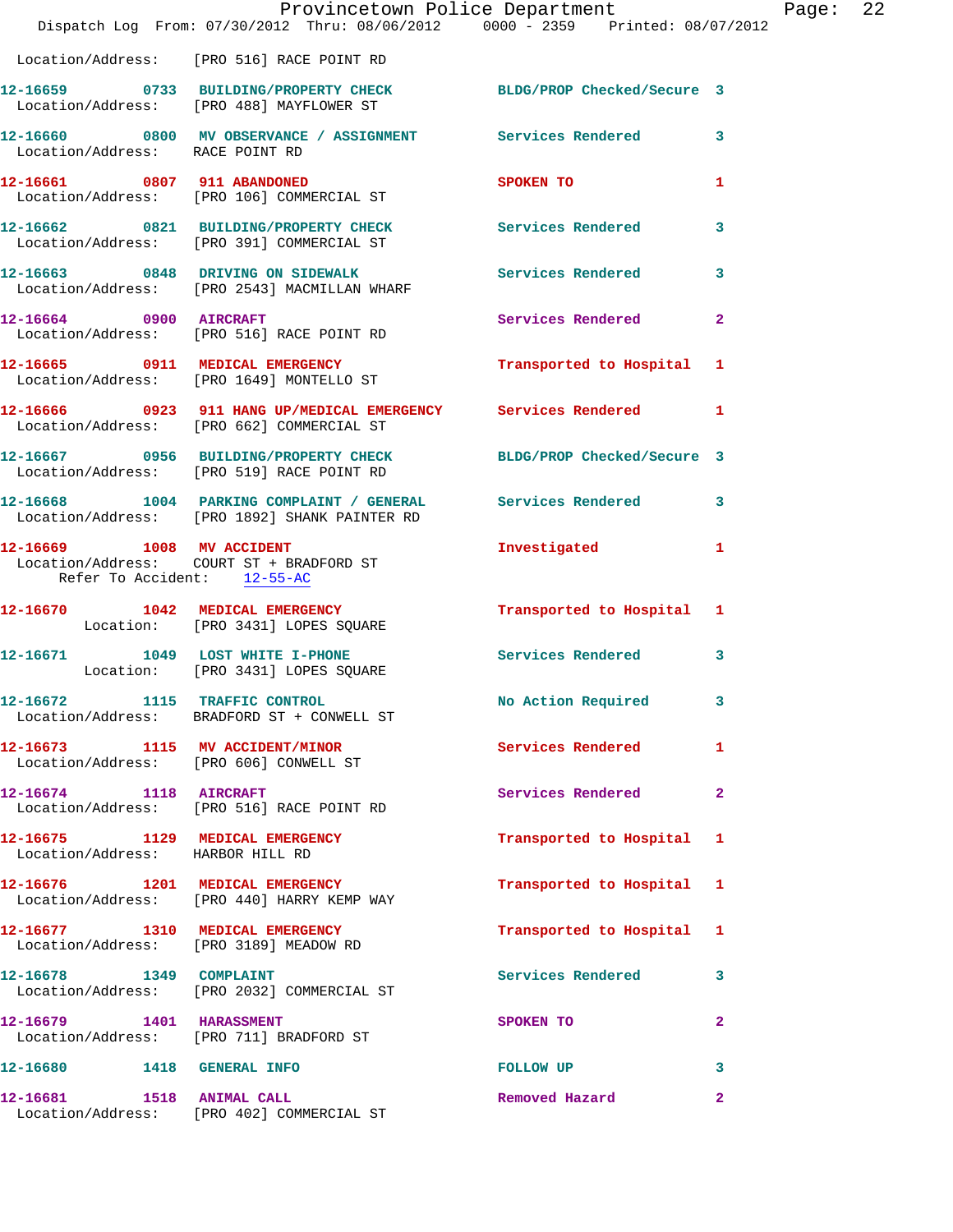|                                                               | Provincetown Police Department                                                                                    |                          |                | Page: 23 |  |
|---------------------------------------------------------------|-------------------------------------------------------------------------------------------------------------------|--------------------------|----------------|----------|--|
|                                                               | Dispatch Log From: 07/30/2012 Thru: 08/06/2012 0000 - 2359 Printed: 08/07/2012                                    |                          |                |          |  |
|                                                               | 12-16682 1524 ASSIST CITIZEN No Action Required<br>Location/Address: [PRO 2543] MACMILLAN WHARF                   |                          | $\mathbf{3}$   |          |  |
|                                                               | 12-16683 1559 BIKE GENERAL Services Rendered<br>Location/Address: [PRO 537] SHANK PAINTER RD                      |                          | $\overline{2}$ |          |  |
|                                                               | 12-16684 1603 MV OBSERVANCE / ASSIGNMENT Services Rendered<br>Location/Address: CONWELL ST                        |                          | 3              |          |  |
|                                                               | 12-16685 1618 FIRE, OTHER 10 Could Not Locate<br>Location/Address: [PRO 1952] COMMERCIAL ST                       |                          | 1              |          |  |
|                                                               | $12-16686$ $1643$ B & E BURGLARY<br>Location/Address: [PRO 2160] COMMERCIAL ST                                    | Services Rendered        | $\overline{a}$ |          |  |
|                                                               | 12-16687 1652 MEDICAL EMERGENCY 1 Transported to Hospital 1<br>Location/Address: [PRO 886] CONWAY ST              |                          |                |          |  |
|                                                               | 12-16689 1729 COMPLAINT<br>Location/Address: [PRO 3596] COMMERCIAL ST                                             | Investigated             | 3              |          |  |
|                                                               | 12-16690 1736 FOUND DISCOVER CARD Services Rendered<br>Location: [PRO 3431] LOPES SQUARE                          |                          | 3              |          |  |
|                                                               | 12-16691 1829 COMPLAINT - STREET PERFORMERS SPOKEN TO<br>Location/Address: [PRO 182] COMMERCIAL ST                |                          | 3              |          |  |
| 12-16692 1834 MV STOP<br>Location/Address: SNAIL RD           |                                                                                                                   | <b>VERBAL WARNING</b>    | 3              |          |  |
|                                                               | 12-16716 1900 STOLEN BAG<br>Location/Address: [PRO 290] COMMERCIAL ST                                             | Services Rendered        | $\overline{2}$ |          |  |
| Location/Address: [PRO 484] MASONIC PL                        | 12-16694 1924 LOST MONEY CLIP                                                                                     | Services Rendered        | 3              |          |  |
| 12-16695 1928 MV STOP                                         | Location/Address: [PRO 2539] RYDER ST                                                                             | <b>VERBAL WARNING</b>    | 3              |          |  |
|                                                               | 12-16696 1933 MV STOP<br>Location: [PRO 3431] LOPES SQUARE                                                        | <b>VERBAL WARNING</b>    | 3              |          |  |
|                                                               | 12-16697 2001 PARKING COMPLAINT / GENERAL Citation/Warning Issued 3<br>Location/Address: [PRO 1343] COMMERCIAL ST |                          |                |          |  |
|                                                               | 12-16698 2009 BUILDING/PROPERTY CHECK BLDG/PROP Checked/Secure 3<br>Location/Address: [PRO 2898] JEROME SMITH RD  |                          |                |          |  |
| 12-16699 2012 MV STOP<br>Location/Address: ROUTE 6 + SNAIL RD |                                                                                                                   | <b>VERBAL WARNING</b>    | 3              |          |  |
| 12-16700 2015 MV STOP<br>Location/Address: ROUTE 6 + SNAIL RD |                                                                                                                   | <b>VERBAL WARNING</b>    | 3              |          |  |
|                                                               | 12-16701 2025 BUILDING/PROPERTY CHECK BLDG/PROP Checked/Secure 3<br>Location/Address: [PRO 3317] CEMETERY RD      |                          |                |          |  |
|                                                               | 12-16702 2025 TRAFFIC CONTROL<br>Location/Address: [PRO 2032] COMMERCIAL ST                                       | <b>Services Rendered</b> | 3              |          |  |
| 12-16703 2026 MV STOP                                         | Location/Address: [PRO 2521] ROUTE 6                                                                              | <b>VERBAL WARNING</b>    | 3              |          |  |
|                                                               | 12-16704 2036 BUILDING/PROPERTY CHECK BLDG/PROP Checked/Secure 3<br>Location/Address: [PRO 182] COMMERCIAL ST     |                          |                |          |  |
| Location/Address: [PRO 16] BRADFORD ST                        | 12-16705 2036 BUILDING/PROPERTY CHECK BLDG/PROP Checked/Secure 3                                                  |                          |                |          |  |
|                                                               | 12-16708 2044 LOST KEYS BETTY BOOP CHAIN Services Rendered<br>Location/Address: [PRO 542] SHANK PAINTER RD        |                          | 3              |          |  |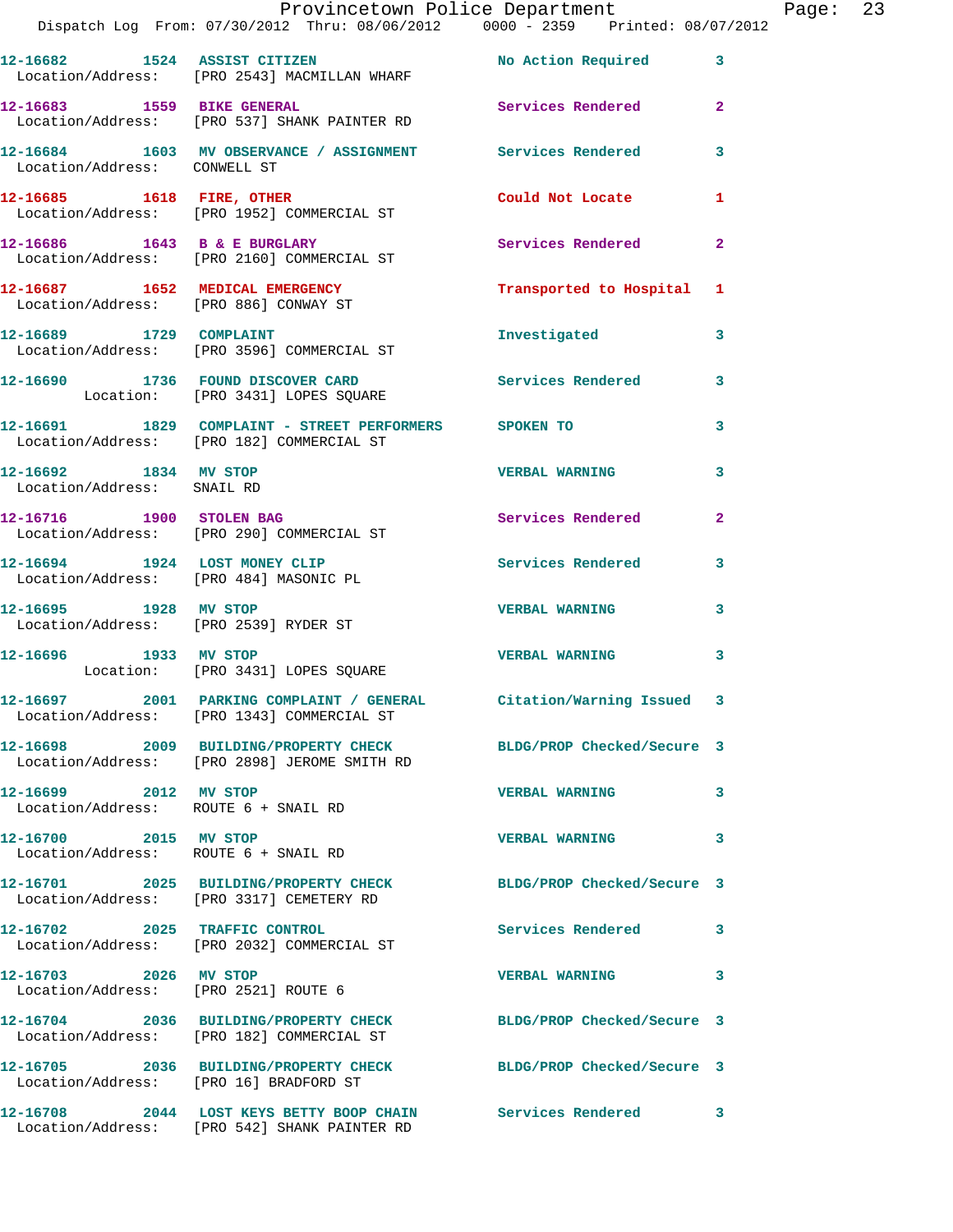| Location/Address: [PRO 2521] ROUTE 6 | 12-16709 2049 MV OBSERVANCE / ASSIGNMENT Services Rendered 3                                                        |                            |                |
|--------------------------------------|---------------------------------------------------------------------------------------------------------------------|----------------------------|----------------|
| 12-16710 2101 BAR CHECK              | Location/Address: [PRO 382] COMMERCIAL ST                                                                           | <b>Services Rendered</b>   | $\overline{2}$ |
| 12-16711 2114 BIKE ACCIDENT          | Location/Address: [PRO 1992] COMMERCIAL ST                                                                          | Transported to Hospital 2  |                |
|                                      | 12-16714     2150   COMPLAINT - STREET PERFORMERS     VERBAL WARNING<br>Location/Address:   [PRO 175] COMMERCIAL ST |                            | 3              |
|                                      | 12-16713 2151 BUILDING/PROPERTY CHECK BLDG/PROP Checked/Secure 3<br>Location/Address: [PRO 519] RACE POINT RD       |                            |                |
|                                      | 12-16718 2226 BUILDING/PROPERTY CHECK<br>Location/Address: [PRO 306] COMMERCIAL ST                                  | BLDG/PROP Checked/Secure 3 |                |
|                                      | 12-16719  2242 FOUND MASTERCARD<br>Location/Address: [PRO 542] SHANK PAINTER RD                                     | Services Rendered 3        |                |
|                                      | 12-16720 2247 BUILDING/PROPERTY CHECK<br>Location/Address: [PRO 3256] COMMERCIAL ST                                 | BLDG/PROP Checked/Secure 3 |                |
| 12-16721 2249 ANIMAL CALL            | Location/Address: [PRO 1921] COMMERCIAL ST                                                                          | No Action Required         | $\mathbf{2}$   |
|                                      | 12-16722 2301 ASSIST AGENCY / NOTIFY NPS No Action Required 3<br>Location/Address: [PRO 2499] RACE POINT RD         |                            |                |
|                                      | 12-16723 2319 911 GENERAL<br>Location/Address: [PRO 2755] COMMERCIAL ST                                             | No Action Required         | $\mathbf{1}$   |
|                                      | 12-16734 2351 BAR CHECK; ALL IN ORDER No Action Required<br>Location/Address: [PRO 399] COMMERCIAL ST               |                            | $\mathbf{2}$   |
|                                      | 12-16735 2358 BAR CHECK; ALL IN ORDER No Action Required<br>Location/Address: [PRO 2737] COMMERCIAL ST              |                            | $\mathbf{2}$   |
| For Date: $08/05/2012$ - Sunday      |                                                                                                                     |                            |                |
|                                      | 12-16729 0003 ASSIST CITIZEN<br>Location/Address: [PRO 2543] MACMILLAN WHARF                                        | No Action Required 3       |                |
| 12-16731 0008 SERVICE CALL           | Location/Address: [PRO 542] SHANK PAINTER RD                                                                        | SPOKEN TO                  | 3              |
|                                      | 12-16737 0023 BAR CHECK; ALL IN ORDER No Action Required 2<br>Location/Address: [PRO 3276] COMMERCIAL ST            |                            |                |
|                                      | 12-16738 0030 BAR CHECK; ALL IN ORDER<br>Location/Address: [PRO 3633] COMMERCIAL ST                                 | No Action Required         | $\overline{2}$ |
|                                      | 12-16733 0111 SPIRITUS DETOUR IN EFFECT No Action Required<br>Location/Address: [PRO 165] COMMERCIAL ST             |                            | $\mathbf{2}$   |
| 12-16736 0129 DISORDERLY             | Location/Address: WINTHROP ST + COMMERCIAL ST                                                                       | <b>GONE ON ARRIVAL</b>     | $\overline{2}$ |
| 12-16739 0133 DISORDERLY             | Location/Address: MILLER HILL RD + BRADFORD ST                                                                      | <b>GONE ON ARRIVAL</b>     | $\mathbf{2}$   |
| 12-16741 0135 FOUND MASTER CARD      | Location/Address: [PRO 542] SHANK PAINTER RD                                                                        | No Action Required 3       |                |
|                                      | 12-16740 0203 BUILDING/PROPERTY CHECK BLDG/PROP Checked/Secure 3<br>Location/Address: [PRO 341] COMMERCIAL ST       |                            |                |
| 12-16742 0209 BY-LAW VIOLATION       |                                                                                                                     | SPOKEN TO                  | $\mathbf{2}$   |
|                                      |                                                                                                                     |                            |                |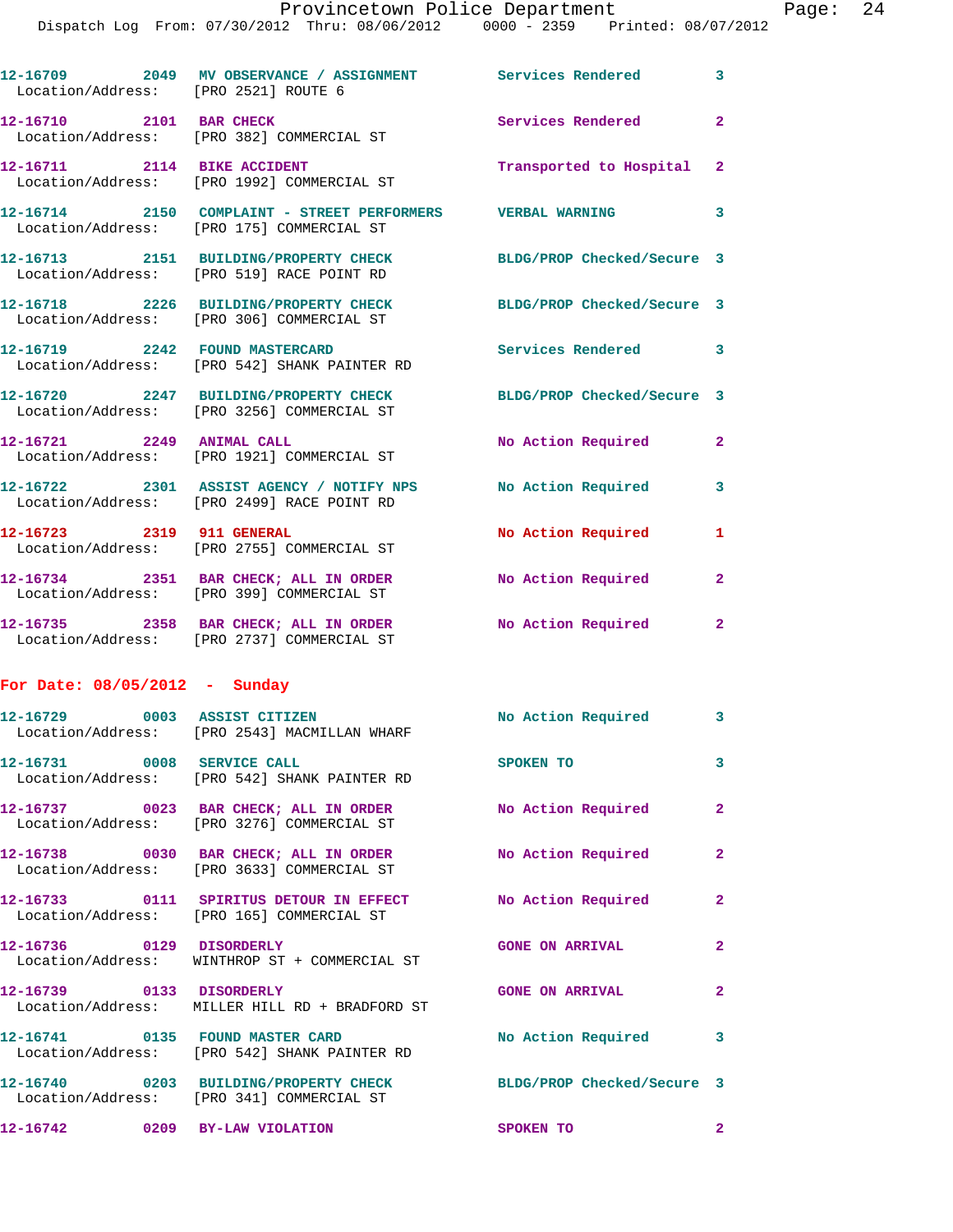|                                       | Provincetown Police Department The Rage: 25                                                                                          |                                         |              |                 |  |
|---------------------------------------|--------------------------------------------------------------------------------------------------------------------------------------|-----------------------------------------|--------------|-----------------|--|
|                                       | Dispatch Log From: 07/30/2012 Thru: 08/06/2012   0000 - 2359   Printed: 08/07/2012                                                   |                                         |              |                 |  |
| Location/Address: [PRO 2539] RYDER ST |                                                                                                                                      |                                         |              |                 |  |
| Location/Address: [PRO 3287] ROUTE 6  | 12-16743 0210 BUILDING CHECK; ALL IN ORDER BLDG/PROP Checked/Secure 3                                                                |                                         |              |                 |  |
|                                       | 12-16744 0226 LOST CREDIT CARD & ID-RETURNED No Action Required 3<br>Location/Address: [PRO 165] COMMERCIAL ST                       |                                         |              |                 |  |
|                                       | 12-16745 0244 SPEED DOLLY ASSIGNMENT No Action Required 3<br>Location/Address: GOSNOLD ST + BRADFORD ST                              |                                         |              |                 |  |
|                                       | 12-16746 0519 INFO SERVICES - LOBBY Services Rendered 2<br>Location/Address: [PRO 542] SHANK PAINTER RD                              |                                         |              | 17 <sub>1</sub> |  |
|                                       | 12-16747 0521 BUILDING/PROPERTY CHECK Services Rendered 3<br>Location/Address: [PRO 2483] COMMERCIAL ST                              |                                         |              |                 |  |
|                                       | 12-16748 0551 BUILDING/PROPERTY CHECK BLDG/PROP Checked/Secure 3<br>Location/Address: [PRO 105] COMMERCIAL ST                        |                                         |              |                 |  |
|                                       | 12-16749 0555 MV STOP<br>Location/Address: [PRO 25] BRADFORD ST                                                                      | <b>VERBAL WARNING</b>                   | $\mathbf{3}$ |                 |  |
|                                       | 12-16750 0603 BY-LAW VIOLATION<br>Location/Address: [PRO 2206] COMMERCIAL ST                                                         | <b>VERBAL WARNING</b>                   | $\mathbf{2}$ |                 |  |
|                                       | 12-16751 0640 MV COMPLAINT<br>Location/Address: [PRO 2483] COMMERCIAL ST                                                             | Vehicle Towed                           | $\mathbf{2}$ |                 |  |
|                                       | 12-16752 0803 AIRCRAFT FLIGHT COVERAGE Services Rendered 2<br>Location/Address: [PRO 516] RACE POINT RD                              |                                         |              |                 |  |
|                                       | 12-16753 0908 LOST RED DOG COLLAR<br>Location/Address: [PRO 542] SHANK PAINTER RD                                                    | No Action Required 3                    |              |                 |  |
|                                       | 12-16754 0922 MV ACCIDENT Services Rendered 1<br>Location/Address: BRADFORD ST EXT + PROVINCELANDS RD<br>Refer To Accident: 12-56-AC |                                         |              |                 |  |
|                                       | 12-16755 0947 DOG IN CAR<br>Location/Address: [PRO 3296] SHANK PAINTER RD                                                            | SPOKEN TO                               | $\mathbf{2}$ |                 |  |
|                                       | 12-16756 0956 LOST AT&T BLK CELL PHONE No Action Required 3<br>Location/Address: [PRO 542] SHANK PAINTER RD                          |                                         |              |                 |  |
|                                       | 12-16757 1009 MEDICAL EMERGENCY<br>Location/Address: [PRO 440] HARRY KEMP WAY                                                        | Transported to Hospital 1               |              |                 |  |
|                                       | 12-16758 1019 ASSIST CITIZEN<br>Location/Address: [PRO 542] SHANK PAINTER RD                                                         | <b>SPOKEN TO</b>                        | 3            |                 |  |
|                                       | 12-16759 1032 BIKE GENERAL<br>Location/Address: [PRO 1563] CONWELL ST                                                                | SPOKEN TO                               | $\mathbf{2}$ |                 |  |
|                                       | 12-16760 1123 ALARM - GENERAL<br>Location/Address: [PRO 1778] SHANK PAINTER RD                                                       | False Alarm                             | $\mathbf{1}$ |                 |  |
|                                       | 12-16761 1132 LOST WALLET<br>Location/Address: [PRO 542] SHANK PAINTER RD                                                            | No Action Required 3                    |              |                 |  |
|                                       | 12-16762 1151 MEDICAL EMERGENCY No Action Required 1<br>Location/Address: [PRO 2492] WINSLOW ST                                      |                                         |              |                 |  |
|                                       | 12-16763 1155 PARKING COMPLAINT / GENERAL No Action Required 3<br>Location/Address: [PRO 530] SHANK PAINTER RD                       |                                         |              |                 |  |
| 12-16764 1159 ANIMAL CALL             | Location/Address: [PRO 3260] BRADFORD ST EXT                                                                                         | SPOKEN TO DESCRIPTION OF REAL PROPERTY. | $\mathbf{2}$ |                 |  |
|                                       | 12-16765 1206 MEDICAL EMERGENCY<br>Location/Address: [PRO 2492] WINSLOW ST                                                           | Transported to Hospital 1               |              |                 |  |
|                                       |                                                                                                                                      |                                         |              |                 |  |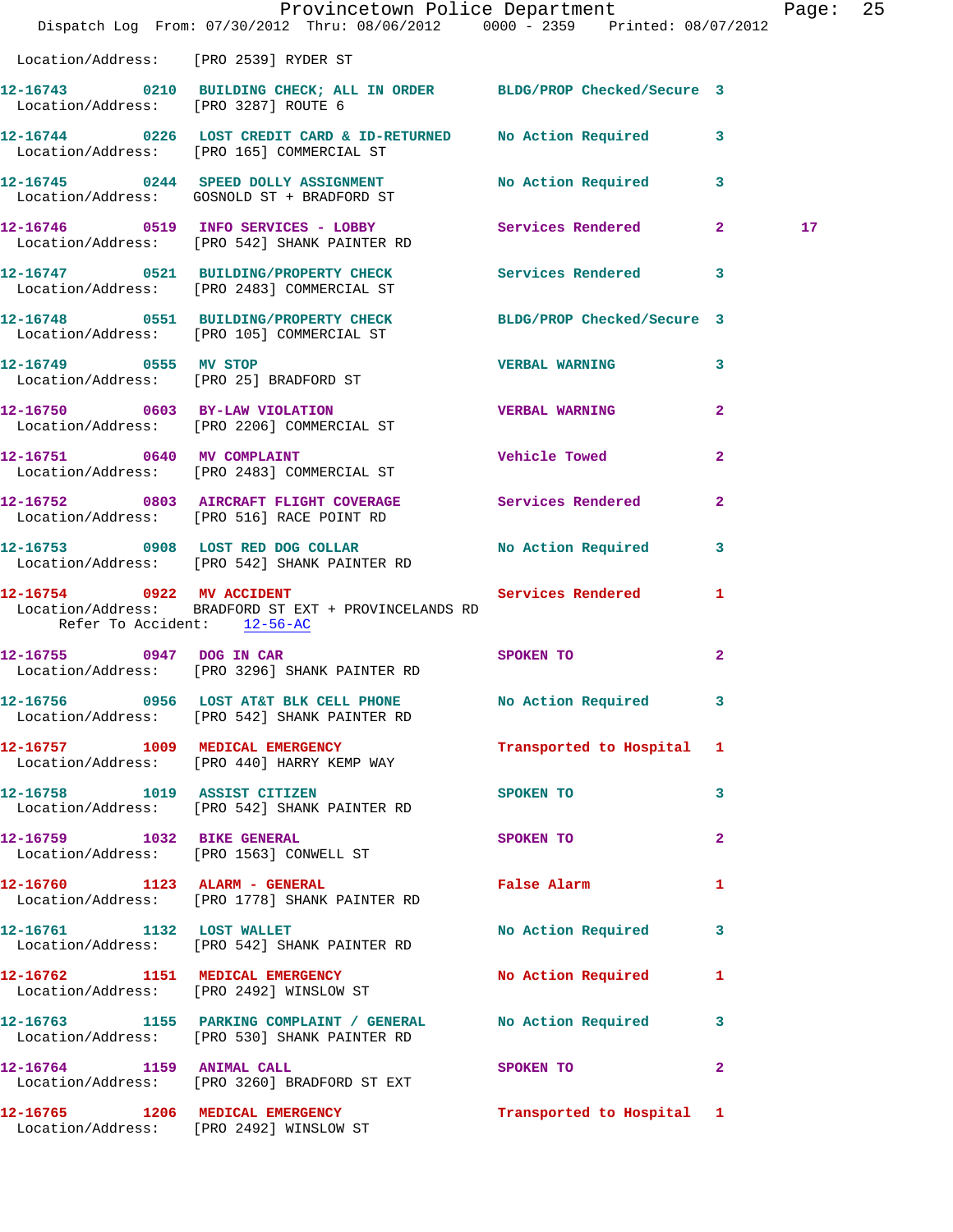|                                                       | 12-16766 1235 LOST BLK BLACKBERRY<br>Location/Address: [PRO 542] SHANK PAINTER RD                                | No Action Required 3       |                            |
|-------------------------------------------------------|------------------------------------------------------------------------------------------------------------------|----------------------------|----------------------------|
| 12-16767 1253 COMPLAINT<br>Refer To Arrest: 12-234-AR | Location/Address: [PRO 1275] ANTHONY ST                                                                          | Arrest(s) Made             | $\overline{\phantom{a}}$ 3 |
|                                                       | 12-16768 1301 911 GENERAL/BIKE RETURNED No Action Required<br>Location/Address: [PRO 542] SHANK PAINTER RD       |                            | 1                          |
| Location/Address: [PRO 2521] ROUTE 6                  | 12-16769 1304 COMPLAINT/ERRATIC DRIVER GONE ON ARRIVAL                                                           |                            | 3                          |
|                                                       | 12-16770 1606 NOISE COMPLAINT<br>Location/Address: [PRO 3116] COMMERCIAL ST                                      | Unfounded                  | $\overline{\mathbf{3}}$    |
|                                                       | 12-16771 1612 MEDICAL EMERGENCY<br>Location/Address: [PRO 399] COMMERCIAL ST                                     | <b>Services Rendered</b>   | 1                          |
|                                                       | 12-16772 1620 LARCENY /FORGERY/ FRAUD<br>Location/Address: [PRO 120] COMMERCIAL ST                               | Services Rendered          | $\overline{2}$             |
|                                                       | 12-16774 1704 ALARM - GENERAL<br>Location/Address: [PRO 832] COMMERCIAL ST                                       | <b>Services Rendered</b>   | 1                          |
| 12-16775 1729 FIRE, OTHER                             | Location/Address: [PRO 506] PEARL ST                                                                             | Services Rendered          | $\mathbf{1}$               |
|                                                       | 12-16776 1730 BOAT/HARBORMASTER<br>Location/Address: [PRO 3259] MACMILLAN WHARF                                  | <b>Services Rendered</b>   | $\mathbf{2}$               |
| 12-16777 1745 BOAT/HARBORMASTER                       | Location/Address: [PRO 3259] MACMILLAN WHARF                                                                     | <b>Services Rendered</b>   | $\overline{2}$             |
|                                                       | 12-16778 1816 LOST WALLET<br>Location/Address: [PRO 542] SHANK PAINTER RD                                        | Services Rendered          | 3                          |
|                                                       | 12-16792 1845 FOUND BLACK BAG/RED BIKE HELME Services Rendered<br>Location: [PRO 3431] LOPES SQUARE              |                            | 3                          |
| 12-16779 1856 FIRE, OTHER                             | Location/Address: [PRO 14] BRADFORD ST                                                                           | Services Rendered          | 1                          |
| 12-16780 1932 MV STOP                                 | Location: [PRO 3431] LOPES SQUARE                                                                                | <b>VERBAL WARNING</b>      | $\overline{\mathbf{3}}$    |
|                                                       | 12-16781 1941 MV OBSERVANCE / ASSIGNMENT Services Rendered<br>Location/Address: CONWELL ST + ROUTE 6             |                            | $\mathbf{3}$               |
| 12-16783 1959 FOUND WALLET                            | Location/Address: [PRO 3443] COMMERCIAL ST                                                                       | Services Rendered 3        |                            |
|                                                       | 12-16782 2000 BUILDING/PROPERTY CHECK BLDG/PROP Checked/Secure 3<br>Location/Address: [PRO 2898] JEROME SMITH RD |                            |                            |
|                                                       | 12-16784 2003 COMPLAINT - STREET PERFORMERS Services Rendered<br>Location/Address: [PRO 175] COMMERCIAL ST       |                            | $\mathbf{3}$               |
|                                                       | 12-16788 2003 PARKING COMPLAINT / GENERAL Services Rendered<br>Location/Address: [PRO 1484] MONTELLO ST          |                            | 3                          |
| 12-16787 2007 BOAT/HARBORMASTER                       | Location/Address: [PRO 542] SHANK PAINTER RD                                                                     | Services Rendered 2        |                            |
| 12-16785 2018 DISTURBANCE                             | Location/Address: [PRO 2731] COMMERCIAL ST<br>Refer To $P/C$ : 12-235-AR                                         | Arrest(s) Made             | 1                          |
|                                                       | 12-16786 2036 BUILDING/PROPERTY CHECK<br>Location/Address: [PRO 519] RACE POINT RD                               | BLDG/PROP Checked/Secure 3 |                            |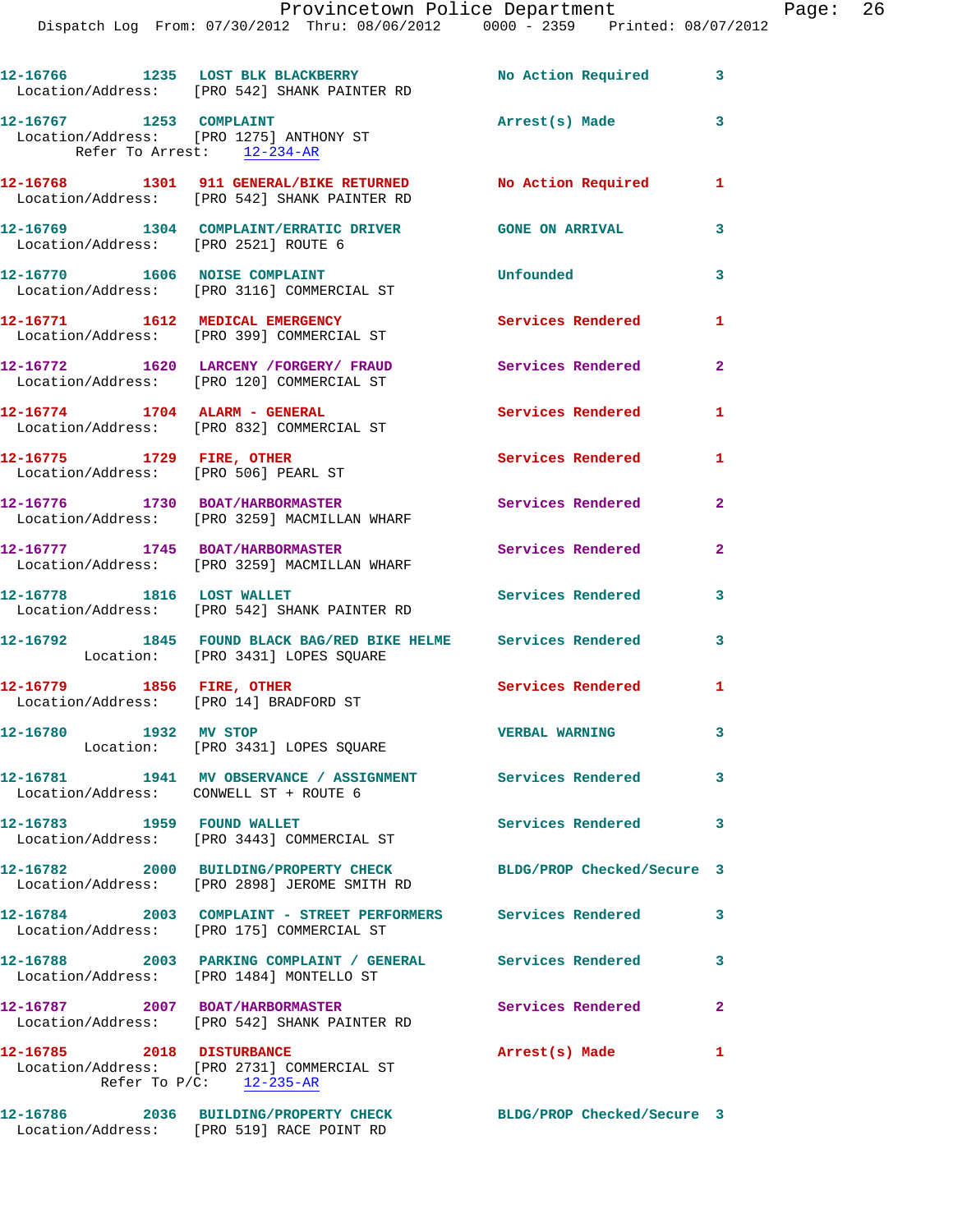| Location/Address: [PRO 2] ALDEN ST                              | 12-16789 2046 BUILDING/PROPERTY CHECK                                                                         | BLDG/PROP Checked/Secure 3 |                |
|-----------------------------------------------------------------|---------------------------------------------------------------------------------------------------------------|----------------------------|----------------|
|                                                                 | 12-16790 2053 MEDICAL EMERGENCY<br>Location/Address: [PRO 662] COMMERCIAL ST                                  | Services Rendered          | $\mathbf{1}$   |
|                                                                 | 12-16791 2058 NOISE COMPLAINT<br>Location/Address: [PRO 2966] COMMERCIAL ST                                   | Services Rendered          | 3              |
|                                                                 | 12-16793 2143 SUSPICIOUS ACTIVITY<br>Location/Address: LOVETTS CT + COMMERCIAL ST                             | Services Rendered          | $\overline{2}$ |
| 12-16794 2157 MEDICAL EMERGENCY<br>Location/Address: KINGS WAY  |                                                                                                               | Services Rendered          | $\mathbf{1}$   |
|                                                                 | 12-16797 2249 ASSIST AGENCY / MUTUAL AID<br>Location/Address: [PRO 396] COMMERCIAL ST                         | Services Rendered          | 3              |
| Location/Address: KINGS WAY                                     | 12-16795 2252 MEDICAL EMERGENCY                                                                               | Transported to Hospital 1  |                |
|                                                                 | 12-16802 2300 ASSIST CITIZEN<br>Location/Address: [PRO 542] SHANK PAINTER RD                                  | Services Rendered          | 3              |
| 12-16796 2304 MEDICAL EMERGENCY                                 | Location/Address: [PRO 3718] BRADFORD ST                                                                      | Transported to Hospital 1  |                |
|                                                                 | 12-16798 2315 BUILDING/PROPERTY CHECK<br>Location/Address: [PRO 530] SHANKPAINTER RD                          | BLDG/PROP Checked/Secure 3 |                |
|                                                                 | 12-16799 2315 BUILDING/PROPERTY CHECK<br>Location/Address: [PRO 530] SHANKPAINTER RD                          | BLDG/PROP Checked/Secure 3 |                |
|                                                                 | 12-16800 2318 BUILDING/PROPERTY CHECK<br>Location/Address: [PRO 530] SHANK PAINTER RD                         | BLDG/PROP Checked/Secure 3 |                |
| 12-16801 2318 MV STOP<br>Location/Address: ROUTE 6 + HOWLAND ST |                                                                                                               | <b>VERBAL WARNING</b>      | 3              |
| 12-16803 2332 MV STOP                                           | Location/Address: [PRO 2577] BRADFORD ST                                                                      | <b>VERBAL WARNING</b>      | 3              |
| 12-16804 2345 MV STOP                                           | Location/Address: [PRO 30] BRADFORD ST                                                                        | <b>VERBAL WARNING</b>      | 3              |
|                                                                 | 12-16806 2351 BUILDING/PROPERTY CHECK<br>Location/Address: [PRO 204] COMMERCIAL ST                            | BLDG/PROP Checked/Secure 3 |                |
|                                                                 | 12-16805 2352 BUILDING/PROPERTY CHECK BLDG/PROP Checked/Secure 3<br>Location/Address: [PRO 175] COMMERCIAL ST |                            |                |
|                                                                 | 12-16807  2357  COMPLAINT - STREET PERFORMERS  VERBAL WARNING<br>Location/Address: [PRO 175] COMMERCIAL ST    |                            | 3              |
| For Date: $08/06/2012$ - Monday                                 |                                                                                                               |                            |                |
|                                                                 | Location/Address: BRADFORD ST + HOWLAND ST                                                                    |                            | 3              |
| 12-16809 0012 MV STOP                                           | Location/Address: HOWLAND ST + HARRY KEMP WAY                                                                 | <b>VERBAL WARNING</b>      | 3              |
|                                                                 | 12-16810 0016 MV OBSERVANCE / ASSIGNMENT<br>Location/Address: BRADFORD ST + STANDISH ST                       | BLDG/PROP Checked/Secure 3 |                |
| 12-16811 0018 MV STOP<br>Location/Address: CONWELL ST           |                                                                                                               | <b>VERBAL WARNING</b>      | 3              |

**12-16812 0023 BUILDING/PROPERTY CHECK BLDG/PROP Checked/Secure 3**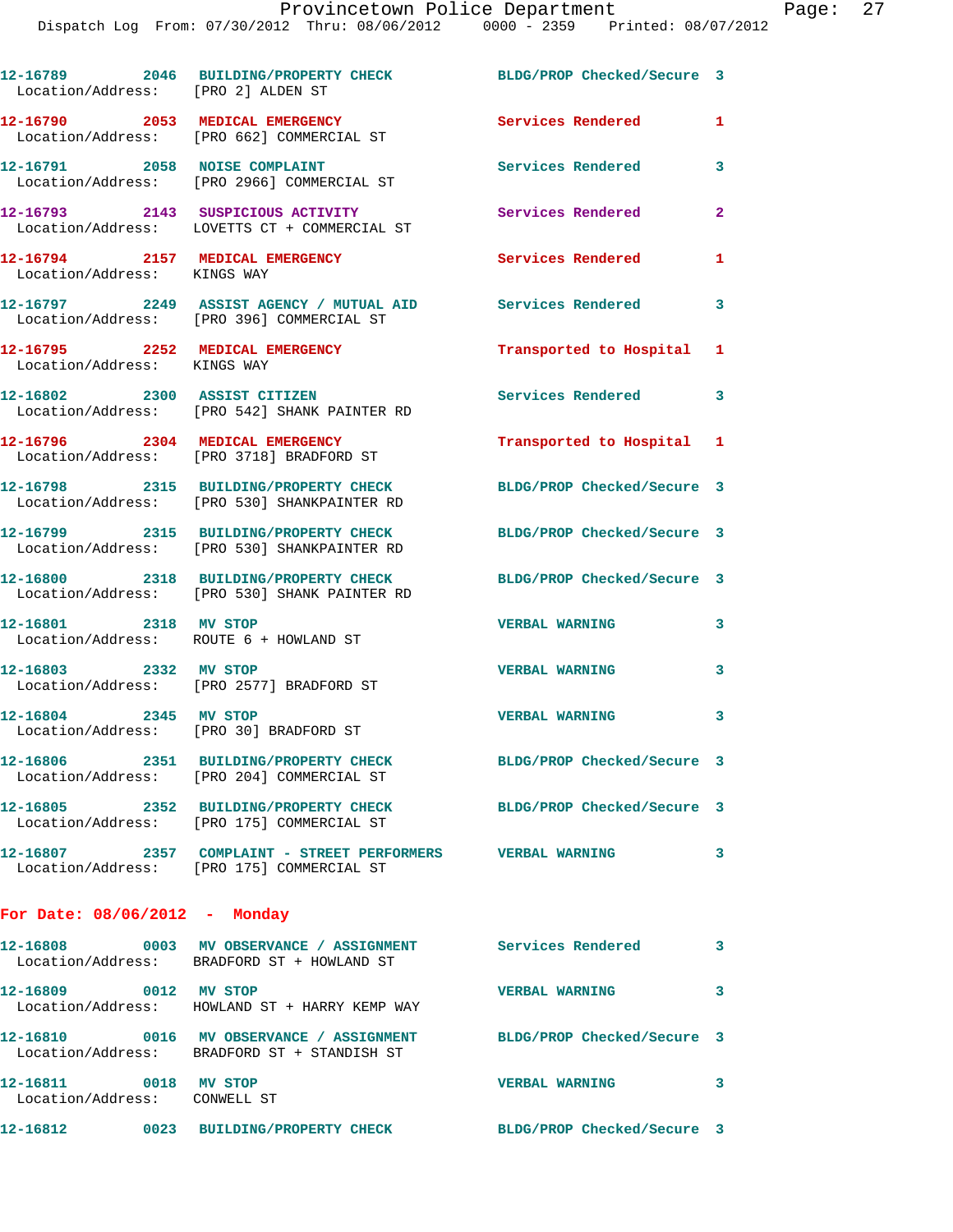|                                                               | Dispatch Log From: 07/30/2012 Thru: 08/06/2012 0000 - 2359 Printed: 08/07/2012                                  | Provincetown Police Department |              | Page: | 28 |
|---------------------------------------------------------------|-----------------------------------------------------------------------------------------------------------------|--------------------------------|--------------|-------|----|
|                                                               | Location/Address: [PRO 526] RYDER ST EXT                                                                        |                                |              |       |    |
| 12-16813 0028 MV STOP                                         | Location/Address: [PRO 730] BRADFORD ST                                                                         | <b>VERBAL WARNING</b>          | $\mathbf{3}$ |       |    |
| 12-16814 0046 MV STOP<br>Location/Address: RYDER ST           |                                                                                                                 | <b>VERBAL WARNING</b>          | $\mathbf{3}$ |       |    |
|                                                               | 12-16815 0107 BUILDING/PROPERTY CHECK<br>Location/Address: [PRO 105] COMMERCIAL ST                              | BLDG/PROP Checked/Secure 3     |              |       |    |
| 12-16816 0113 MV STOP                                         | Location/Address: [PRO 3004] BRADFORD ST                                                                        | <b>VERBAL WARNING</b>          | 3            |       |    |
| 12-16817 0123 MV STOP                                         | Location/Address: [PRO 3336] BRADFORD ST                                                                        | VERBAL WARNING 3               |              |       |    |
| 12-16818 0148 MV STOP<br>Location/Address: BRADFORD ST        |                                                                                                                 | Citation/Warning Issued 3      |              |       |    |
|                                                               | 12-16819 0155 FOUND NIKE SHOES/CAMERA Services Rendered 3<br>Location/Address: [PRO 542] SHANK PAINTER RD       |                                |              |       |    |
|                                                               | 12-16820 0217 BUILDING/PROPERTY CHECK<br>Location/Address: [PRO 99] COMMERCIAL ST                               | BLDG/PROP Checked/Secure 3     |              |       |    |
| Location/Address: [PRO 3287] ROUTE 6                          | 12-16821 0219 BUILDING/PROPERTY CHECK BLDG/PROP Checked/Secure 3                                                |                                |              |       |    |
|                                                               | 12-16822 0224 BUILDING/PROPERTY CHECK<br>Location/Address: [PRO 519] RACE POINT RD                              | BLDG/PROP Checked/Secure 3     |              |       |    |
|                                                               | 12-16823 0229 BUILDING/PROPERTY CHECK<br>Location/Address: [PRO 516] RACE POINT RD                              | BLDG/PROP Checked/Secure 3     |              |       |    |
| Location/Address: [PRO 2] ALDEN ST                            | 12-16824 0230 BUILDING/PROPERTY CHECK BLDG/PROP Checked/Secure 3                                                |                                |              |       |    |
|                                                               | 12-16825 0232 LOBBY TRAFFIC<br>Location/Address: [PRO 542] SHANK PAINTER RD                                     | Services Rendered 2            |              | 39    |    |
|                                                               | 12-16826 0233 BUILDING/PROPERTY CHECK BLDG/PROP Checked/Secure 3<br>Location/Address: [PRO 488] MAYFLOWER AVE   |                                |              |       |    |
|                                                               | 12-16827 0239 BUILDING/PROPERTY CHECK BLDG/PROP Checked/Secure 3<br>Location/Address: [PRO 545] SHANKPAINTER RD |                                |              |       |    |
|                                                               | 12-16828 0511 BUILDING/PROPERTY CHECK<br>Location/Address: [PRO 2483] COMMERCIAL ST                             | BLDG/PROP Checked/Secure 3     |              |       |    |
|                                                               | 12-16829 0512 BUILDING/PROPERTY CHECK BLDG/PROP Checked/Secure 3<br>Location/Address: [PRO 444] HIGH POLE HILL  |                                |              |       |    |
|                                                               | 12-16830 0535 BUILDING/PROPERTY CHECK BLDG/PROP Checked/Secure 3<br>Location/Address: [PRO 1646] WINSLOW ST     |                                |              |       |    |
|                                                               | 12-16831 0543 MV OBSERVANCE / ASSIGNMENT Services Rendered 3<br>Location/Address: ROUTE 6 + HOWLAND ST          |                                |              |       |    |
| Location/Address: NELSON AVE                                  | 12-16832 0727 MEDICAL EMERGENCY                                                                                 | Transported to Hospital 1      |              |       |    |
| Location/Address: [PRO 2513] ROUTE 6                          | 12-16833 0751 MV OBSERVANCE / ASSIGNMENT Services Rendered                                                      |                                | 3            |       |    |
| 12-16834 0759 MV STOP<br>Location/Address: [PRO 2513] ROUTE 6 |                                                                                                                 | VERBAL WARNING 3               |              |       |    |
| 12-16835 0810 MV STOP                                         | Location/Address: [PRO 2479] ROUTE 6                                                                            | No Action Required 3           |              |       |    |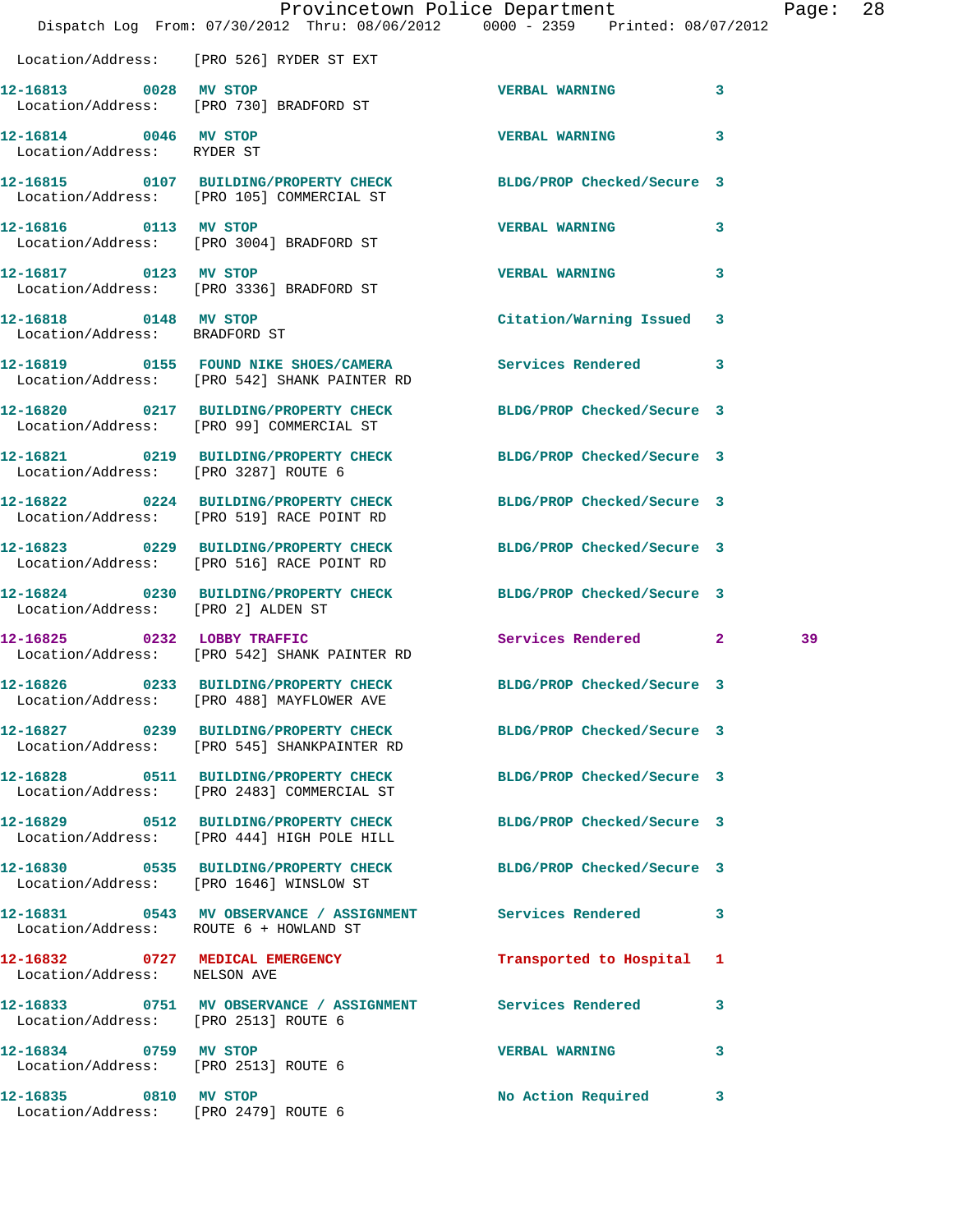|                                                      | Provincetown Police Department<br>Dispatch Log From: 07/30/2012 Thru: 08/06/2012 0000 - 2359 Printed: 08/07/2012 |                           |                | Page: 29 |  |
|------------------------------------------------------|------------------------------------------------------------------------------------------------------------------|---------------------------|----------------|----------|--|
|                                                      | 12-16836 0859 BUILDING/PROPERTY CHECK BLDG/PROP Checked/Secure 3<br>Location/Address: [PRO 564] BAYBERRY AVE     |                           |                |          |  |
|                                                      | 12-16837 0900 MV STOP 12-16837 Citation/Warning Issued 3<br>Location/Address: BRADFORD ST + PROVINCELANDS RD     |                           |                |          |  |
|                                                      | 12-16838 0912 ANIMAL CALL Services Rendered 2<br>Location/Address: COMMERCIAL ST                                 |                           |                |          |  |
|                                                      | 12-16839 1010 ASSAULT<br>Location/Address: [PRO 1916] COURT ST                                                   | SPOKEN TO                 | 1              |          |  |
|                                                      | 12-16840    1013    ALARM - GENERAL<br>Location/Address: [PRO 3105] COMMERCIAL ST                                | False Alarm               | 1              |          |  |
| Location/Address: BROWNE ST                          | 12-16841 1021 PARKING COMPLAINT / GENERAL SPOKEN TO                                                              |                           | $\mathbf{3}$   |          |  |
|                                                      | 12-16842 1031 STREET SWEEP TOWS<br>Location/Address: [PRO 542] SHANK PAINTER RD                                  | Vehicle Towed 3           |                |          |  |
|                                                      | 12-16843 1041 MEDICAL EMERGENCY<br>Location/Address: [PRO 440] HARRY KEMP WAY                                    | Transported to Hospital 1 |                |          |  |
| Location/Address: COMMERCIAL ST                      | 12-16844 1041 DEAD SEAGULL                                                                                       | Services Rendered 2       |                |          |  |
| Location/Address: SHANKPAINTER RD                    | 12-16845 1048 MEDICAL EMERGENCY PATIENT REFUSAL                                                                  |                           | 1              |          |  |
| 12-16846 1058 MV STOP<br>Location/Address: ROUTE 6   |                                                                                                                  | <b>VERBAL WARNING</b>     | $\mathbf{3}$   |          |  |
|                                                      | 12-16847 1114 PARKING COMPLAINT / GENERAL Services Rendered 3<br>Location/Address: [PRO 2759] COMMERCIAL ST      |                           |                |          |  |
|                                                      | $12-16848$ 1144 ALARM - FIRE<br>Location/Address: [PRO 1627] COMMERCIAL ST                                       | Services Rendered 1       |                |          |  |
|                                                      | 12-16849 1203 MEDICAL EMERGENCY<br>Location/Address: [PRO 1638] COMMERCIAL ST                                    | PATIENT REFUSAL 1         |                |          |  |
| Location/Address: RYDER ST                           | 12-16850 1213 PARK, WALK & TALK                                                                                  | <b>Services Rendered</b>  |                |          |  |
|                                                      | 12-16851 1234 FOUND BIKE<br>Location/Address: [PRO 1992] COMMERCIAL ST                                           | Services Rendered         | $\overline{2}$ |          |  |
|                                                      | 12-16852 1254 ERRATIC OPERATOR<br>Location/Address: [PRO 182] COMMERCIAL ST                                      | Could Not Locate          | $\mathbf{2}$   |          |  |
|                                                      | 12-16853 1327 PARKING COMPLAINT / GENERAL GONE ON ARRIVAL<br>Location/Address: [PRO 1550] COMMERCIAL ST          |                           | 3              |          |  |
| 12-16855 1332 FOLLOW UP                              | Location/Address: [PRO 2363] COMMERCIAL ST                                                                       | Services Rendered         | $\mathbf{2}$   |          |  |
|                                                      | 12-16856 1416 MEDICAL EMERGENCY<br>Location/Address: [PRO 208] COMMERCIAL ST                                     | PATIENT REFUSAL           | 1              |          |  |
| 12-16857 1430 BIKE ACCIDENT                          | Location/Address: [PRO 208] COMMERCIAL ST                                                                        | SPOKEN TO                 | $\mathbf{2}$   |          |  |
| 12-16859 1442 FOLLOW UP<br>Location/Address: ARCH ST |                                                                                                                  | Services Rendered         | $\mathbf{2}$   |          |  |
|                                                      | 12-16860 1535 AIRCRAFT<br>Location/Address: [PRO 516] RACE POINT RD                                              | Services Rendered         | $\mathbf{2}$   |          |  |
| Location/Address: COMMERCIAL ST                      | 12-16861 1544 911 ABANDONED CALL SPOKEN TO                                                                       |                           | 1              |          |  |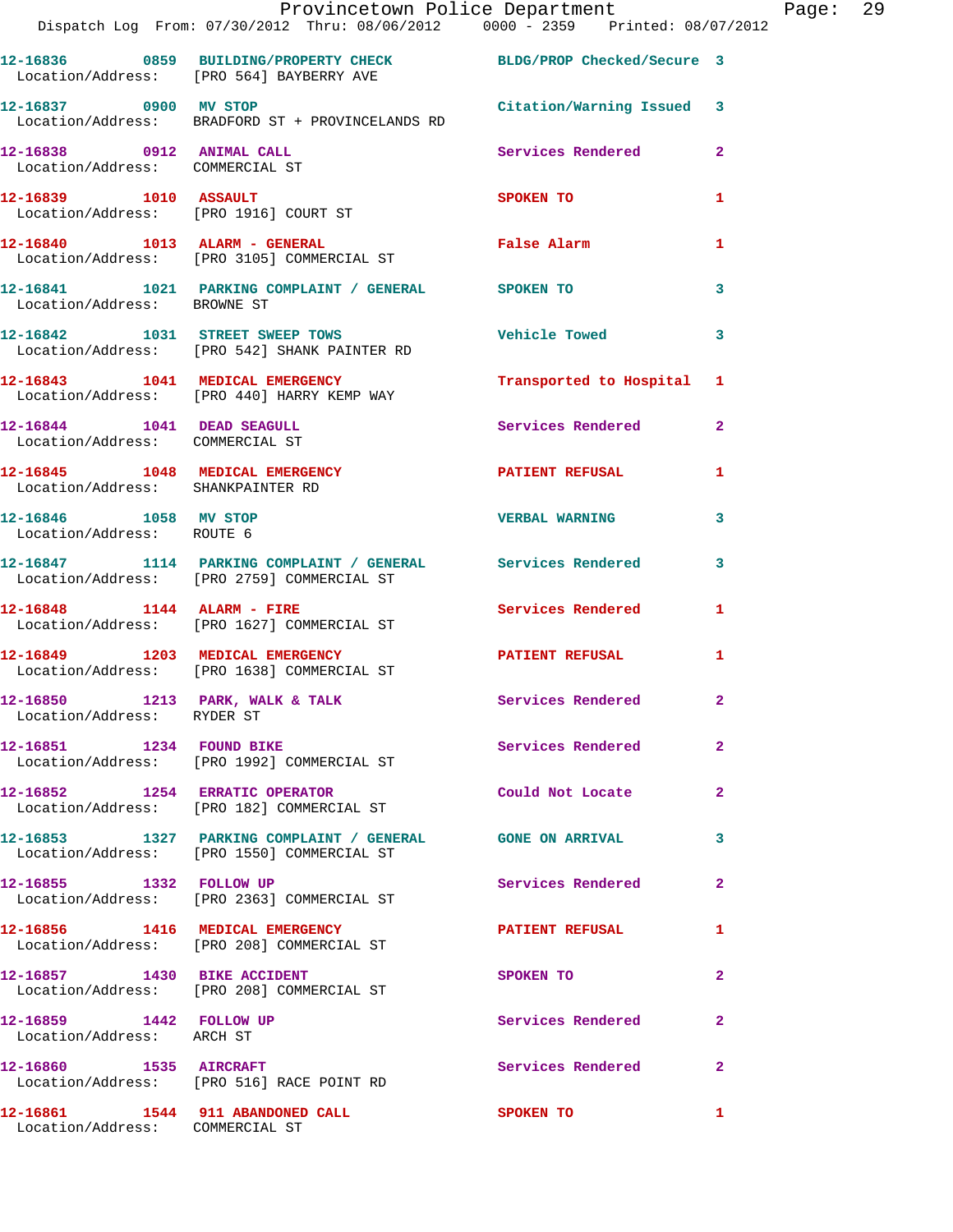| 12-16862 1556 FOLLOW UP                                     | Location: TRURO SHORE ROAD 95                                                                                                              | <b>FOLLOW UP</b>           | $\mathbf{2}$               |
|-------------------------------------------------------------|--------------------------------------------------------------------------------------------------------------------------------------------|----------------------------|----------------------------|
| 12-16863 1600 FOLLOW UP                                     | Location/Address: [PRO 3684] HARRY KEMP WAY                                                                                                | <b>FOLLOW UP</b>           | $\overline{a}$             |
|                                                             | 12-16864 1601 COMPLAINT - STREET PERFORMERS SPOKEN TO<br>Location/Address: [PRO 2989] COMMERCIAL ST                                        |                            | 3                          |
|                                                             | 12-16865 1614 TRAFFIC CONTROL<br>Location/Address: [PRO 2737] COMMERCIAL ST                                                                | SPOKEN TO                  | 3                          |
| 12-16866 1635 MISSING PERSON                                | Location/Address: [PRO 3222] ALDEN ST                                                                                                      | Services Rendered          | $\mathbf{1}$               |
|                                                             | 12-16867 1646 BUILDING/PROPERTY CHECK<br>Location/Address: [PRO 2898] JEROME SMITH RD                                                      | BLDG/PROP Checked/Secure 3 |                            |
|                                                             | 12-16868 1708 COMPLAINT - STREET PERFORMERS No Action Required 3<br>Location/Address: [PRO 2989] COMMERCIAL ST                             |                            |                            |
| 12-16869 1717 VANDALISM                                     | Location/Address: [PRO 3681] COMMERCIAL ST                                                                                                 | SPOKEN TO                  | $\overline{\mathbf{3}}$    |
| Location/Address: [PRO 3222] ALDEN ST                       | 12-16870 1736 DR ORDERED TRANSPORT                                                                                                         | Transported to Hospital 1  |                            |
|                                                             | 12-16871 1748 BUILDING/PROPERTY CHECK<br>Location/Address: [PRO 488] MAYFLOWER ST                                                          | BLDG/PROP Checked/Secure 3 |                            |
|                                                             | 12-16872 1757 ALARM - GENERAL<br>Location/Address: [PRO 1106] BAYBERRY AVE                                                                 | BLDG/PROP Checked/Secure 1 |                            |
| 12-16874 1827 MEDICAL EMERGENCY                             | Location/Address: [PRO 1347] COMMERCIAL ST                                                                                                 | Transported to Hospital 1  |                            |
|                                                             | 12-16873 1828 ASSIST AGENCY / MUTUAL AID Services Rendered 3<br>Location/Address: [PRO 542] SHANK PAINTER RD<br>Refer To $P/C$ : 12-236-AR |                            |                            |
|                                                             | 12-16889 1845 FOUND BLACKBERRY<br>Location/Address: [PRO 542] SHANK PAINTER RD                                                             | <b>Services Rendered</b>   | $\overline{\phantom{a}}$ 3 |
|                                                             | 12-16876 1901 COMPLAINT - STREET PERFORMERS SPOKEN TO<br>Location/Address: [PRO 3094] COMMERCIAL ST                                        |                            | 3                          |
| 12-16875 1912 BIRD/BROKEN WING                              | Location/Address: [PRO 1047] PEARL ST                                                                                                      | Services Rendered          | $\overline{2}$             |
| 12-16877 1945 HAZARDS<br>Location/Address: [PRO 2] ALDEN ST |                                                                                                                                            | Services Rendered          | $\mathbf{2}$               |
| Location/Address: [PRO 3222] ALDEN ST                       | 12-16878 1955 DR ORDERED TRANSPORT                                                                                                         | Transported to Hospital 1  |                            |
| 12-16880 2002 PT CHOKING                                    | Location/Address: [PRO 356] COMMERCIAL ST                                                                                                  | Transported to Hospital 1  |                            |
|                                                             | 12-16881 2003 BUILDING/PROPERTY CHECK<br>Location/Address: [PRO 204] COMMERCIAL ST                                                         | BLDG/PROP Checked/Secure 3 |                            |
|                                                             | 12-16883 2011 BUILDING/PROPERTY CHECK<br>Location/Address: [PRO 1638] COMMERCIAL ST                                                        | BLDG/PROP Checked/Secure 3 |                            |
|                                                             | 12-16882 2015 SUSPICIOUS ACTIVITY<br>Location/Address: [PRO 182] COMMERCIAL ST                                                             | Services Rendered          | $\mathbf{2}$               |
|                                                             | 12-16884 2032 MEDICAL EMERGENCY<br>Location/Address: [PRO 3410] COMMERCIAL ST                                                              | Transported to Hospital 1  |                            |